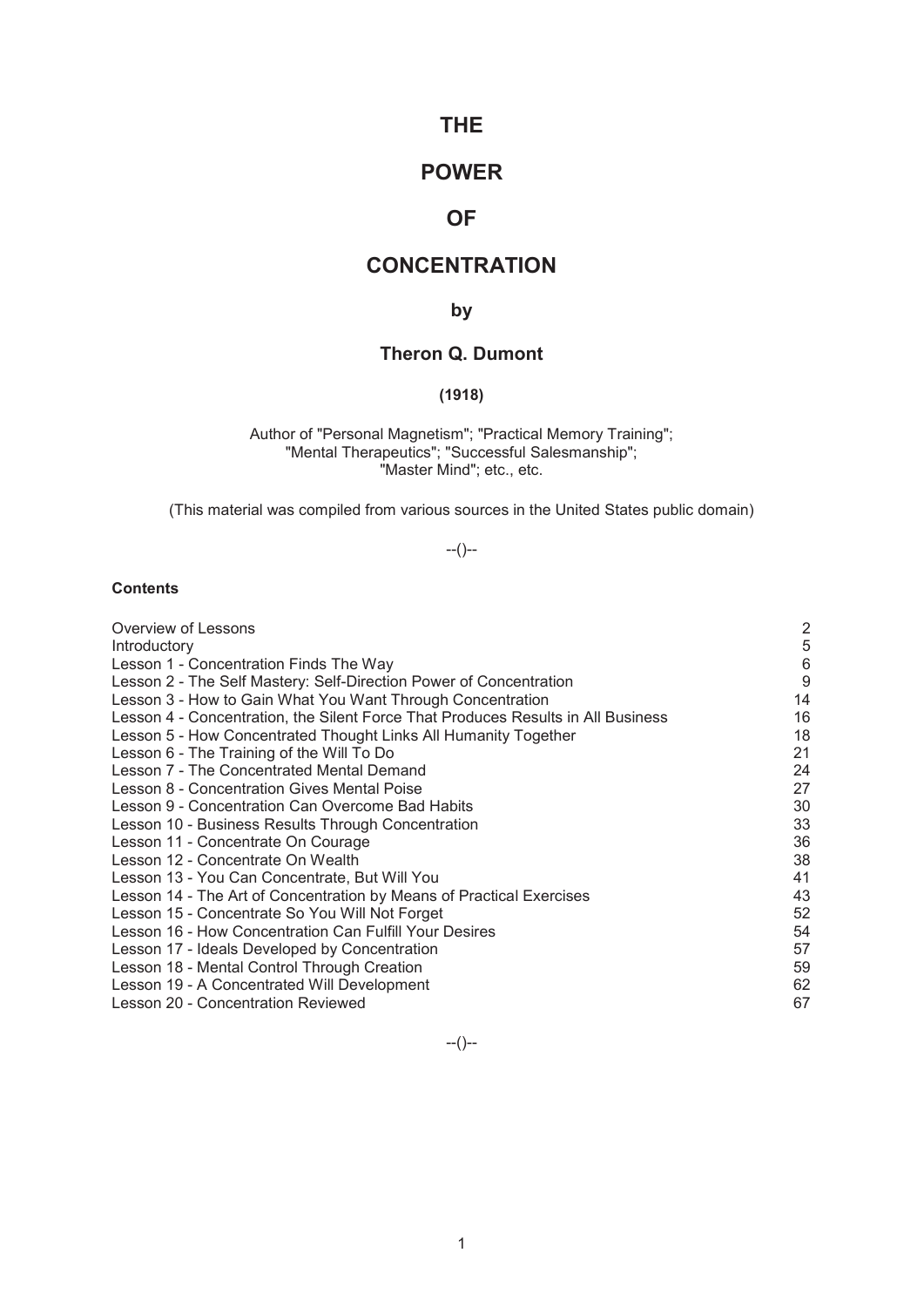#### **Overview of Lessons**

INTRODUCTION. It is of the utmost value to learn how to concentrate. To make the greatest success of anything you must be able to concentrate your entire thought upon the idea you are working on. The person that is able to concentrate utilizes all constructive thoughts and shuts out all destructive ones. The greatest man would accomplish nothing if he lacked concentration.

LESSON 1. CONCENTRATION FINDS THE WAY. Our two natures; one wants to advance; the other wants to pull us back. The one we concentrate on and develop determines what we will become. How you may change your whole career and accomplish miracles. We can be completely controlled by our concentrated thought. How can you make an "opportunity". One man's opportunity is usually another man's loss. A very beneficial practice. Why we get back what we give out. A wonderful encouraging tonic. Every man that is willing to put forth the necessary effort can be a success. The man that is best prepared to do things. How to make your services always in demand. How to reach the top. The man selected to manage is not usually a genius. He does not possess any more talent than others. What he does possess that others do not. Why a few succeed and so many fail.

LESSON 2. THE SELF-MASTERY. SELF-DIRECTION POWER OF CONCENTRATION. Very few men possess the power to concentrate as they should. The cause of poor concentration. A very good practice. Concentration means strength of mind. The person unable to concentrate never accomplished a great deal. How many weaken their powers of concentration. How concentration can only be developed. How to control your every thought, wish and plan. What concentration is. The person that is able to concentrate gains the Power to control others. Concentration makes the will and intellect act in unison. Why some people are not magnetic. When a powerful personal influence is generated. How to become influential. The cause of spasmodic, erratic concentration. How to centralize your attention. A quick way to develop concentration. The development of physical and mental concentration. How to learn a valuable lesson. One of the best ways to influence another. A good exercise. The real benefit of physical culture usually lost sight of. How to hold the facilities at work.

LESSON 3. HOW TO GAIN WHAT YOU WANT THROUGH CONCENTRATION. The mistake made by those that do not understand the power of mental attraction. How to get what you want. We are not living in a "fairy age." Not the age for a "dreamer." The secret of getting what you concentrate on. How a messenger in a bank became its president. "Power to him who power exerts."

LESSON 4. CONCENTRATION, THE SILENT FORCE THAT PRODUCES RESULTS IN ALL BUSINESS. The power of thought. An experiment showing the power of thought. By concentrated thought you can make yourself what you please. How to greatly increase your efficiency. The face reflects how a person has spent his life. How to awaken possibilities within, you never dreamed of. How to inspire confidence in those you deal with. The value of concentrating your thoughts in the proper channels. How to attract the good things without a, great effort. By concentration you can revolutionize your life and gain happiness greater than you can imagine.

LESSON 5. HOW CONCENTRATED THOUGHT LINKS ALL HUMANITY TOGETHER. How you may become successful. The barriers to success can be controlled. How to realize your fondest ambitions. How to overcome destructive forces. How to become the master of circumstances. Through concentration you can mold your environment. You can get what you want. Sowing the thought seeds of success. Mind forces that are hardly dreamed of at present. A method for removing unfavorable conditions. Concentration makes you happy and gives you plenty to do.

LESSON 6. THE TRAINING OF THE WILL TO DO. The great secret of any accomplishment. Everything Is possible today. The inner energy that controls all conscious acts. How you can become a genius. A mighty force at your disposal. Rules that will make you a "man" among men. The spirit that wins. Concentration develops determination and perseverance. Some special instructions. What will power is. You have as strong a will as anyone. You determine your own fate. The importance of learning to use your will.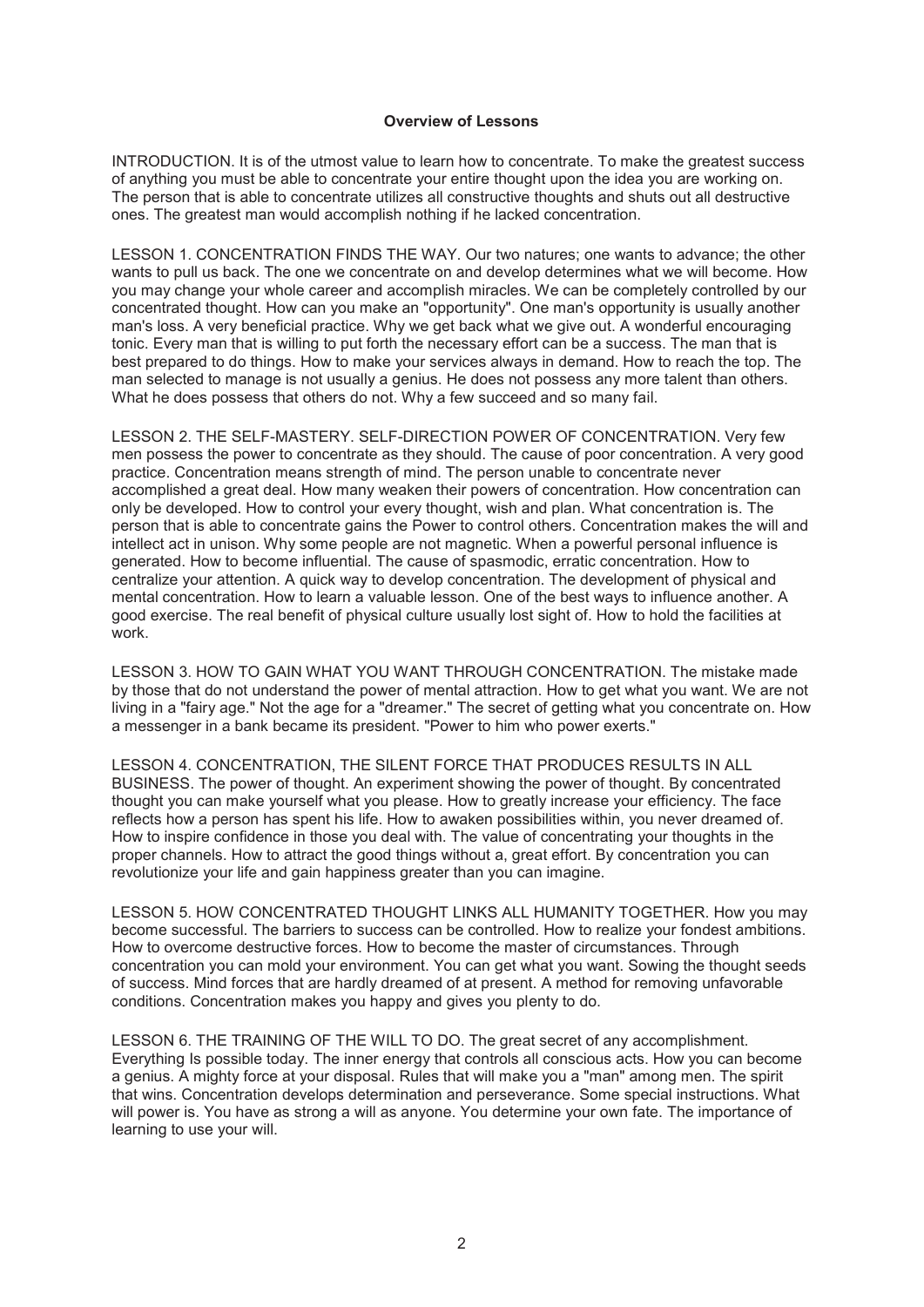LESSON 7. THE CONCENTRATED MENTAL DEMAND. The attitude of the mind affects the expression of the face. The wonderful power of the concentrated mental demand. How to desire something and exclude all distracting thoughts. The silent force of wonderful power within all of us. How to make plans work out. The mightiest power in the world is free for you to use. The motive power which supplies the energies necessary for achievement.

LESSON 8. CONCENTRATION GIVES MENTAL POISE. The man that can concentrate is well poised. What you must do to be successful today. Concentration that is dangerous. How to make those you come in contact with feel as you do. The man that becomes a power in the world. You can control your life and actions. Successful lives are the concentrated lives. Why people do not get what they "concentrate" on.

LESSON 9. CONCENTRATION CAN OVERCOME BAD HABITS. Habit is but a powerful enemy and wonderful ally of concentration. Most people are controlled through the power of habit. Most people are imitators and copiers of their past selves. All physical impressions are the carrying out of the actions of the will and intellect. How everyone could be made happier and successful. Some wonderful maxims. Habit the deepest law of human nature. How to overcome undesirable habits. Some special instructions by Dr. Oppenheim.

LESSON 10. BUSINESS RESULTS GAINED THROUGH CONCENTRATION. A successful business not the result of chance. Failure not caused by luck. The intense desire that is necessary to make a business a success. Those that achieve permanent success deserve it. The man that is able to skilfully manage his business. How to realize your ambition. The successful business attitude. Your opinion should be as good as any one else. How many ruin their judgment. The man that gets the best results. A successful business not hard to build up; may be built up In a few years now whereas formerly it took a lifetime. How to do more and better work. How to attract the ideas thought out by others. Many attract forces and Influences that they should not. Broaden the visions of those you come in contact with.

LESSON 11. CONCENTRATE ON COURAGE. Lack of courage creates financial, as well as mental and moral difficulties. The man without courage attracts all that is contemptible, weakening, demoralizing and destructive. It is just as easy to be courageous as cowardly. Courage concentrates the mental forces on the task at hand. Cowardice dissipates both mental and moral forces. How to banish doubts. No one knows what they can do until they try. Once you understand the law everything is possible. How to build up courage to do as you wish. Difficulties soon melt away before the courageous.

LESSON 12. CONCENTRATE ON WEALTH. No one was intended to be poor. Through wealth we can uplift ourselves and humanity. Uncongenial and unpleasant conditions are not conducive to proper thought. First step toward acquiring wealth. Most men of all ages have been comparatively rich. Wealth not altogether the result of being industrious. No one can become wealthy from his earnings. Why some have to be taught such painful lessons. How many attract poverty instead of riches. Why it is necessary to give a fair exchange for what we receive. How to make your society not only agreeable to others but sought after.

LESSON 13. YOU CAN CONCENTRATE, BUT WILL YOU? All have the ability to concentrate. More ability not used than is used. Sometimes only a trifle keeps one from becoming a success. The fault is all your own. How to discover the cause if you are not making good. Make conditions favorable and do not expect them to shape themselves. Stumbling blocks but stepping stones. Hard Passages can be bridged if you just concentrate on them. Why more people do not succeed. Don't be afraid of a rebuff. The man that knows no such thing as failure. Be ready for an opportunity when it comes, No circumstances can keep the determined man from succeeding.

LESSON 14. ART OF CONCENTRATING WITH PRACTICAL EXERCISE. A daily habit will wonderfully increase your concentration. Seeing yourself as you would like to be. Instruction of the greatest importance. The great creative spirit of the universe. Why things manifest as they do. The cosmic intelligence. A most desired state. How to receive messages from the universal mind. How to develop power, unknown to you before. Make your mind a powerful transmitter of thought. The best time to practice concentration exercises. How to rejuvenate every cell of your brain and body. An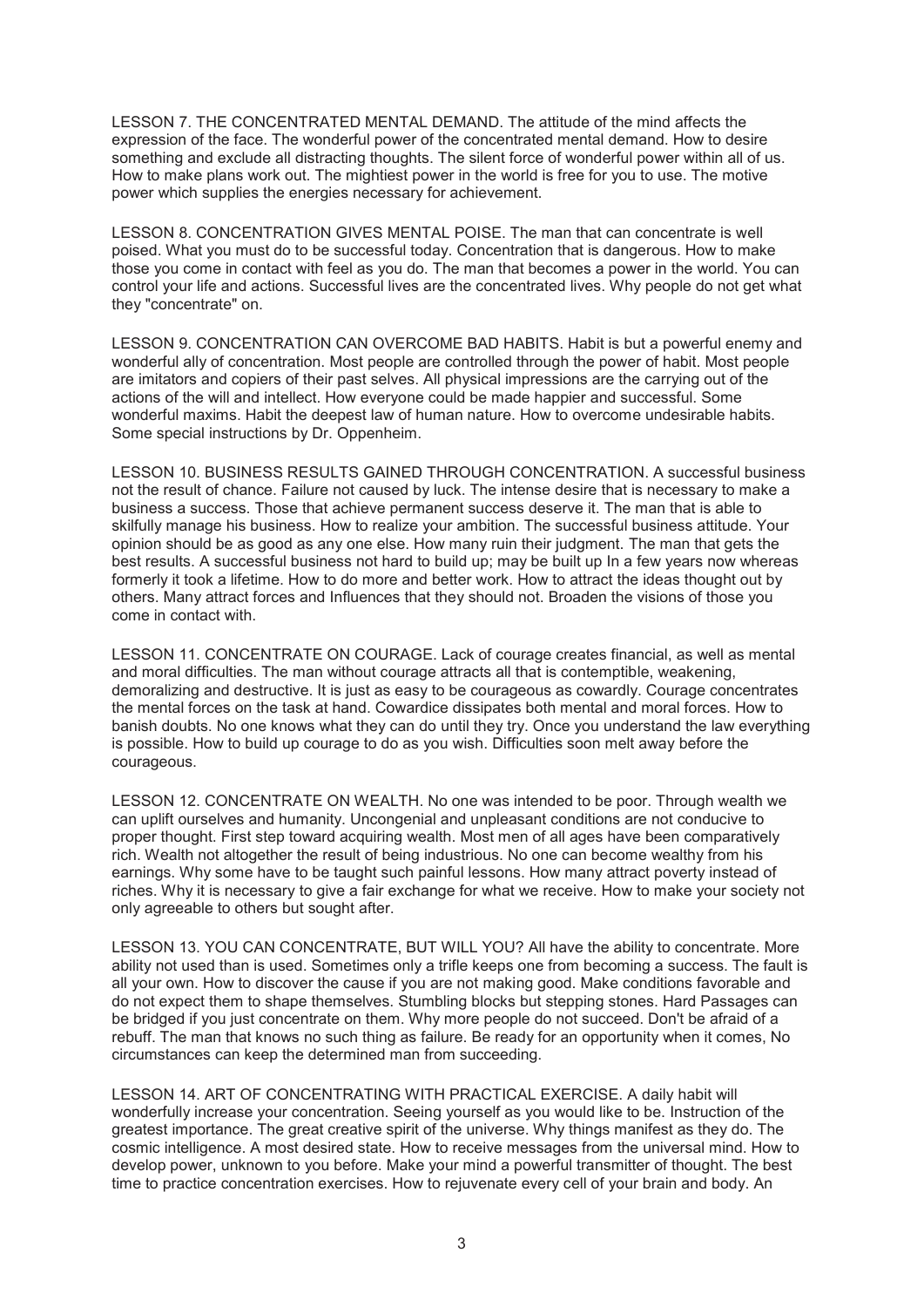exercise that will give you a self-poised manner. Instead of a nervous strained appearance. Concentrating on the powers within. Concentration will save your energy. How to keep from getting irritable or nervous. The Eastern way of concentrating. Exercise in controlling desires.

LESSON 15. CONCENTRATE SO YOU WILL NOT FORGET. Why people forget. An easy way to remember. How to deepen your impression. Exercise in Memory Concentration.

LESSON 16. HOW CONCENTRATION CAN FULFILL YOUR DESIRE. The desire to do implies the ability to do. Man has within him the power to gratify his every wish. If you have been unable to satisfy your longings, it is time you learn how to use your God-given powers. Priceless knowledge and unlimited possibilities within you that Is foreign to most people. How to concentrate on what you want and get it. The miraculous help we apparently receive at times. How one man started a business on thirteen cents and in six years built up a business that pays him \$6,000 a year. When you put forth the necessary concentrated effort you will receive great help from unknown sources.

LESSON 17. IDEALS DEVELOP BY CONCENTRATION. Your happiness and success depends upon your ideals. A valuable lesson. Through concentration we can work out our ideals In physical life. What a different world this would be if we would build the right kind of ideals. Every time you change your ideal you think differently. Life is one continuous unfoldment. You can be happy every step of its way or miserable as you please. How our grandest thoughts come to us.

LESSON 18. MENTAL CONTROL THROUGH CREATION. An inventor's vision. Why It is easy to project your thoughts to another. How your mental powers can draw to you forces of a helpful nature. The big business man must possess mental power of control. How to make a friend or relative succeed. How to generate enthusiasm and the spirit of success. Your environment is either helpful or harmful. Mental starvation. How to instil your thoughts and ideas into others. Influence that must be shaken off before you can advance. Our attitude has more to do with success than you realize.

LESSON 19. A CONCENTRATED WILL DEVELOPMENT. A most effective and practical method of developing the Will. Practical exercises. Will training without exercises. Will-power can overcome big obstacles. The Will to win. Man an unknown quality until his powers are developed. Ability plentiful, but organizing, initiative and creative power not so plentiful. The driving force within.

LESSON 20. CONCENTRATION REVIEWED. Those unable to concentrate will generally suffer from poverty and unhappiness, The best instructor will only help you to the extent you put it into practice. Gaining the mastery of your work, life powers and forces. Concentrate the dominant quality that makes men successful. Everyone can learn to concentrate better. An experiment to try. Final instructions.

 $-(-)$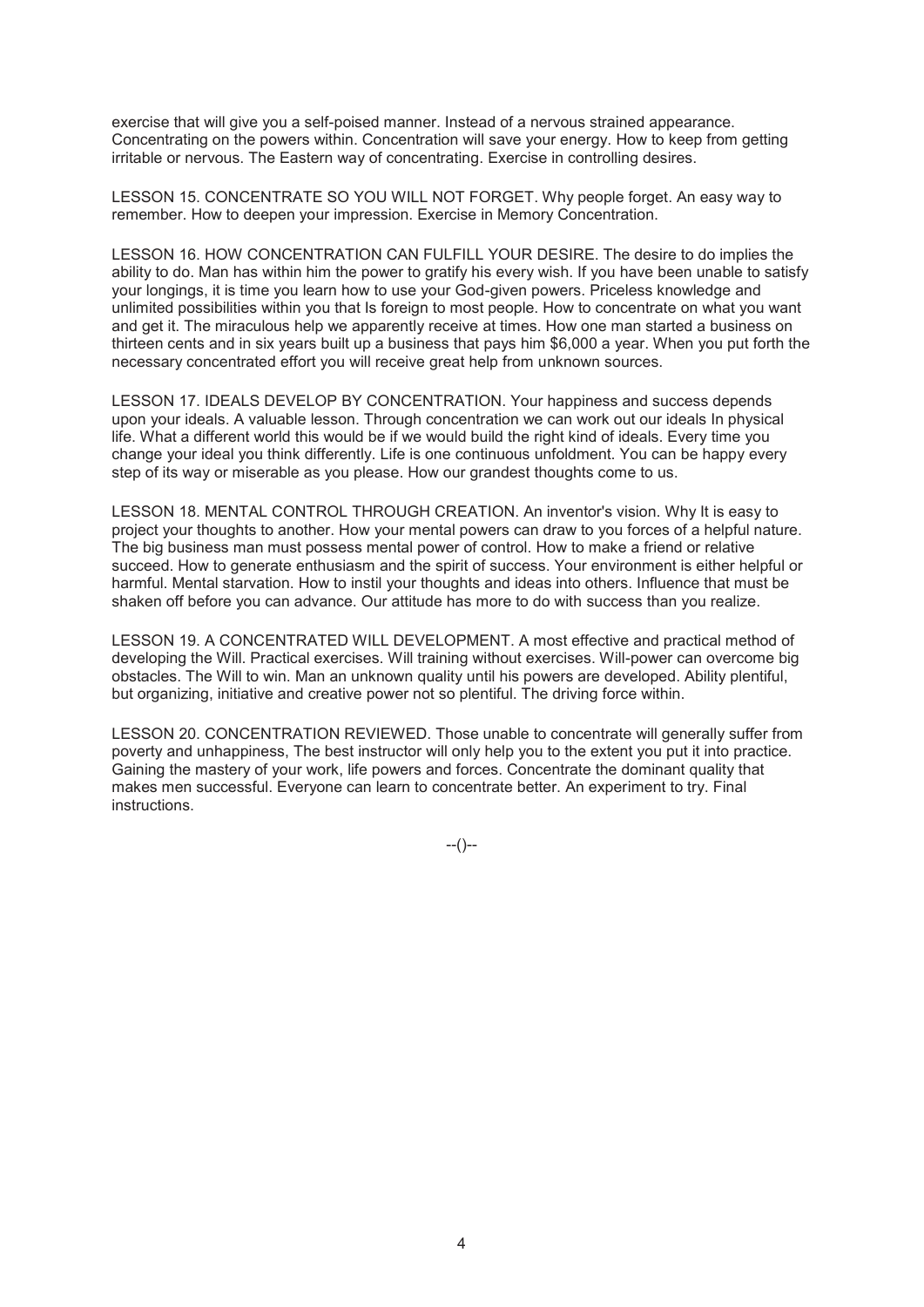#### **Introductory**

We all know that in order to accomplish a certain thing we must concentrate. It is of the utmost value to learn how to concentrate. To make a success of anything you must be able to concentrate your entire thought upon the idea you are working out.

Do not become discouraged, if you are unable to hold your thought on the subject very long at first. There are very few that can. It seems a peculiar fact that it is easier to concentrate on something that is not good for us, than on something that is beneficial. This tendency is overcome when we learn to concentrate consciously.

If you will just practice a few concentration exercises each day you will find you will soon develop this wonderful power.

Success is assured when you are able to concentrate for you are then able to utilize for your good all constructive thoughts and shut out all the destructive ones. It is of the greatest value to be able to think only that which will be beneficial.

Did you ever stop to think what an important part your thoughts, concentrated thoughts, play in your life? This book shows their far-reaching and all-abiding effects.

These lessons you will find very practical. The exercises I have thoroughly tested. They are arranged so that you will notice an improvement from the very start, and this will give you encouragement. They point out ways in which you can help yourself.

Man is a wonderful creature, but he must be trained and developed to be useful. A great work can be accomplished by every man if he can be awakened to do his very best. But the greatest man would not accomplish much if he lacked concentration and effort. Dwarfs can often do the work of giants when they are transformed by the almost magic power of great mental concentration. But giants will only do the work of dwarfs when they lack this power.

We accomplish more by concentration than by fitness; the man that is apparently best suited for a place does not always fill it best. It is the man that concentrates on its every possibility that makes an art of both his work and his life.

All your real advancement must come from your individual effort.

This course of lessons will stimulate and inspire you to achieve success; it will bring you into perfect harmony with the laws of success. It will give you a firmer hold on your duties and responsibilities.

The methods of thought concentration given in this work if put into practice will open up interior avenues that will connect you with the everlasting laws of Being and their exhaustless foundation of unchangeable truth.

As most people are very different it is impossible to give instructions that will be of the same value to all. The author has endeavored in these lessons to awaken that within the soul which perhaps the book does not express. So study these lessons as a means of awakening and training that which is within yourself. Let all your acts and thoughts have the intensity and power of concentration.

To really get the full benefit of these lessons you should read a page, then close the book and thoughtfully recall its ideas. If you will do this you will soon cultivate a concentrated mental habit, which will enable you to read with ordinary rapidity and remember all that you read.

 $-(-)$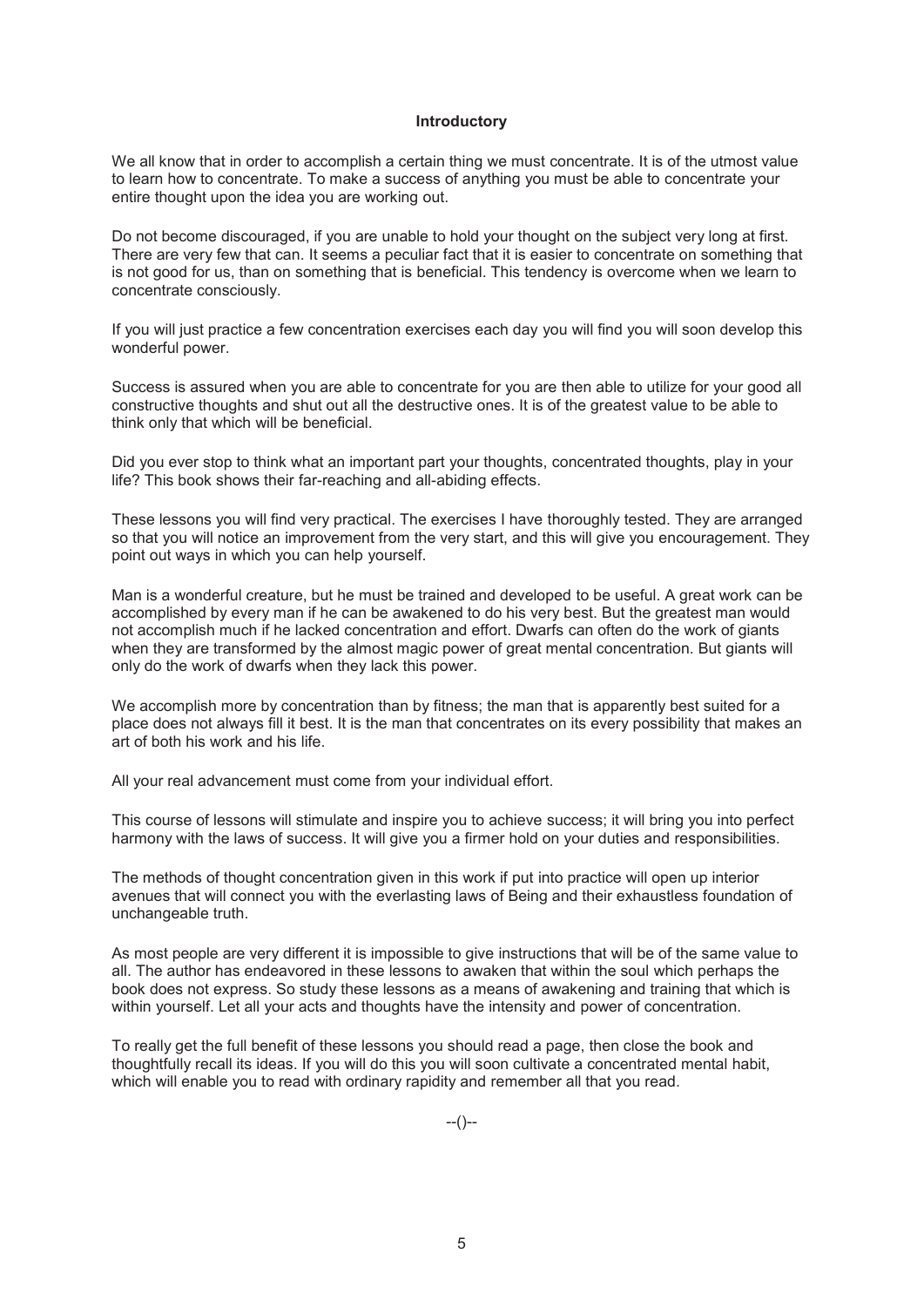#### **Concentration Finds The Way**

Everyone has two natures. One wants us to advance and the other wants to pull us back. The one that we cultivate and concentrate on decides what we are at the end. Both natures are trying to gain control. The will alone decides the issue. A man by one supreme effort of the will may change his whole career and almost accomplish miracles. You may be that man. You can be if you Will to be, for Will can find a way or make one.

I could easily fill a book, of cases where men plodding along in a matter-of-fact way, were all at once aroused and as if awakening from a slumber they developed the possibilities within them and from that time on were different persons. You alone can decide when the turning point will come. It is a matter of choice whether we allow our diviner self to control us or whether we will be controlled by the brute within us. No man has to do anything he does not want to do. He is therefore the director of his life if he wills to be. What we are to do, is the result of our training. We are like putty, and can be completely controlled by our will power.

Habit is a matter of acquirement. You hear people say: "He comes by this or that naturally, a chip off the old block," meaning that he is only doing what his parents did. This is quite often the case, but there is no reason for it, for a person can break a habit just the moment he masters the "I will." A man may have been a "good-for-nothing" all his life up to this very minute, but from this time on he begins to amount to something. Even old men have suddenly changed and accomplished wonders. "I lost my opportunity," says one. That may be true, but by sheer force of will, we can find a way to bring us another opportunity. There is no truth in the saying that opportunity knocks at our door but once in a lifetime. The fact is, opportunity never seeks us; we must seek it. What usually turns out to be one man's opportunity, was another man's loss. In this day one man's brain is matched against another's. It is often the quickness of brain action that determines the result. One man thinks "I will do it," but while he procrastinates the other goes ahead and does the work. They both have the same opportunity. The one will complain of his lost chance. But it should teach him a lesson, and it will, if he is seeking the path that leads to success.

Many persons read good books, but say they do not get much good out of them. They do not realize that all any book or any lesson course can do is to awaken them to their possibilities; to stimulate them to use their will power. You may teach a person from now until doom's day, but that person will only know what he learns himself. "You can lead him to the fountain, but you can't make him drink."

One of the most beneficial practices I know of is that of looking for the good in everyone and everything, for there is good in all things. We encourage a person by seeing his good qualities and we also help ourselves by looking for them. We gain their good wishes, a most valuable asset sometimes. We get back what we give out. The time comes when most all of us need encouragement; need buoying up. So form the habit of encouraging others, and you will find it a wonderful tonic for both those encouraged and yourself, for you will get back encouraging and uplifting thoughts.

Life furnishes us the opportunity to improve. But whether we do it or not depends upon how near we live up to what is expected of us. The first of each month, a person should sit down and examine the progress he has made. If he has not come up to "expectations" he should discover the reason, and by extra exertion measure up to what is demanded next time. Every time that we fall behind what we planned to do, we lose just so much for that time is gone forever. We may find a reason for doing it, but most excuses are poor substitutes for action. Most things are possible. Ours may be a hard task, but the harder the task, the greater the reward. It is the difficult things that really develop us, anything that requires only a small effort, utilizes very few of our faculties, and yields a scanty harvest of achievement. So do not shrink from a hard task, for to accomplish one of these will often bring us more good than a dozen lesser triumphs.

I know that every man that is willing to pay the price can be a success. The price is not in money, but in effort. The first essential quality for success is the desire to do--to be something. The next thing is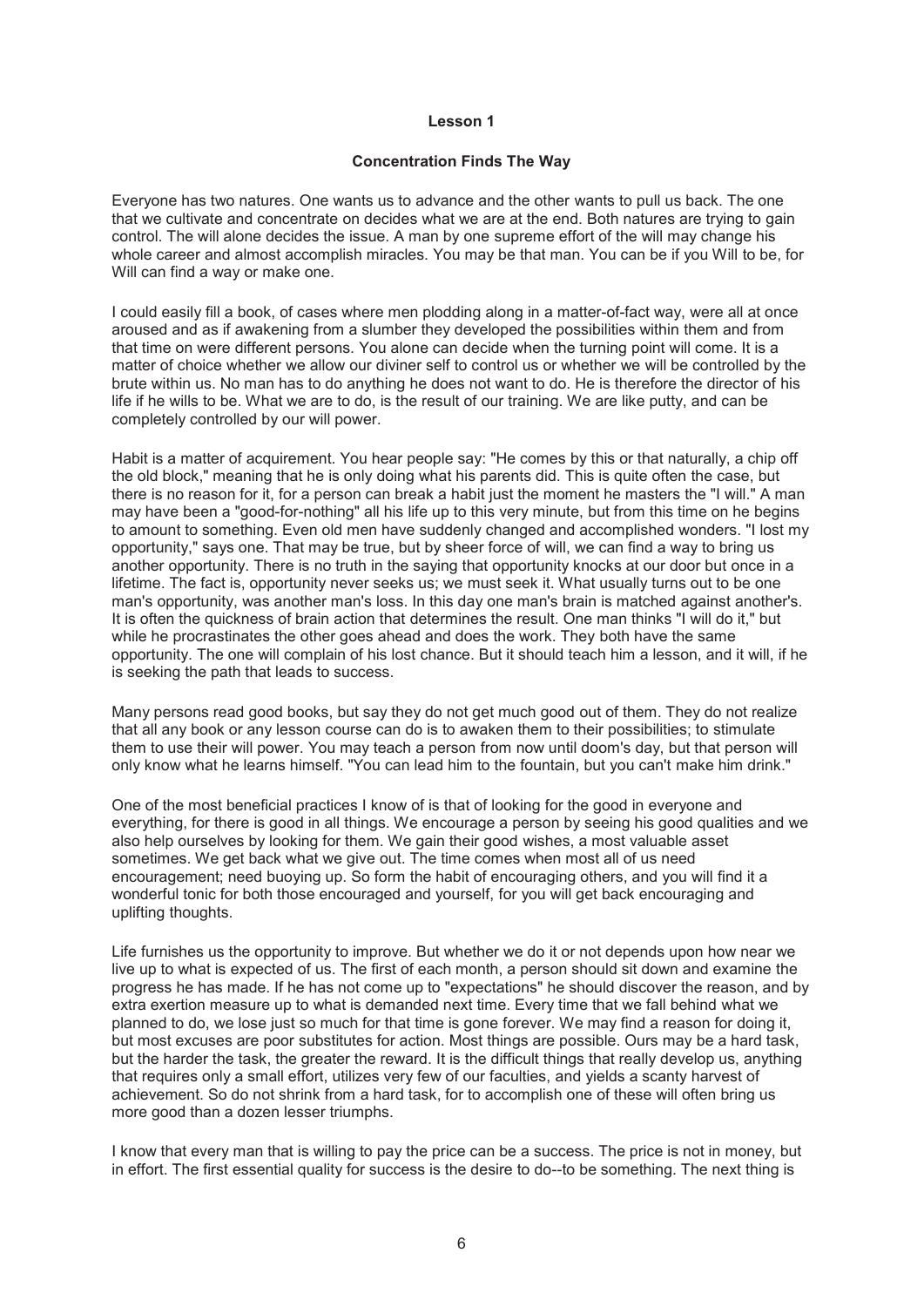to learn how to do it; the next to carry it into execution. The man that is the best able to accomplish anything is the one with a broad mind; the man that has acquired knowledge, that may, it is true, be foreign to this particular case, but is, nevertheless, of some value in all cases. So the man that wants to be successful must be liberal; he must acquire all the knowledge that he can; he must be well posted not only in one branch of his business but in every part of it. Such a man achieves success.

The secret of success is to try always to improve yourself no matter where you are or what your position. Learn all you can. Don't see how little you can do, but how much you can do. Such a man will always be in demand, for he establishes the reputation of being a hustler. There is always room for him because progressive firms never let a hustler leave their employment if they can help it.

The man that reaches the top is the gritty, plucky, hard worker and never the timid, uncertain, slow worker. An untried man is seldom put in a position of responsibility and power. The man selected is one that has done something, achieved results in some line, or taken the lead in his department. He is placed there because of his reputation of putting vigor and virility into his efforts, and because he has previously shown that he has pluck and determination.

The man that is chosen at the crucial time is not usually a genius; he does not possess any more talent than others, but he has learned that results can only be produced by untiring concentrated effort. That "miracles," in business do not just "happen." He knows that the only way they will happen is by sticking to a proposition and seeing it through. That is the only secret of why some succeed and others fail. The successful man gets used to seeing things accomplished and always feels sure of success. The man that is a failure gets used to seeing failure, expects it and attracts it to him.

It is my opinion that with the right kind of training every man could be a success. It is really a shame that so many men and women, rich in ability and talent, are allowed to go to waste, so to speak. Some day I hope to see a millionaire philanthropist start a school for the training of failures. I am sure he could not put his money to a better use. In a year's time the science of practical psychology could do wonders for him. He could have agencies on the lookout for men that had lost their grip on themselves; that had through indisposition weakened their will; that through some sorrow or misfortune had become discouraged. At first all they need is a little help to get them back on their feet, but usually they get a knock downwards instead. The result is that their latent powers never develop and both they and the world are the losers. I trust that in the near future, someone will heed the opportunity of using some of his millions in arousing men that have begun to falter. All they need to be shown is that there is within them an omnipotent source that is ready to aid them, providing they will make use of it. Their minds only have to be turned from despair to hope to make them regain their hold.

When a man loses his grip today, he must win his redemption by his own will. He will get little encouragement or advice of an inspiring nature. He must usually regain the right road alone. He must stop dissipating his energies and turn his attention to building a useful career. Today we must conquer our weakening tendencies alone. Don't expect anyone to help you. Just take one big brace, make firm resolutions, and resolve to conquer your weaknesses and vices. Really none can do this for you. They can encourage you; that is all.

I can think of nothing, but lack of health, that should interfere with one becoming successful. There is no other handicap that you should not be able to overcome. To overcome a handicap, all that it is necessary to do is to use more determination and grit and will.

The man with grit and will, may be poor today and wealthy in a few years; will power is a better asset than money; Will will carry you over chasms of failure, if you but give it the chance.

The men that have risen to the highest positions have usually had to gain their victories against big odds. Think of the hardships many of our inventors have gone through before they became a success. Usually they have been very much misunderstood by relatives and friends. Very often they did not have the bare necessities of life, yet, by sheer determination and resolute courage, they managed to exist somehow until they perfected their inventions, which afterwards greatly helped in bettering the condition of others.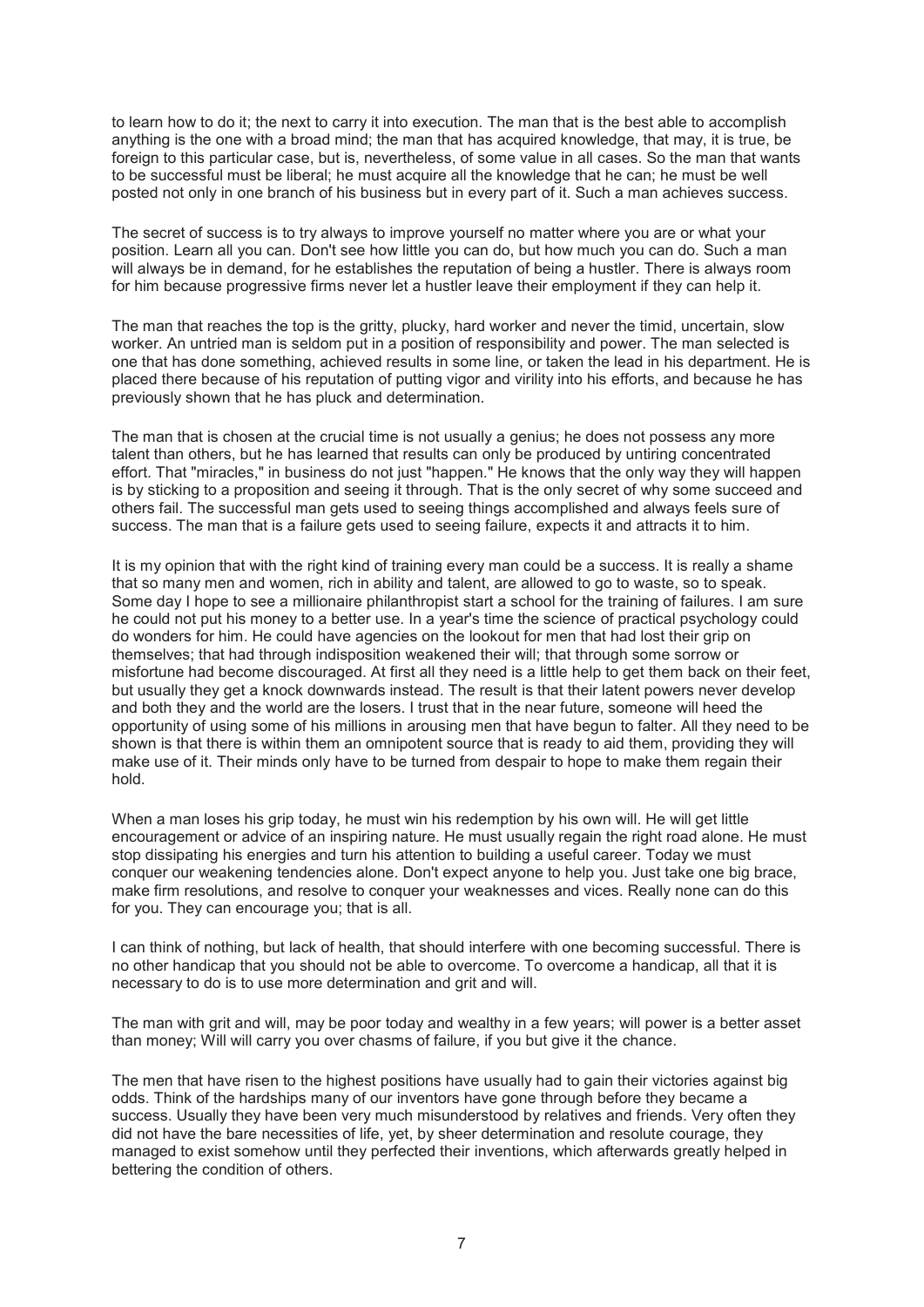Everyone really wants to do something, but there are few that will put forward the needed effort to make the necessary sacrifice to secure it. There is only one way to accomplish anything and that is to go ahead and do it. A man may accomplish almost anything today, if he just sets his heart on doing it and lets nothing interfere with his progress. Obstacles are quickly overcome by the man that sets out to accomplish his heart's desire. The "bigger" the man, the smaller the obstacle appears. The "smaller" the man the greater the obstacle appears. Always look at the advantage you gain by overcoming obstacles, and it will give you the needed courage for their conquest.

Do not expect that you will always have easy sailing. Parts of your journey are likely to be rough. Don't let the rough places put you out of commission. Keep on with the journey. Just the way you weather the storm shows what material you are made of. Never sit down and complain of the rough places, but think how nice the pleasant stretches were. View with delight the smooth plains that are in front of you.

Do not let a setback stop you. Think of it as a mere incident that has to be overcome before you can reach your goal.

 $-(-)$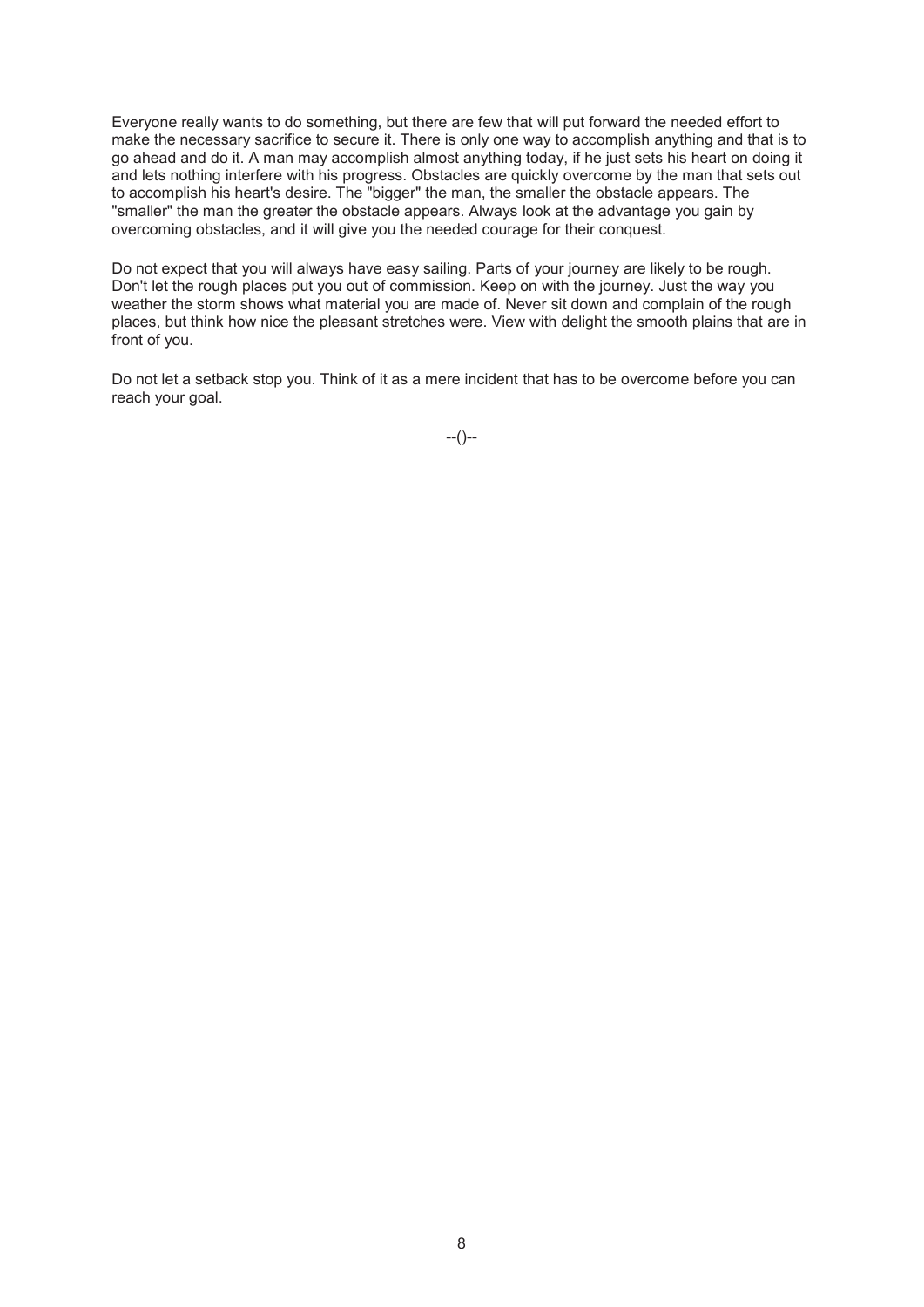#### **The Self-Mastery: Self-Direction Power of Concentration**

Man from a psychological standpoint of development is not what he should be. He does not possess the self-mastery, the self-directing power of concentration that is his by right.

He has not trained himself in a way to promote his self-mastery. Every balanced mind possesses the faculties whose chief duties are to engineer, direct and concentrate the operations of the mind, both in a mental and physical sense. Man must learn to control not only his mind but his bodily movements.

When the controlling faculties (autonomic) are in an untrained condition, the impulses, passions, emotions, thoughts, actions and habits of the person suffer from lack of regulation, and the procedure of mental concentration is not good, not because the mind is necessarily weak in the autonomic department of the faculties, but because the mind is not properly trained.

When the self-regulating faculties are not developed the impulses, appetites, emotions and passions have full swing to do as they please and the mind becomes impulsive, restless, emotional and irregular in its action. This is what makes mental concentration poor.

When the self-guiding faculties are weak in development, the person always lacks the power of mental concentration. Therefore you cannot learn to concentrate until you develop those very powers that qualify you to be able to concentrate. So if you cannot concentrate one of the following is the cause:

1. "Deficiency of the motor centers." 2. "An impulsive and emotional mind." 3. "An untrained mind."

The last fault can soon be removed by systematic practice. It is easiest to correct.

The impulsive and emotional state of mind can best be corrected by restraining anger, passion and excitement, hatred, strong impulses, intense emotions, fretfulness, etc. It is impossible to concentrate when you are in any of these excited states.

These can be naturally decreased by avoiding such food and drinks as have nerve weakening or stimulating influences, or a tendency to stir up the passions, the impulses and the emotions; it is a very good practice to watch and associate with those persons that are steady, calm, controlled and conservative.

Correcting the deficiency of the motor centers is harder because as the person's brain is undeveloped he lacks will power.

To cure this takes some time. Persons so afflicted may benefit by reading and studying my course, "The Master Mind."[\*]

[\*] To be published by Advanced Thought Publishing Co., Chicago, III.

Many have the idea that when they get into a negative state they are concentrating, but this is not so. They may be meditating, though not concentrating. Those that are in a negative state a good deal of the time cannot, as a rule, concentrate very well; they develop instead abstraction of the mind, or absence of mind. Their power of concentration becomes weaker and they find it difficult to concentrate on anything. They very often injure the brain, if they keep up this state. To be able to concentrate you must possess strength of mind. The person that is feeble-minded cannot concentrate his mind, because of lack of will. The mind that cannot center itself on a special subject, or thought, is weak; also the mind that cannot draw itself from a subject or thought is weak. But the person that can center his mind on any problem, no matter what it is, and remove any unharmonious impressions has strength of mind. Concentration, first, last and all the time, means strength of mind.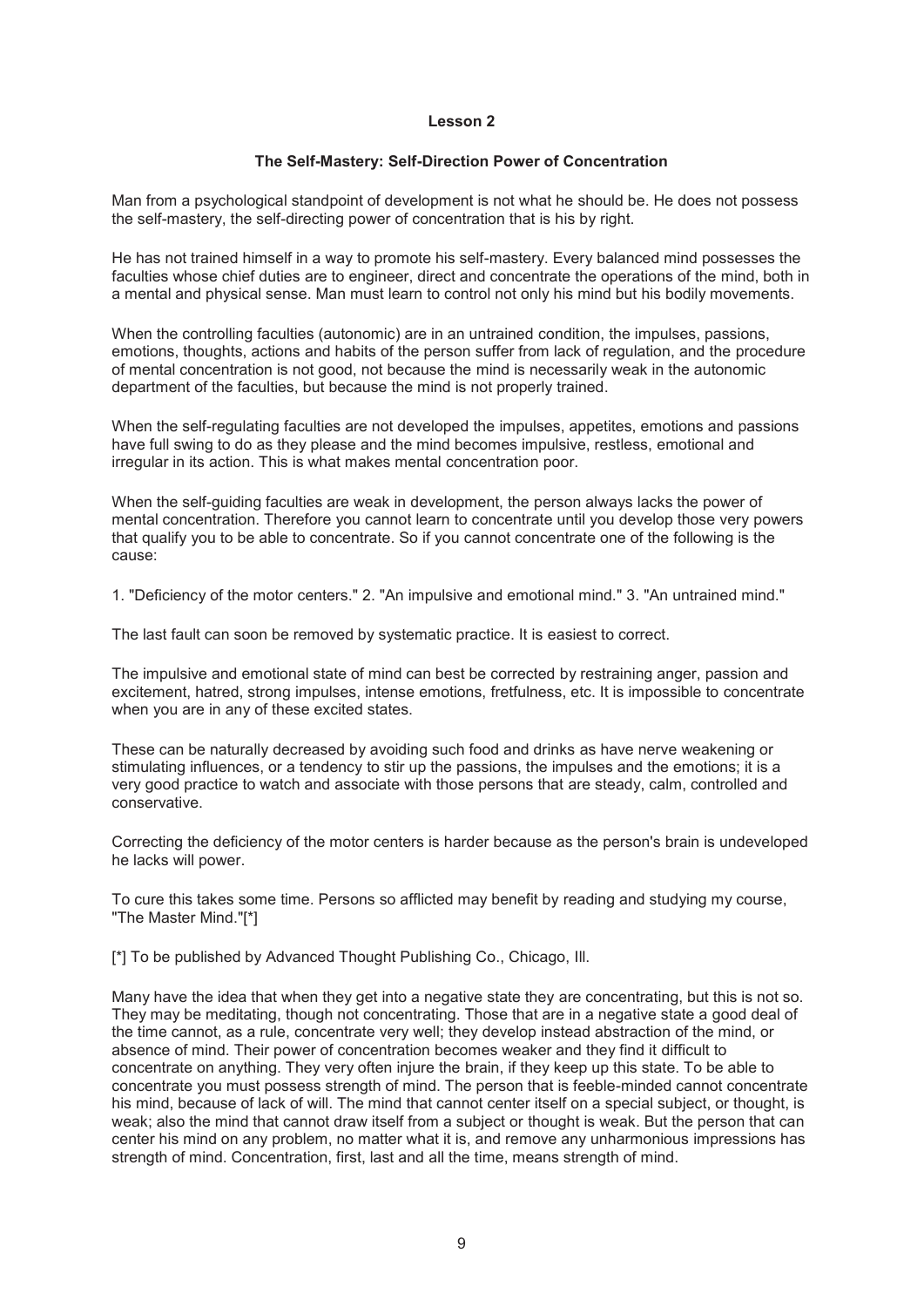Through concentration a person is able to collect and hold his mental and physical energies at work. A concentrated mind pays attention to thoughts, words, acts and plans. The person who allows his mind to roam at will will never accomplish a great deal in the world. He wastes his energies. If you work, think, talk and act aimlessly, and allow your brain to wander from your subject to foreign fields, you will not be able to concentrate. You concentrate at the moment when you say, "I want to, I can, I will "

Some Mistakes Some People Make. If you waste your time reading sensational stories or worthless newspaper items, you excite the impulsive and the emotional faculties, and this means you are weakening your power of concentration. You will not be a free engineer, able to pilot yourself to success.

Concentration of the mind can only be developed by watching yourself closely. All kinds of development commence with close attention. You should regulate your every thought and feeling. When you commence to watch yourself and your own acts and also the acts of other people, you use the faculties of autonomy, and, as you continue to do so, you improve your faculties, until in time you can engineer your every thought, wish and plan. To be able to focalize the mind on the object at hand in a conscious manner leads to concentration. Only the trained mind can focalize. To hold a thought before it until all the faculties shall have had time to consider that thought is concentration.

The person that cannot direct his thoughts, wishes, plans, resolutions and studies cannot possibly succeed to the fullest extent. The person that is impulsive one moment and calm the next has not the proper control over himself. He is not a master of his mind, nor of his thoughts, feelings and wishes. Such a person cannot be a success. When he becomes irritated, he irritates others and spoils all chances of any concerned doing their best. But the person that can direct his energies and hold them at work in a concentrated manner controls his every work and act, and thereby gains power to control others. He can make his every move serve a useful end and every thought a noble purpose.

In this day the man that gets excited and irritable should be looked upon as an undesirable person. The person of good breeding now speaks with slowness and deliberation. He is cultivating more and more of a reposeful attitude. He is consciously attentive and holds his mind to one thing at a time. He shuts out everything else. When you are talking to anyone give him your sole and undivided attention. Do not let your attention wander or be diverted. Give no heed to anything else, but make your will and intellect act in unison.

Start out in the morning and see how self-poised you can remain all day. At times take an inventory of your actions during the day and see if you have kept your determination. If not, see that you do tomorrow. The more self-poised you are the better will your concentration be. Never be in too much of a hurry; and, remember, the more you improve your concentration, the greater are your possibilities. Concentration means success, because you are better able to govern yourself and centralize your mind; you become more in earnest in what you do and this almost invariably improves your chances for success.

When you are talking to a person have your own plans in mind. Concentrate your strength upon the purpose you are talking about. Watch his every move, but keep your own plans before you. Unless you do, you will waste your energy and not accomplish as much as you should.

I want you to watch the next person you see that has the reputation of being a strong character, a man of force. Watch and see what a perfect control he has over his body. Then I want you to watch just an ordinary person. Notice how he moves his eyes, arms, fingers; notice the useless expenditure of energy. These movements all break down the vital cells and lessen the person's power in vital and nerve directions. It is just as important for you to conserve your nervous forces as it is the vital forces. As an example we see an engine going along the track very smoothly. Some one opens all the valves and the train stops. It is the same with you. If you want to use your full amount of steam, you must close your valves and direct your power of generating mental steam toward one end. Center your mind on one purpose, one plan, one transaction.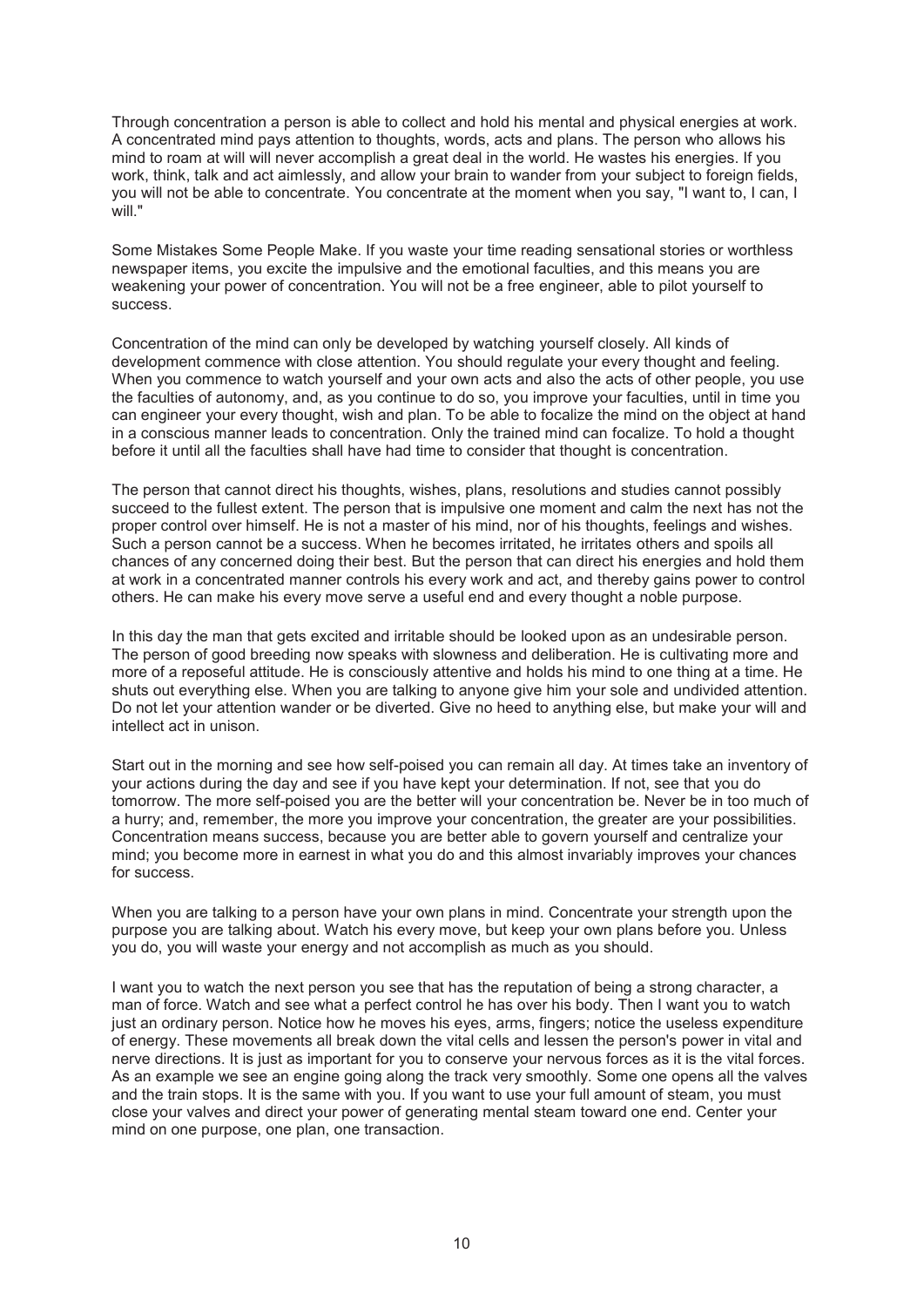There is nothing that uses up nerve force so quickly as excitement. This is why an irritable person is never magnetic; he is never admired or loved; he does not develop those finer qualities that a real gentleman possesses. Anger, sarcasm and excitement weaken a person in this direction. The person that allows himself to get excited will become nervous in time, because he uses up his nerve forces and his vital energies. The person that cannot control himself and keep from becoming excited cannot concentrate.

When the mind can properly concentrate, all the energy of every microscopic cell is directed into one channel and then there is a powerful personal influence generated. Everyone possesses many millions of little trembling cells, and each one of these has a center where life and energy are stored up and generated. If this energy is not wasted but conserved and controlled, this person is influential, but when it is the opposite, he is not influential or successful.

Just as it is impossible for a steam engine to run with all its valves open, so is it impossible for you to waste your energy and run at your top speed. Each neuron in the gray layers of the brain is a psychic center of thought and action, each one is pulsating an intelligent force of some kind, and when this force, your thoughts and motions, are kept in check by a conservative, systematic and concentrated mind, the result will be magnetism, vitality and health. The muscles, bones, ligaments, feet, hands and nerves, etc., are agents for carrying out the mandates of the mind. The sole purpose of the volitional faculties is to move the physical mechanism as the energy travels along the wires of nerves and muscles. Just for that reason, if you throw a voluntary control over these messages, impulses, thoughts, emotions, physical movements and over these physical instruments you develop your faculties of self-mastery and to the extent you succeed here in proportion will you develop the power of concentration.

Any exercise or work that excites the mind, stimulates the senses, calls the emotions and appetites into action, confuses, terrifies or emotionalizes, weakens the power of concentration. This is why all kind of excitement is bad. This is the reason why persons who drink strong drinks, who allow themselves to get into fits of temper, who fight, who eat stimulating food, who sing and dance and thus develop their emotions, who are sudden, vehement and emotional, lack the power to concentrate. But those whose actions are slower and directed by their intelligence develop concentration. Sometimes dogmatic, wilful, excitable persons can concentrate, but it is spasmodic, erratic concentration instead of controlled and uniform concentration. Their energy works by spells; sometimes they have plenty, other times very little; it is easily excited; easily wasted. The best way to understand it is to compare it with the discharge of a gun. If the gun goes off when you want it to, it accomplishes the purpose, but if it goes off before you are ready for it, you will not only waste ammunition, but it is also likely to do some damage. That is just what most persons do. They allow their energy to explode, thus not only wasting it but endangering others. They waste their power, their magnetism and so injure their chance of success. Such persons are never well liked and never will be until they gain control over themselves.

It will be necessary for them to practice many different kinds of concentration exercises, and to keep them up for some time. They must completely overcome their sudden, erratic thoughts, and regulate their emotions and movements. They must from morning to night train the mind to be steady, and direct and keep the energies at work.

The lower area of the brain is the store house of the energy. Most all persons have all the dynamic energy they need if they would concentrate it. They have the machine, but they must also have the engineer, or they will not go very far. The engineer is the self-regulating, directing power. The person that does not develop his engineering qualities will not accomplish much in life. The good engineer controls his every act. All work assists in development. By what you do you either advance or degenerate. This is a good idea to keep always in mind. When you are uncertain whether you should do something or not, just think whether by doing it you will grow or deteriorate, and act accordingly.

I am a firm believer in "work when you work, and play when you play." When you give yourself up to pleasure you can develop concentration by thinking of nothing else but pleasure; when your mind dwells on love, think of nothing but this and you will find you can develop a more intense love than you ever had before. When you concentrate your mind on the "you" or real self, and its wonderful possibilities, you develop concentration and a higher opinion of yourself. By doing this systematically,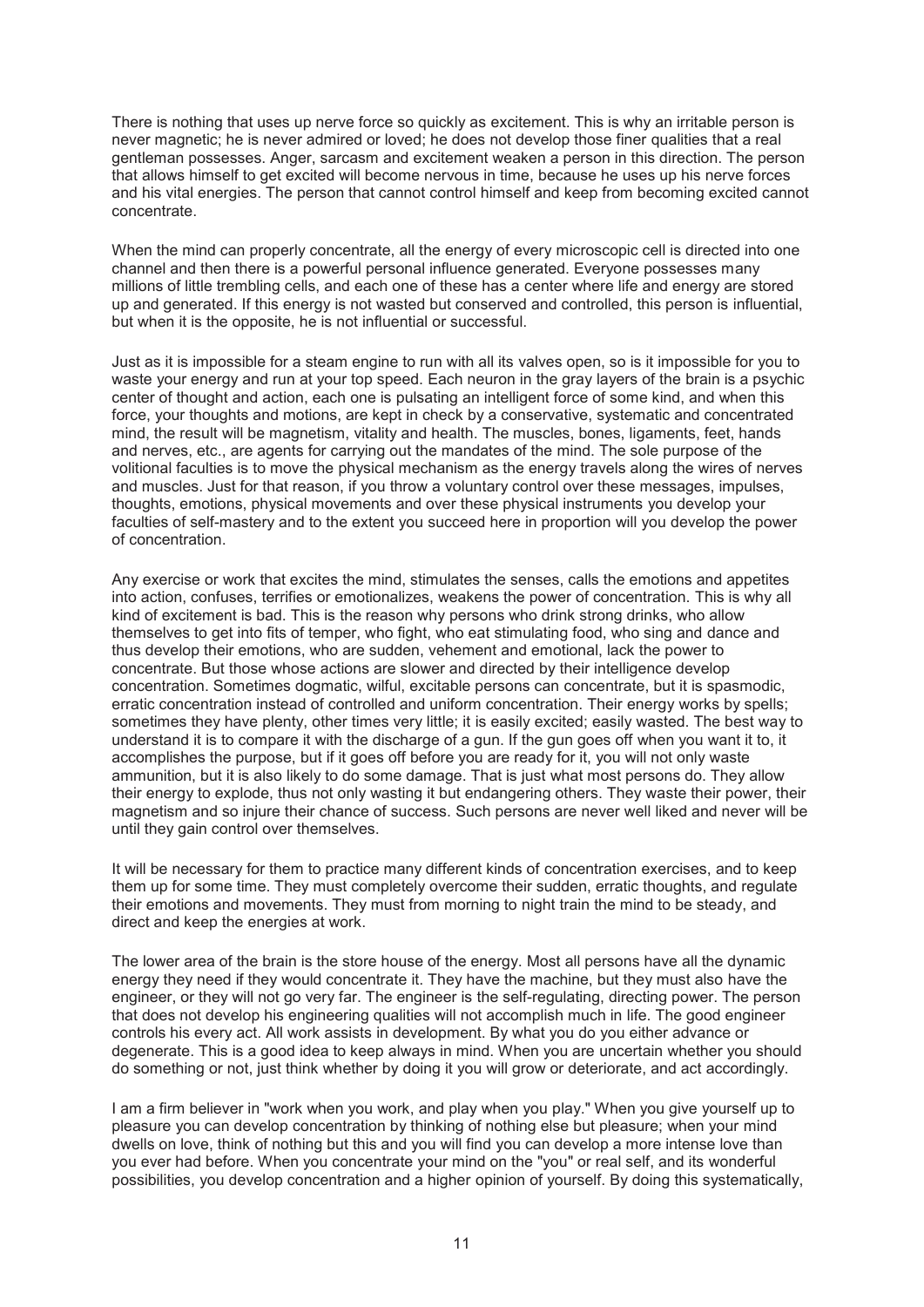you develop much power, because you cannot be systematic without concentrating on what you are doing. When you walk out into the country and inhale the fresh air, studying vegetation, trees, etc., you are concentrating. When you see that you are at your place of business at a certain time each morning you are developing steadiness of habit and becoming systematic. If you form the habit of being on time one morning, a little late the next, and still later the following one, you are not developing concentration, but whenever you fix your mind on a certain thought and hold your mind on it at successive intervals, you develop concentration.

If you hold your mind on some chosen object, you centralize your attention, just like the lens of the camera centralizes on a certain landscape. Therefore always hold your mind on what you are doing, no matter what it is. Keep a careful watch over yourself, for unless you do your improvement will be very slow.

Practice inhaling long, deep breaths, not simply for the improvement of health, although that is no small matter, but also for the purpose of developing more power, more love, more life. All work assists in development.

You may think it foolish to try to develop concentration by taking muscular exercises, but you must not forget that the mind is associated with muscle and nerve. When you steady your nerves and muscles, you steady your mind, but let your nerves get out of order and your mind will become erratic and you will not possess the power of direction, which, in other words, is concentration. Therefore you understand how important exercises that steady the nerves and muscles are in developing concentration.

Everyone is continually receiving impulses that must be directed and controlled if one is to lead a successful life. That is the reason why a person must control the movements of his eyes, feet, fingers, etc.; this is another reason why it is important to control his breathing. The slow, deep, prolonged exhalations are of wonderful value. They steady the circulation, the heart action, muscles and nerves of the mind. If the heart flutters, the circulation is not regular, and when the lung action is uneven, the mind becomes unsteady and not fit for concentration. This is why controlled breathing is very important as a foundation for physical health.

You must not only concentrate your mind, but also the action of the eyes, ears and fingers. Each of these contain miniature minds that are controlled by the master engineer. You will develop much quicker if you thoroughly realize this.

If you have ever associated with big men, or read their biographies, you will find that they usually let the others do the talking. It is much easier to talk than it is to listen. There is no better exercise for concentration than to pay close attention when some one is talking. Besides learning from what they have to say, you may develop both mental and physical concentration.

When you shake hands with some one just think of your hand as containing hundreds of individual minds, each having an intelligence of its own. When you put this feeling into your hand shake it shows personality. When you shake hands in a listless way, it denotes timidity, lack of force and power of personality. When the hand grip is very weak and stiff, the person has little love in his nature, no passion and no magnetism. When the hand shake is just the opposite, you will find that the nature is also. The loveless person is non-magnetic and he shows that he is by his non-magnetic hand shake. When two developed souls shake hands, their clasps are never light. There is a thrill that goes through both when the two currents meet. Love arouses the opposite currents of the positive and negative natures. When there is no love, life loses its charm. The hand quickly shows when love is being aroused. This is why you should study the art of hand shaking and develop your social affections. A person that loves his kind reflects love, but a person that hates reflects hate. The person with a bad nature, a hateful disposition, evil thoughts and feeling is erratic, freakish and fitful. When you allow yourself to become irritable, watch how you breathe and you will learn a valuable lesson. Watch how you breathe when you are happy. Watch your breathing when you harbor hate. Watch how you breathe when you feel in love with the whole world and noble emotions thrill you. When filled with good thoughts, you breathe a plentiful supply of oxygen into your lungs and love fills your soul. Love develops a person, physically, mentally and socially. Breathe deeply when you are happy and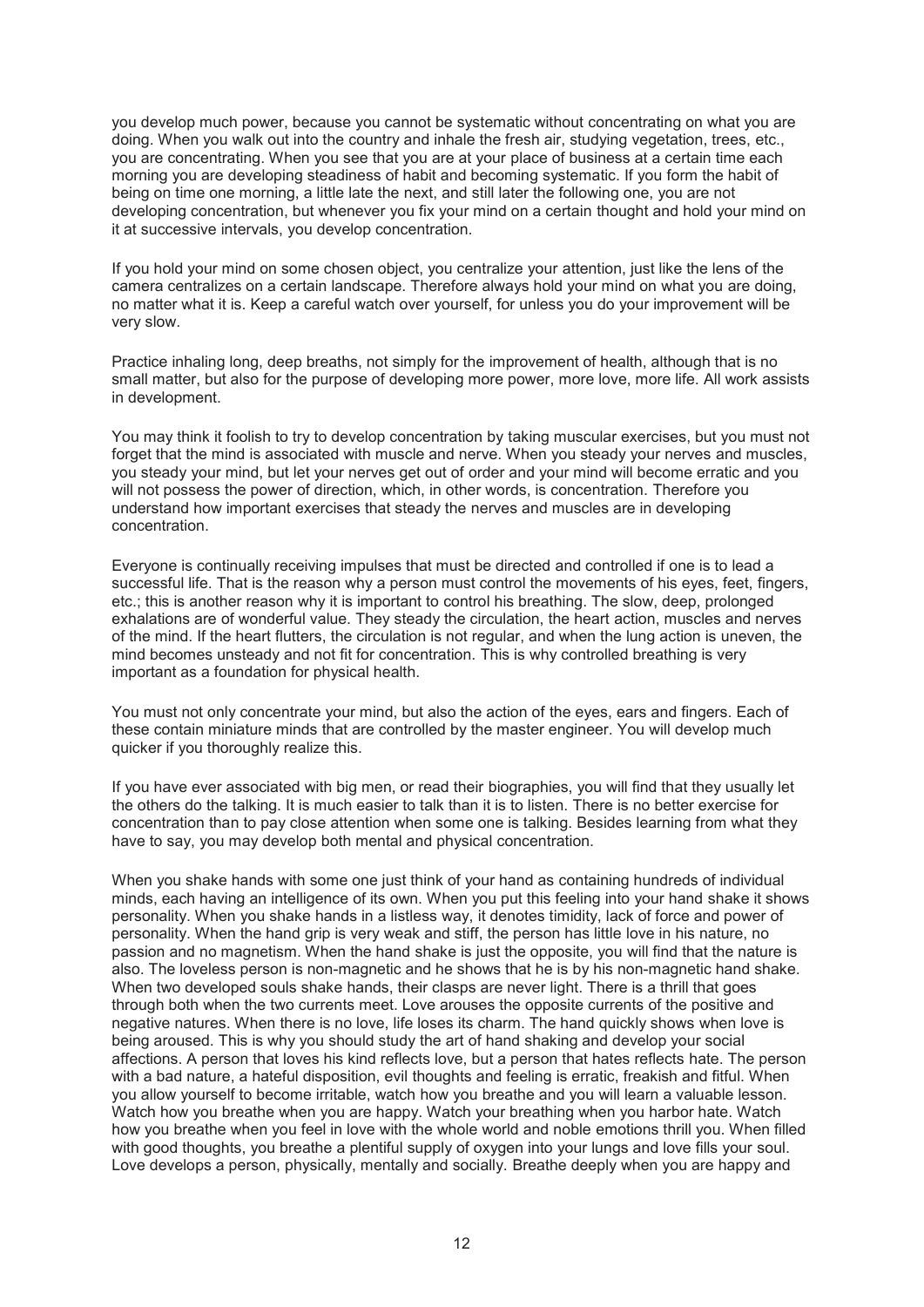you will gain life and strength; you will steady your mind and you will develop your power of concentration and become magnetic and powerful.

If you want to get more out of life you must think more of love. Unless you have real affection for something, you have no sentiment, no sweetness, no magnetism. So arouse your love affections by your will and enter into a fuller life.

The hand of love always magnetizes, but it must be steady and controlled. Love can be concentrated in your hand shake, and this is one of the best ways to influence another.

The next time you feel yourself becoming irritable, use your will and be patient. This is a very good exercise in self-control. It will help you to keep patient if you will breathe slowly and deeply. If you find you are commencing to speak fast, just control yourself and speak slowly and clearly. Keep from either raising or lowering your voice and concentrate on the fact that you are determined to keep your poise, and you will improve your power of concentration.

When you meet people of some consequence, assume a reposeful attitude before them. Do this at all times. Watch both them and yourself. Static exercises develop the motor faculties and increase the power of concentration. If you feel yourself getting irritable, nervous or weak, stand squarely on your feet with your chest up and inhale deeply and you will see that your irritability will disappear and a silent calm will pass over you.

If you are in the habit of associating with nervous, irritable people, quit it until you grow strong in the power of concentration, because irritable, angry, fretful, dogmatic and disagreeable people will weaken what powers of resistance you have.

Any exercises that give you better control of the ears, fingers, eyes, feet, help you to steady your mind; when your eye is steady, your mind is steady. One of the best ways to study a person is to watch his physical movements, for, when we study his actions, we are studying his mind. Because actions are the expressions of the mind. As the mind is, so is the action. If it is uneasy, restless, erratic, unsteady, its actions are the same. When it is composed, the mind is composed. Concentration means control of the mind and body. You cannot secure control over one without the other.

Many people who seem to lack ambition have sluggish minds. They are steady, patient and seemingly have good control, but this does not say they are able to concentrate. These people are indolent, inactive, slow and listless, because they lack energy; they do not lose control because they have little force to control. They have no temper and it therefore cannot disturb them. Their actions are steady because they possess little energy. The natural person is internally strong, energetic and forceful, but his energy, force and strength, thoughts and physical movements are well under his control.

If a person does not have energy, both mental and physical, he must develop it. If he has energy which he cannot direct and hold to a point he must learn to do so. A man may be very capable, but, unless he Wills to control his abilities, they will not do him any good.

We hear so much talk about the benefit of physical culture, but the real benefit of this is really lost sight of. There is nothing that holds the faculties at work in a sustained and continuous manner as static exercises do. For, as stated before, when you learn to control the body, you are gaining control over the mind.

 $-(-)$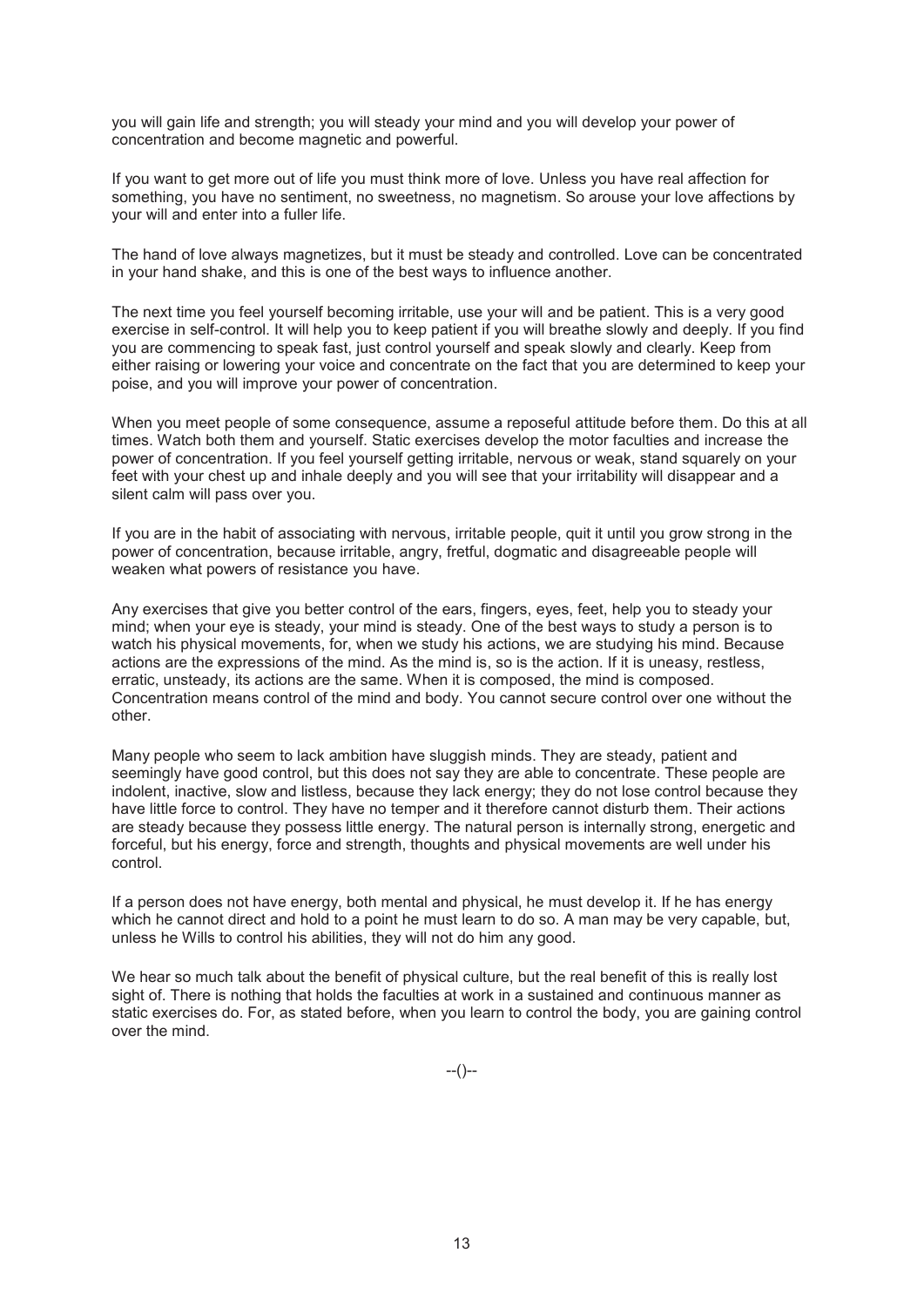#### **How to Gain What You Want Through Concentration**

The ignorant person may say, "How can you get anything by merely wanting it? I say that through concentration you can get anything you want. Every desire can be gratified. But whether it is, will depend upon you concentrating to have that desire fulfilled. Merely wishing for something will not bring it. Wishing you had something shows a weakness and not a belief that you will really get it. So never merely wish, as we are not living in a "fairy age." You use up just as much brain force in "vain imaginings" as you do when you think of something worth while.

Be careful of your desires, make a mental picture of what you want and set your will to this until it materializes. Never allow yourself to drift without helm or rudder. Know what you want to do, and strive with all your might to do it, and you will succeed.

Feel that you can accomplish anything you undertake. Many undertake to do things, but feel when they start they are going to fail and usually they do. I will give an illustration. A man goes to a store for an article. The clerk says, "I am sorry, we have not it." But the man that is determined to get that thing inquires if he doesn't know where he can get it. Again receiving an unsatisfactory answer the determined buyer consults the manager and finally he finds where the article can be bought.

That is the whole secret of concentrating on getting what you want. And, remember, your soul is a center of all-power, and you can accomplish what you will to. "I'll find a way or make one!" is the spirit that wins. I know a man that is now head of a large bank. He started there as a messenger boy. His father had a button made for him with a "P" on it and put it on his coat. He said, "Son, that 'P' is a reminder that some day you are to be the president of your bank. I want you to keep this thought in your mind. Every day do something that will put you nearer your goal." Each night after supper he would say, "Son, what did you do today?" In this way the thought was always kept in mind. He concentrated on becoming president of that bank, and he did. His father told him never to tell anyone what that "P" stood for. A good deal of fun was made of it by his associates. And they tried to find out what it stood for, but they never did until he was made president and then he told the secret.

Don't waste your mental powers in wishes. Don't dissipate your energies by trying to satisfy every whim. Concentrate on doing something really worth while. The man that sticks to something is not the man that fails.

"Power to him who power exerts."--Emerson.

Success to-day depends largely on concentrating on the Interior law of force, for when you do this you awaken those thought powers or forces, which, when used in business, insures permanent results.

Until you are able to do this you have not reached your limit in the use of your forces. This great universe is interwoven with myriads of forces. You make your own place, and whether it is important depends upon you. Through the Indestructible and Unconquerable Law you can in time accomplish all right things and therefore do not be afraid to undertake whatever you really desire to accomplish and are willing to pay for in effort. Anything that is right is possible. That which is necessary will inevitably take place. If something is right it is your duty to do it, though the whole world thinks it to be wrong. "God and one are always a majority," or in plain words, that omnipotent interior law which is God, and the organism that represents you is able to conquer the whole world if your cause is absolutely just. Don't say I wish I was a great man. You can do anything that is proper and you want to do. Just say: You can. You will. You must. Just realize this and the rest is easy. You have the latent faculties and forces to subdue anything that tries to interfere with your plans.

"Let-the-troubles-and-responsibilities-of-life-come-thick-and-fas t. I-am-ready-for-them. My-soul-isunconquerable. I-represent-the-Infinite-law-of-force,-or-of-all-power. This-God-within-is-my-allsufficient-strength-and-ever-present-help-in-time-of-trouble. The-more-difficulties-the-greater-itstriumphs-through-me. The-harder-my-trials,-the-faster-I-go-in-the-development-of-my-inherent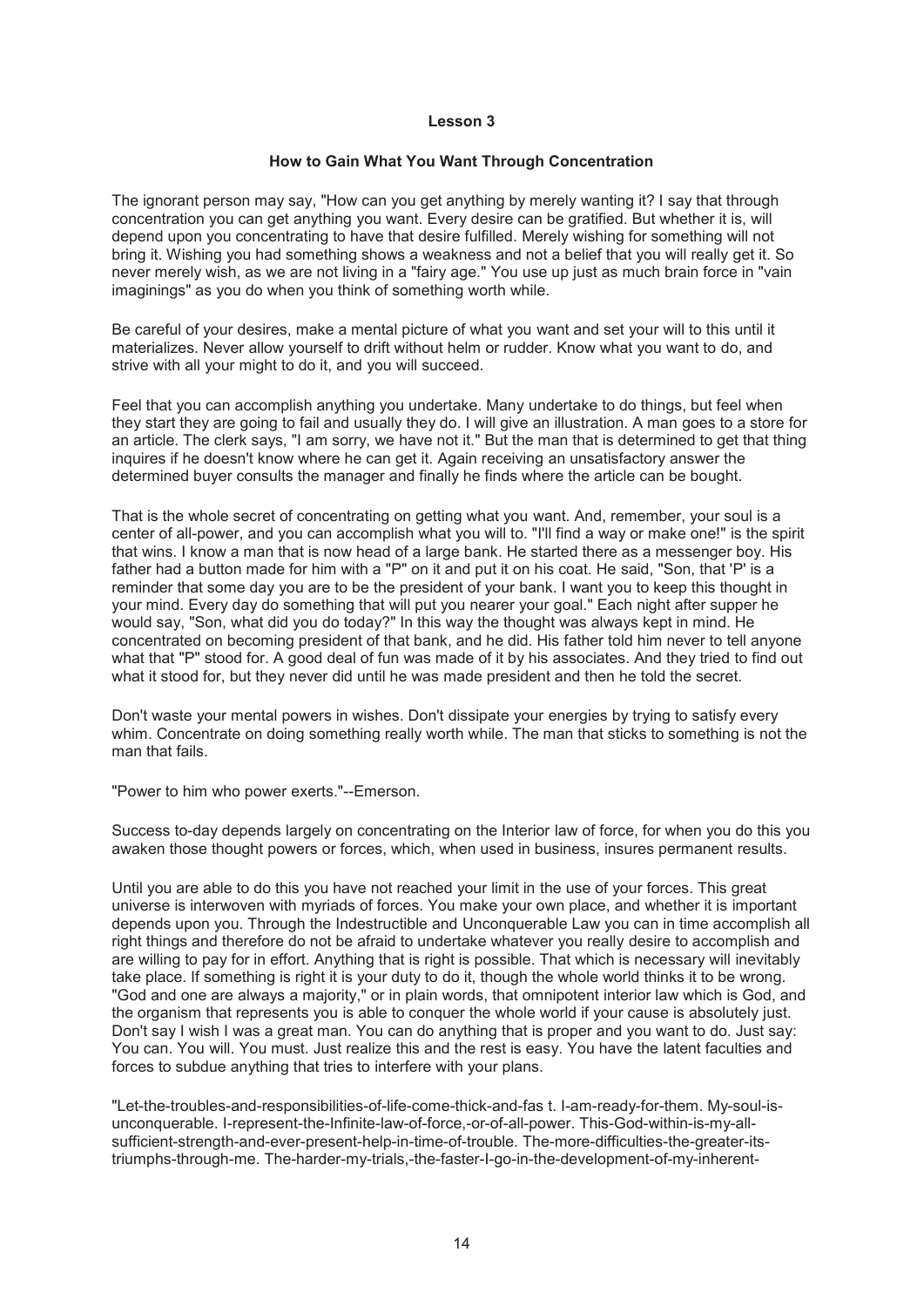strength. Let-all-else-fail-me. This-interior-reliance-is-all-sufficient. The-right-must-prevail. I-demandwisdom-and-power-to-know-and-follow-the-right. My-higher-self-is-all-wise. I-now-draw-nearer-to-it."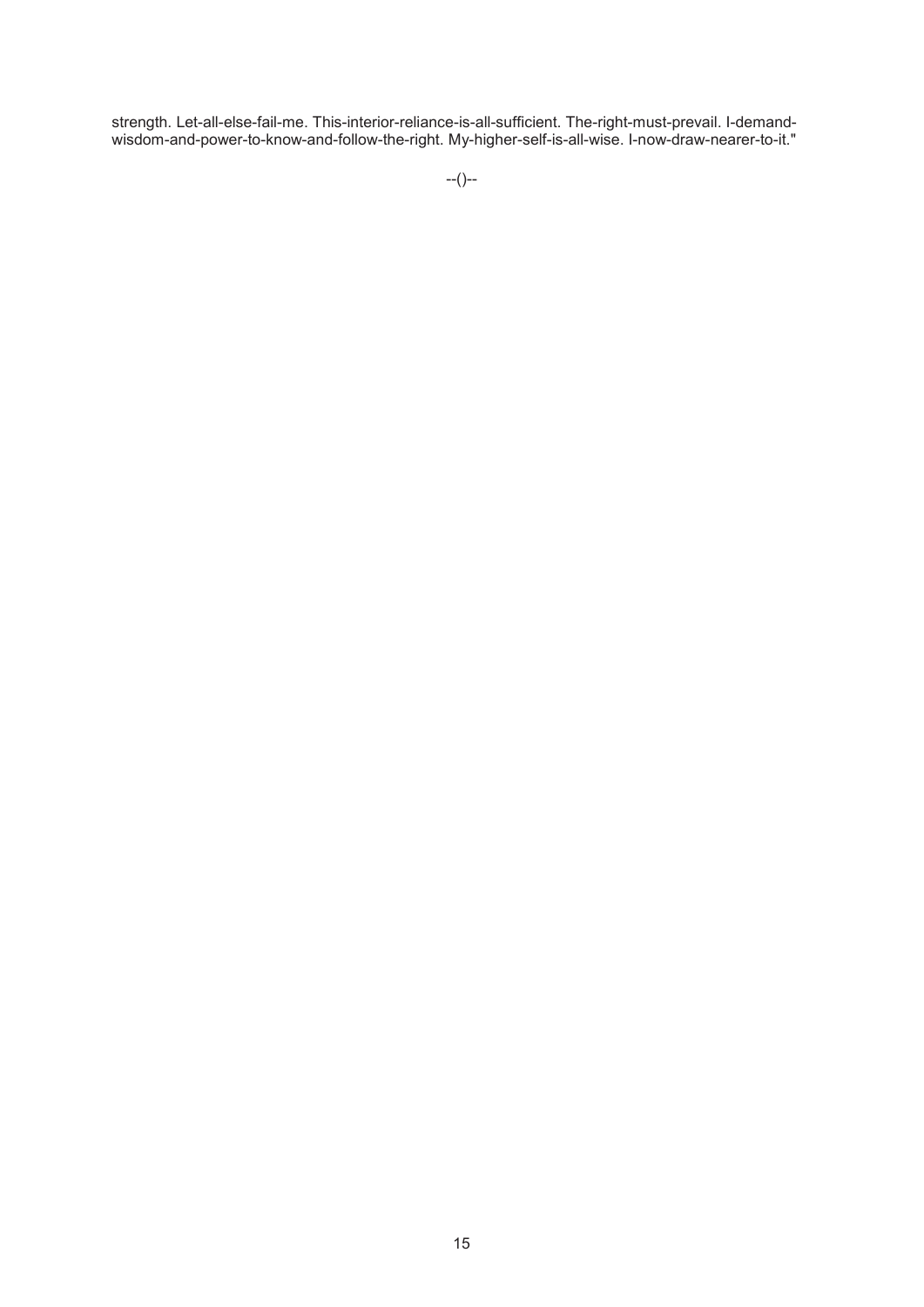#### **Concentration, the Silent Force That Produces Results in All Business**

I want you first to realize how powerful thought is. A thought of fear has turned a person's hair gray in a night. A prisoner condemned to die was told that if he would consent to an experiment and lived through it he would be freed. He consented. They wanted to see how much blood a person could lose and still live. They arranged that blood would apparently drop from a cut made in his leg. The cut made was very slight, from which practically no blood escaped. The room was darkened, and the prisoner thought the dropping he heard was really coming from his leg. The next morning he was dead through mental fear.

The two above illustrations will give you a little idea of the power of thought. To thoroughly realize the power of thought is worth a great deal to you.

Through concentrated thought power you can make yourself whatever you please. By thought you can greatly increase your efficiency and strength. You are surrounded by all kinds of thoughts, some good, others bad, and you are sure to absorb some of the latter if you do not build up a positive mental attitude.

If you will study the needless moods of anxiety, worry, despondency, discouragement and others that are the result of uncontrolled thoughts, you will realize how important the control of your thoughts are. Your thoughts make you what you are.

When I walk along the street and study the different people's faces I can tell how they spent their lives. It all shows in their faces, just like a mirror reflects their physical countenances. In looking in those faces I cannot help thinking how most of the people you see have wasted their lives.

The understanding of the power of thought will awaken possibilities within you that you never dreamed of. Never forget that your thoughts are making your environment, your friends, and as your thoughts change these will also. Is this not a practical lesson to learn? Good thoughts are constructive. Evil thoughts are destructive. The desire to do right carries with it a great power. I want you to thoroughly realize the importance of your thoughts, and how to make them valuable, to understand that your thoughts come to you over invisible wires and influence you.

If your thoughts are of a high nature, you become connected with people of the same mental caliber and you are able to help yourself. If your thoughts are tricky, you will bring tricky people to deal with you, who will try to cheat you.

If your thoughts are right kind, you will inspire confidence in those with whom you are dealing.

As you gain the good will of others your confidence and strength will increase. You will soon learn the wonderful value of your thoughts and how serene you can become even when circumstances are the most trying.

Such thoughts of Right and Good Will bring you into harmony with people that amount to something in the world and that are able to give you help if you should need it, as nearly everyone does at times.

You can now see why it is so important to concentrate your thoughts in the proper channels. It is very necessary that people should have confidence in you. When two people meet they have not the time to look each other up. They accept each other according to instinct which can usually be relied on.

You meet a person and his attitude creates a suspicion in you. The chances are you cannot tell why, but something tells you, "Have no dealings with him, for if you do, you will be sorry." Thoughts produce actions. Therefore be careful of your thoughts. Your life will be molded by the thoughts you have. A spiritual power is always available to your thought, and when you are worthy you can attract all the good things without a great effort on your part.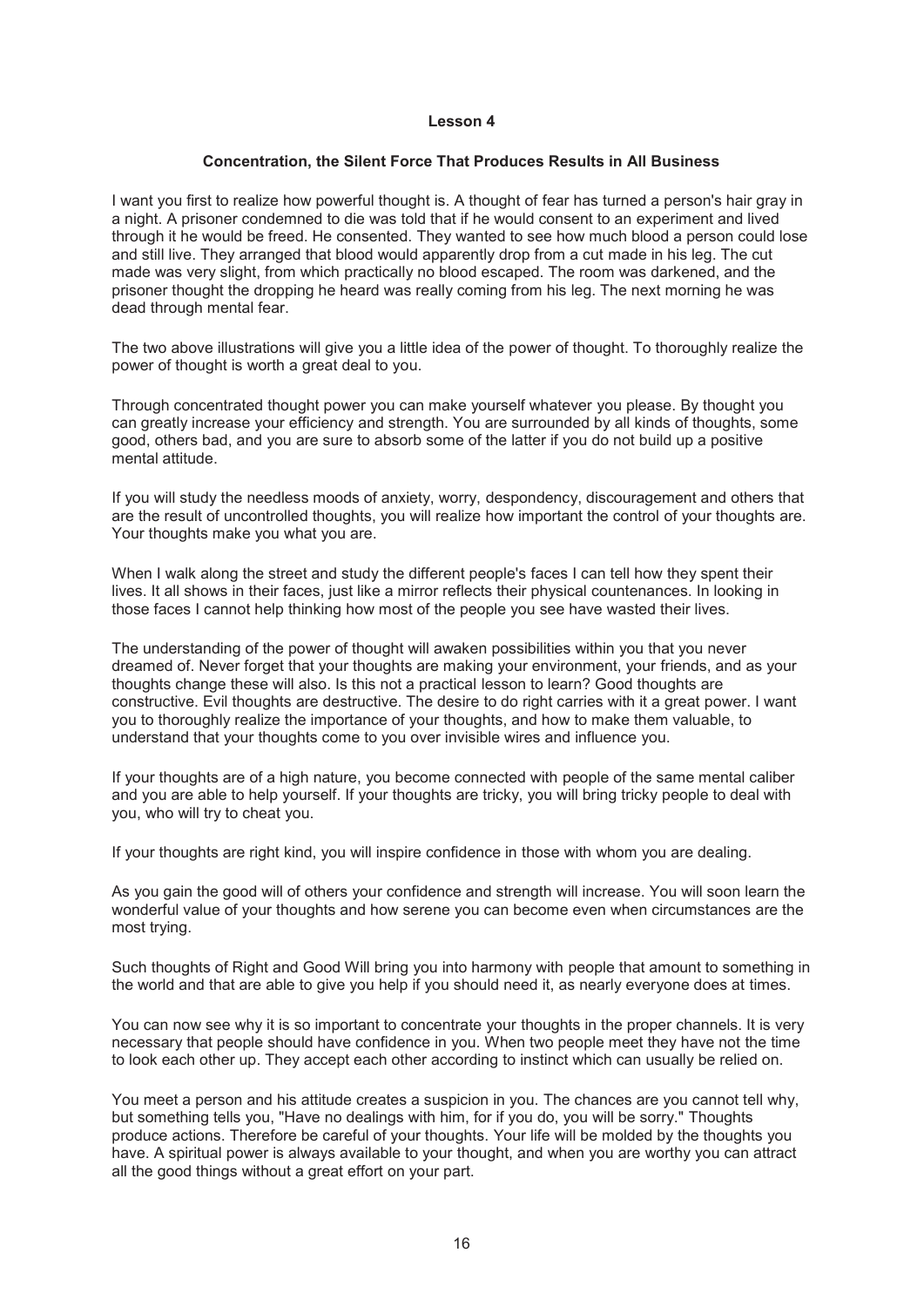The sun's rays shine down on our gardens, but we can plant trees that will interfere with the sun light. There are invisible forces ready to help you if you do not think and act to intercept these. These forces work silently. "You reap what you sow."

You have concentrated within powers that if developed will bring you happiness greater than you can even imagine. Most people go rushing through life, literally driving away the very things they seek. By concentration you can revolutionize your life, accomplish infinitely more and without a great effort.

Look within yourself and you will find the greatest machine ever made.

How to Speak Wisely. In order to speak wisely you must secure at least a partial concentration of the faculties and forces upon the subject at hand. Speech interferes with the focusing powers of the mind, as it withdraws the attention to the external and therefore is hardly to be compared with that deep silence of the subconscious mind, where deep thoughts, and the silent forces of high potency are evolved. It is necessary to be silent before you can speak wisely. The person that is really alert and well poised and able to speak wisely under trying circumstances, is the person that has practiced in the silence. Most people do not know what the silence is and think it is easy to go into the silence, but this is not so. In the real silence we become attached to that interior law and the forces become silent, because they are in a state of high potency, or beyond the vibratory sounds to which our external ears are attuned. He who desires to become above the ordinary should open up for himself the interior channels which lead to the absolute law of the omnipotent. You can only do this by persistently and intelligently practicing thought concentration. Hold the thought:

In-silence-I-will-allow-my-higher-self-to-have-complete-control. I-will-be-true-to-my-higher-self. I-willlive-true-to-my-conception-of-what-is-right. I-realize-that-it-is-to-my-self-interest-to-live-up-to-my-best. I-demand-wisdom-so that-I-may-act-wisely-for-myself-and-others.

In the next chapter I will tell you of the mysterious law, which links all humanity together, by the powers of co-operative thought, and chooses for us companionship and friends.

 $-(-)$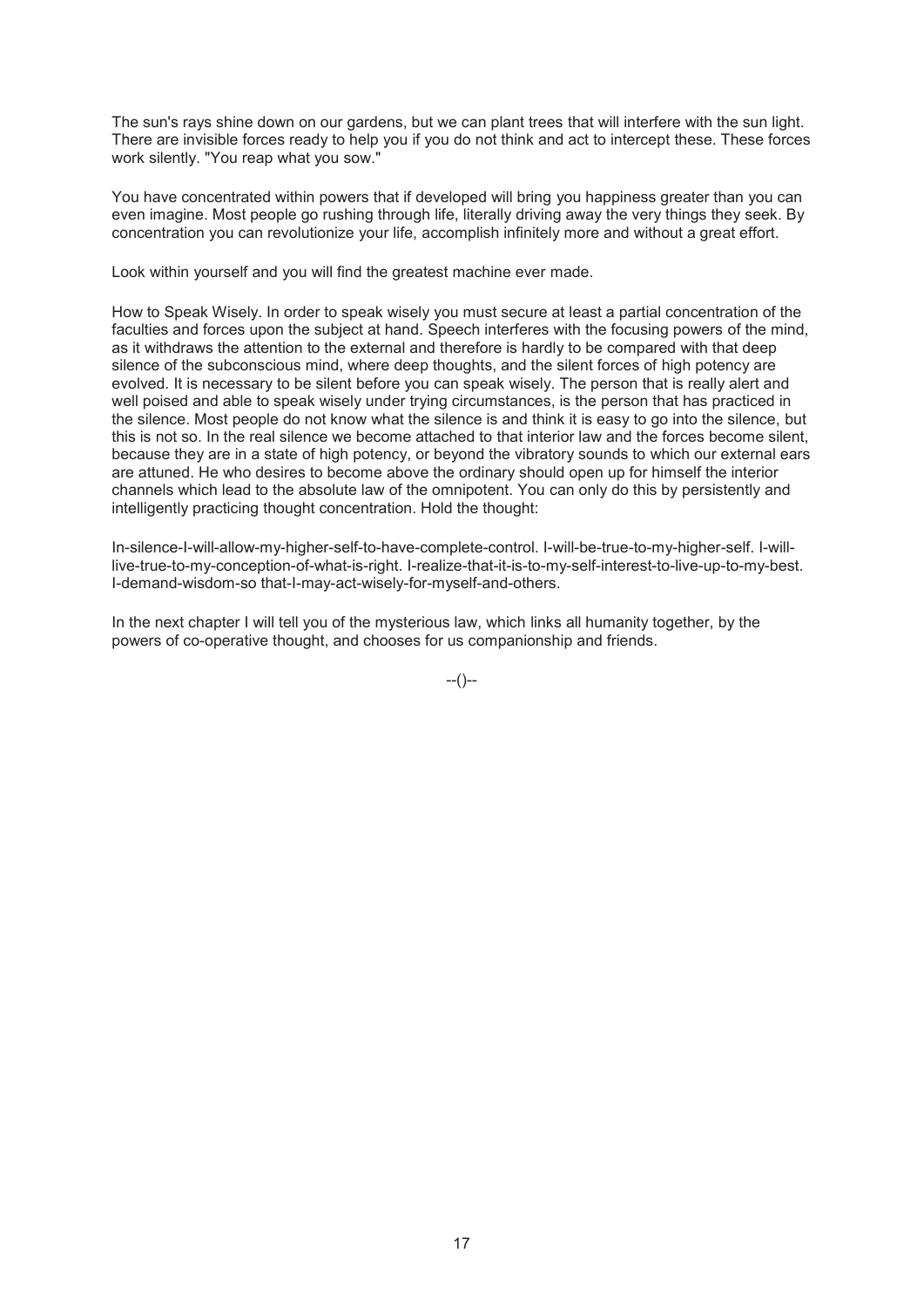#### **How Concentrated Thought Links All Humanity Together**

It is within your power to gratify your every wish. Success is the result of the way you think. I will show you how to think to be successful.

The power to rule and attract success is within yourself. The barriers that shut these off from you are subject to your control. You have unlimited power to think and this is the link that connects you with your omniscient source.

Success is the result of certain moods of mind or ways of thinking. These moods can be controlled by you and produced at will.

You have been evolved to what you are from a lowly atom because you possessed the power to think. This power will never leave you, but will keep urging you on until you reach perfection. As you evolve, you create new desires and these can be gratified. The power to rule lies within you. The barriers that keep you from ruling are also within you. These are the barriers of ignorance.

Concentrated thought will accomplish seemingly impossible results and make you realize your fondest ambitions. At the same time that you break down barriers of limitation new ambitions will be awakened. You begin to experience conscious thought constructions.

If you will just realize that through deep concentration you become linked with thoughts of omnipotence, you will kill out entirely your belief in your limitations and at the same time will drive away all fear and other negative and destructive thought forces which constantly work against you. In the place of these you will build up a strong assurance that your every venture will be successful. When you learn thus how to concentrate and reinforce your thought, you control your mental creations; they in turn help to mould your physical environment, and you become the master of circumstances and the ruler of your kingdom.

It is just as easy to surround your life with what you want as it is with what you don't want. It is a question to be decided by your will. There are no walls to prevent you from getting what you want, providing you want what is right. If you choose something that is not right, you are in opposition to the omnipotent plans of the universe and deserve to fail. But, if you will base your desires on justice and good will, you avail yourself of the helpful powers of universal currents, and instead of having a handicap to work against, can depend upon ultimate success, though the outward appearances may not at first be bright.

Never stop to think of temporary appearances, but maintain an unfaltering belief in your ultimate success. Make your plans carefully, and see that they are not contrary to the tides of universal justice. The main thing for you to remember is to keep at bay the destructive and opposing forces of fear and anger and their satellites.

There is no power so great as the belief which comes from the knowledge that your thought is in harmony with the divine laws of thought and the sincere conviction that your cause is right. You may be able seemingly to accomplish results for a time even if your cause is unjust, but the results will be temporary, and, in time, you will have to tear down your thought edifice and build on the true foundation of Right.

Plans that are not built on truth produce discordant vibrations and are therefore self-destructive. Never try to build until you can build right. It is a waste of time to do anything else. You may temporarily put aside your desire to do right, but its true vibrations will interfere with your unjust plans until you are forced back into righteous paths of power.

All just causes succeed in time, though temporarily they may fail. So if you should face the time when everything seems against you, quiet your fears, drive away all destructive thoughts and uphold the dignity of your moral and spiritual life.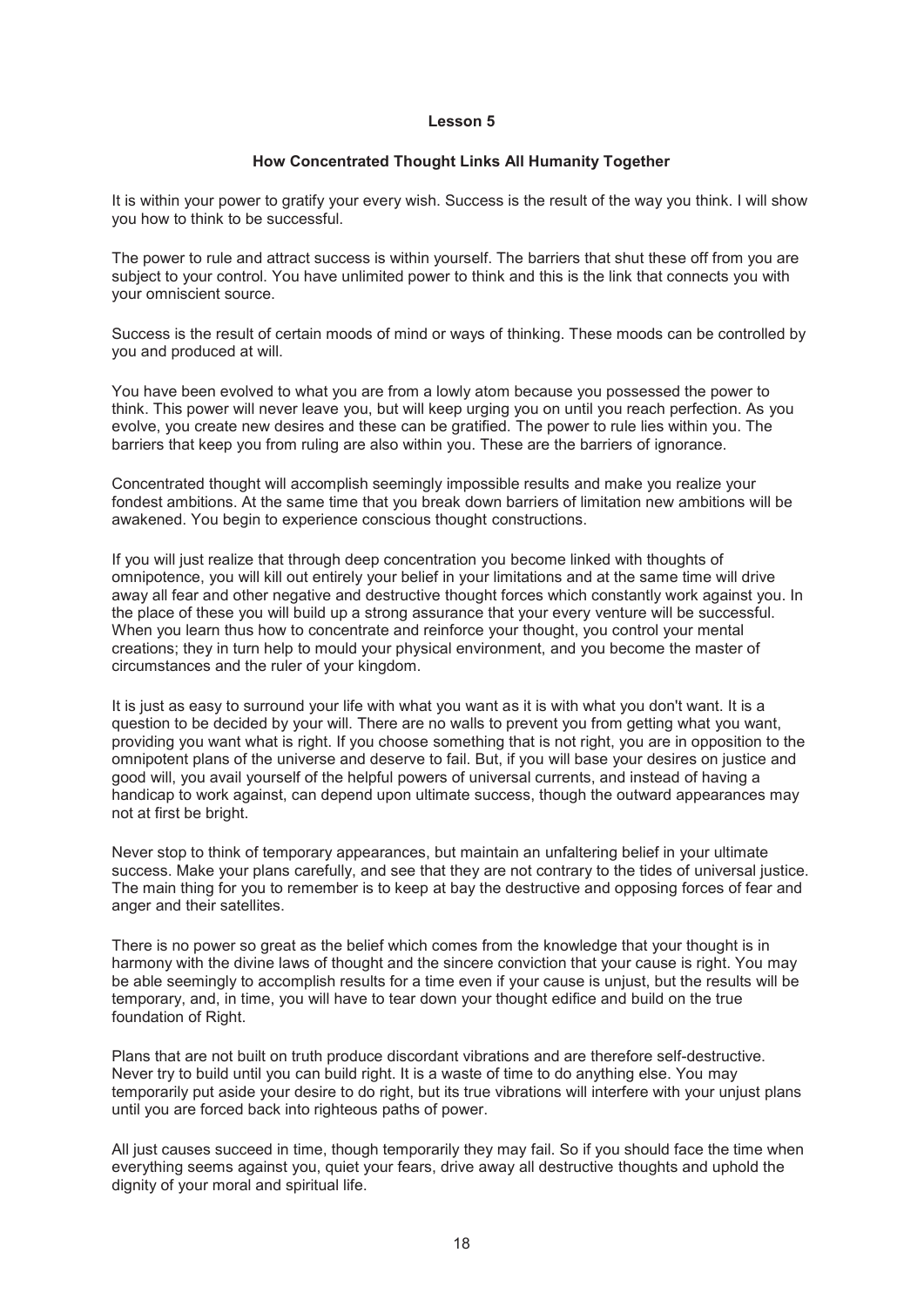"Where There Is A Will There Is A Way." The reason this is so is that the Will can make a way if given the chance to secure the assistance of aiding forces. The more it is developed the higher the way to which it will lead.

When everything looks gloomy and discouraging, then is the time to show what you are made of by rejoicing that you can control your moods by making them as calm, serene and bright as if prosperity were yours.

"Be faithful in sowing the thought seeds of success, in perfect trust that the sun will not cease to shine and bring a generous harvest in one season."

It is not always necessary to think of the success of a venture when you are actually engaged in it. For when the body is inactive the mind is most free to catch new ideas that will further the opportunity you are seeking. When you are actually engaged in doing something, you are thinking in the channels you have previously constructed and the work does not have to be done over again.

When you are in a negative mood the intuitions are more active, for you are not then controlling your thoughts by the will. Everything we do. should have the approval of the intuition.

When you are in a negative mood you attract thoughts of similar nature through the law of affinity. That is why it is so important to form thoughts of a success nature to attract similar ones. If you have never made a study of this subject, you may think this is all foolishness, but it is a fact that there are thought currents that unerringly bring thoughts of a similar nature. Many persons who think of failure actually attract failure by their worries, their anxieties, their overactivity. These thoughts are bound to bring failure. When you once learn the laws of thought and think of nothing but Good, Truth, Success, you will make more progress with less effort than you ever made before.

There are forces that can aid the mind that are hardly dreamed of by the average person. When you learn to believe more in the value of thought and its laws you will be led aright and your business gains will multiply.

The following method may assist you in gaining better thought control. If you are unable to control your fears, just say to your faulty determination, "Do not falter or be afraid, for I am not really alone. I am surrounded by invisible forces that will assist me to remove the unfavorable appearances." Soon you will have more courage. The only difference between the fearless man and the fearful one is in his will, his hope. So if you lack success, believe in it, hope for it, claim it. You can use the same method to brace up your thoughts of desire, aspiration, imagination, expectation, ambition, understanding, trust and assurance.

If you get anxious, angry, discouraged, undecided or worried, it is because you are not receiving the co-operation of the higher powers of your mind. By your Will you can so organize the powers of the mind that your moods change only as you want them to instead of as circumstances affect you.

I was recently asked if I advised concentrating on what you eat, or what you see while walking. My reply was that no matter what you may be doing, when in practice think of nothing else but that act at the time. The idea is to be able to control your unimportant acts, otherwise you set up a habit that it will be hard to overcome, because your faculties have not been in the habit of concentrating. Your faculties cannot be disorganized one minute and organized the next. If you allow the mind to wander while you are doing small things, it will be likely to get into mischief and make it hard to concentrate on the important act when it comes.

The man that is able to concentrate is the happy, busy man. Time does not drag with him. He always has plenty to do. He does not have time to think over past mistakes, which would make him unhappy.

If despite our discouragement and failures, we claim our great heritage, "life and truth and force, like an electric current," will permeate our lives until we enter into our "birthright in eternity."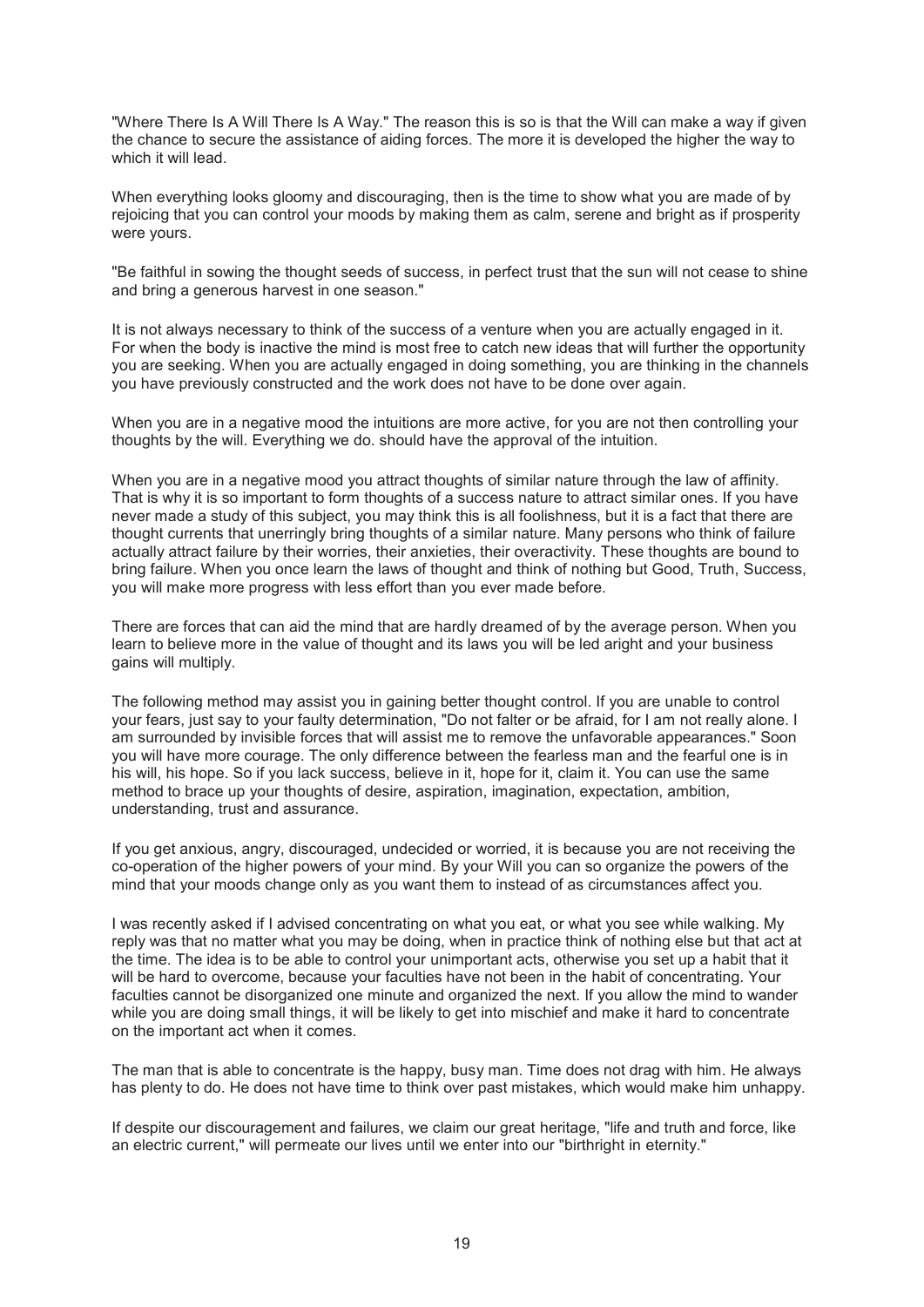The will does not act with clearness, decision and promptness unless it is trained to do so. There are comparatively few that really know what they are doing every minute of the day. This is because they do not observe with sufficient orderliness and accuracy to know what they are doing. It is not difficult to know what you us doing all the time, if you will just practice concentration and with a reposeful deliberation, and train yourself to think clearly, promptly, and decisive. If you allow yourself to worry or hurry in what you are doing, this will not be clearly photographed upon the sensitized plate of the subjective mind, and you therefore will not be really conscious of your actions. So practice accuracy and concentration of thought, and also absolute truthfulness and you will soon be able to concentrate.

--()--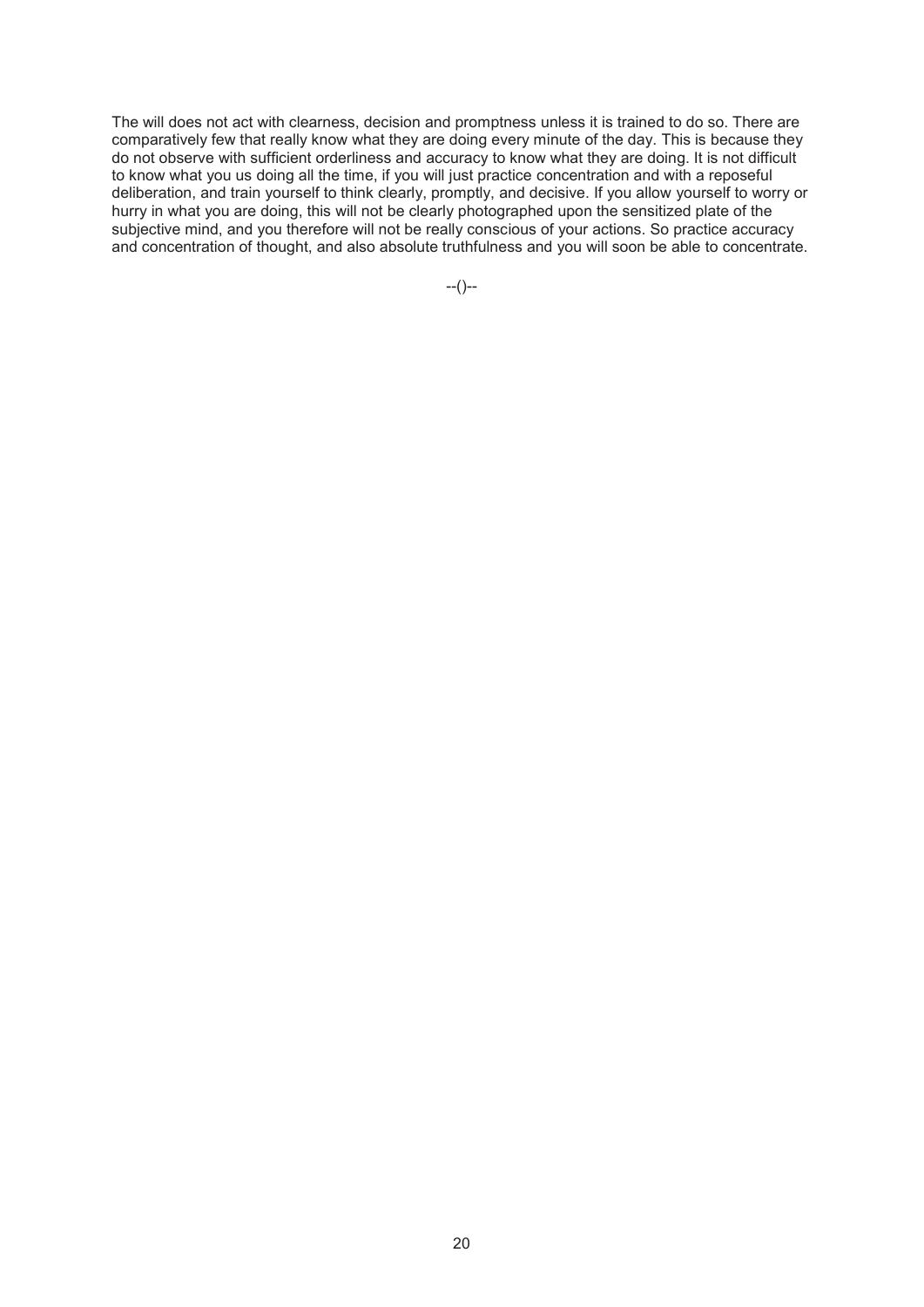#### **The Training of the Will To Do**

The Will To Do is the greatest power in the world that is concerned with human accomplishment and no one can in advance determine its limits.

The things that we do now would have been a few ages ago impossibilities. Today the safe maxim is: "All things are possible."

The Will To Do is a force that is strictly practical, yet it is difficult to explain just what it is. It can be compared to electricity because we know it only through its cause and effects. It is a power we can direct and to just the extent we direct it do we determine our future. Every time you accomplish any definite act, consciously or unconsciously, you use the principle of the Will. You can Will to do anything whether it is right or wrong, and therefore the way you use your will makes a big difference in your life.

Every person possesses some "Will To Do." It is the inner energy which controls all conscious acts. What you will to do directs your life forces. All habits, good or bad, are the result of what you will to do. You improve or lower your condition in life by what you will to do. Your will has a connection with all avenues of knowledge, all activities, all accomplishment.

You probably know of cases where people have shown wonderful strength under some excitement, similar to the following: The house of a farmer's wife caught on fire. No one was around to help her move anything. She was a frail woman, and ordinarily was considered weak. On this occasion she removed things from the house that it later took three men to handle. It was the "Will To Do" that she used to accomplish her task.

Genius Is But A Will To Do Little Things With Infinite Pains. Little Things Well Done Open The Door Of Opportunity For Bigger Things.

The Will accomplishes its greater results through activities that grow out of great concentration in acquiring the power of voluntary attention to such an extent that we can direct it where we will and hold it steadily to its task until our aim is accomplished. When you learn so to use it, your Will Power becomes a mighty force. Almost everything can be accomplished through its proper use. It is greater than physical force because it can be used to control not only physical but mental and moral forces.

There are very few that possess perfectly developed and balanced Will Power, but those who do easily crush out their weak qualities. Study yourself carefully. Find out your greatest weakness and then use your will power to overcome it. In this way eradicate your faults, one by one, until you have built up a strong character and personality.

Rules for Improvement. A desire arises. Now think whether this would be good for you. If it is not, use your Will Power to kill out the desire, but, on the other hand, if it is a righteous desire, summon all your Will Power to your aid, crush all obstacles that confront you and secure possession of the coveted Good.

Slowness in Making Decisions. This is a weakness of Will Power. You know you should do something, but you delay doing it through lack of decision. It is easier not to do a certain thing than to do it, but conscience says to do it. The vast majority of persons are failures because of the lack of deciding to do a thing when it should be done. Those that are successful have been quick to grasp opportunities by making a quick decision. This power of will can be used to bring culture, wealth and health.

Some Special Pointers. For the next week try to make quicker decisions in your little daily affairs. Set the hour you wish to get up and arise exactly at the fixed time. Anything that you should accomplish, do on or ahead of time. You want, of course, to give due deliberation to weighty matters, but by making quick decisions on little things you will acquire the ability to make quick decisions in bigger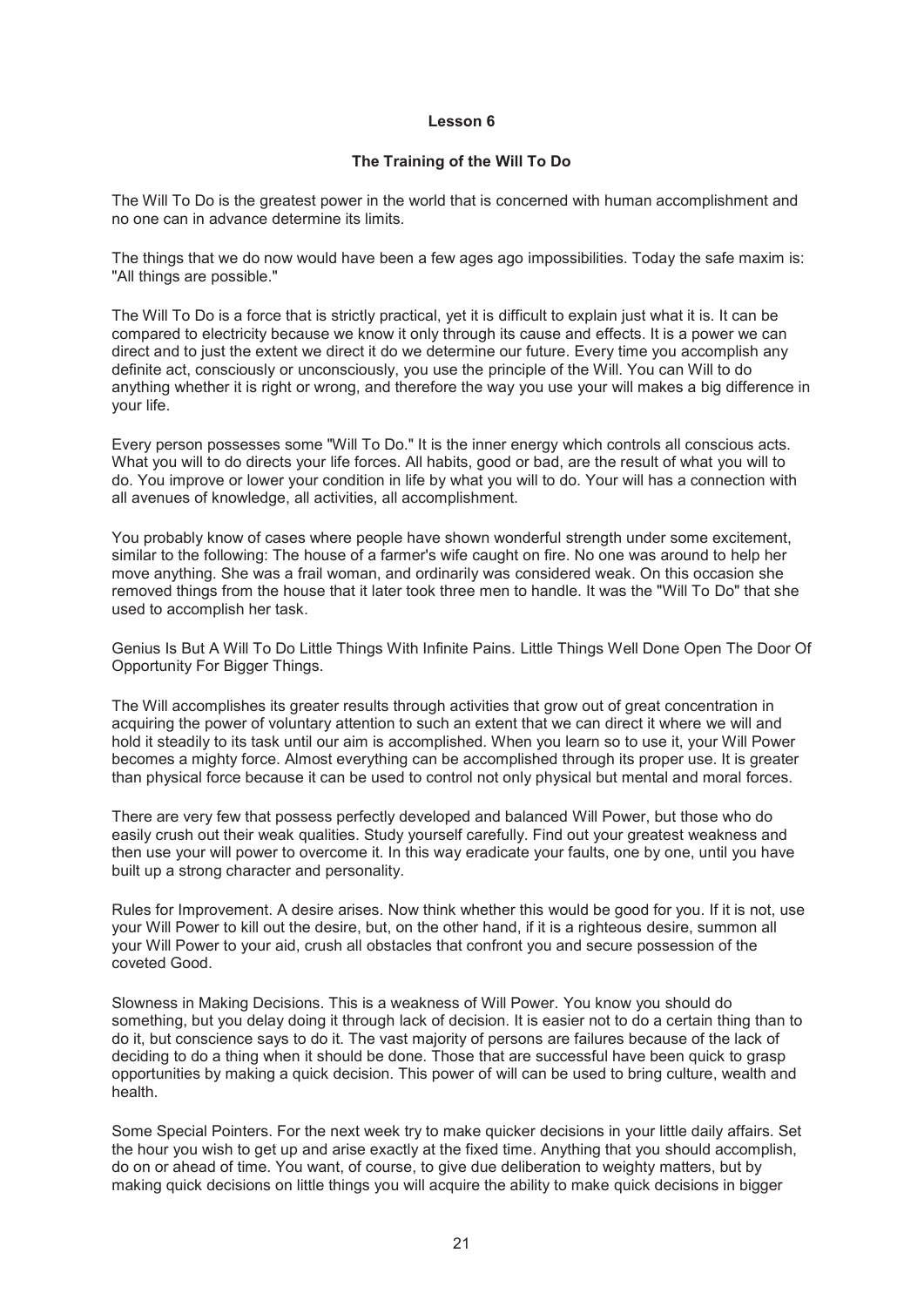things. Never procrastinate. Decide quickly one way or the other even at the risk of deciding wrong. Practice this for a week or two and notice your improvement.

The Lack of Initiative. This, too, keeps many men from succeeding. They have fallen into the way of imitating others in all that they do. Very often we hear the expression, "He seems clever enough, but he lacks initiative." Life for them is one continuous grind. Day after day they go through the same monotonous round of duties, while those that are "getting along" are using their initiative to get greater fullness of life. There is nothing so responsible for poverty as this lack of initiative, this power to think and do for ourselves.

You Are as Good as Anyone. You have will power, and if you use it, you will get your share of the luxuries of life. So use it to claim your own. Don't depend on anyone else to help you. We have to fight our own battles. All the world loves a fighter, while the coward is despised by all.

Every person's problems are different, so I can only say "analyze your opportunities and conditions and study your natural abilities." Form plans for improvement and then put them into operation. Now, as I said before, don't just say, "I am going to do so and so," but carry your plan into execution. Don't make an indefinite plan, but a definite one, and then don't give up until your object has been accomplished. Put these suggestions into practice with true earnestness, and you will soon note astonishing results, and your whole life will be completely changed. An excellent motto for one of pure motives is: Through my will power I dare do what I want to. You will find this affirmation has a very strengthening effect.

The Spirit of Perseverance. The spirit of "sticktoitiveness" is the one that wins. Many go just so far and then give up, whereas, if they had persevered a little longer, they would have won out. Many have much initiative, but instead of concentrating it into one channel, they diffuse it through several, thereby dissipating it to such an extent that its effect is lost.

Develop more determination, which is only the Will To Do, and when you start out to do something stick to it until you get results. Of course, before starting anything you must look ahead and see what the "finish leads to." You must select a road that will lead to "somewhere," rather than "nowhere." The journey must be productive of some kind of substantial results. The trouble with so many young men is that they launch enterprises without any end in sight. It is not so much the start as the finish of a journey that counts. Each little move should bring you nearer the goal which you planned to reach before the enterprise began.

Lack of Perseverance is nothing but the lack of the Will To Do. It takes the same energy to say, "I will continue," as to say, "I give up." Just the moment you say the latter you shut off your dynamo, and your determination is gone. Every time you allow your determination to be broken you weaken it. Don't forget this. Just the instant you notice your determination beginning to weaken, concentrate on it and by sheer Will Power make it continue on the "job."

Never try to make a decision when you are not in a calm state of mind. If in a "quick temper," you are likely to say things you afterwards regret. In anger, you follow impulse rather than reason. No one can expect to achieve success if he makes decisions when not in full control of his mental forces.

Therefore make it a fixed rule to make decisions only when at your best. If you have a "quick temper," you can quickly gain control over it by simple rule of counting backwards. To count backwards requires concentration, and you thus quickly regain a calm state. In this way you can break the "temper habit."

It will do you a lot of good to think over what you said and thought the last time you were angry. Persevere until you see yourself as others see you. It would do no harm to write the scene out in story form and then sit in judgment of the character that played your part.

Special Instructions to Develop the Will To Do. This is a form of mental energy, but requires the proper mental attitude to make it manifest. We hear of people having wonderful will power, which really is wrong. It should be said that they use their will power while with many it is a latent force. I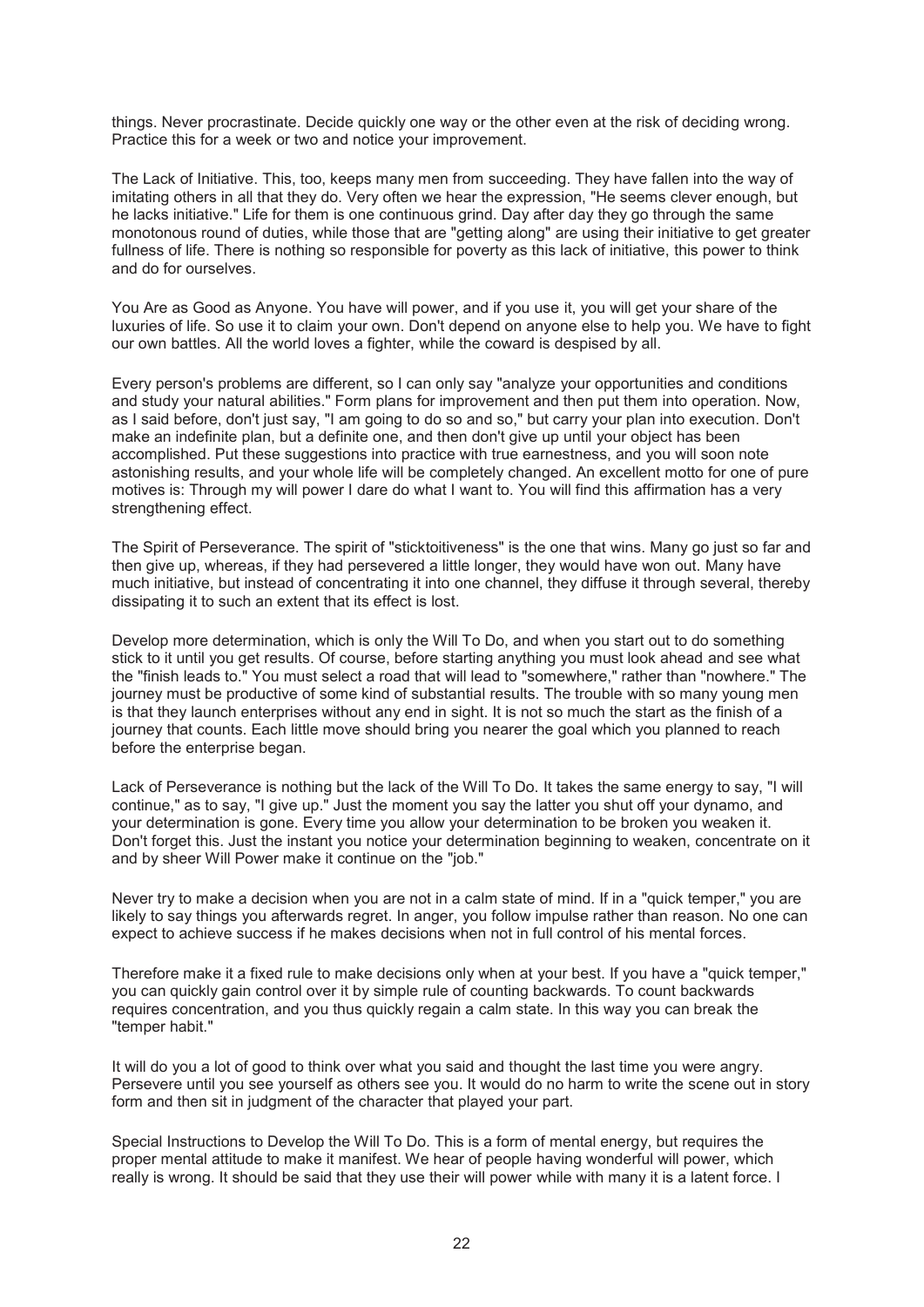want you to realize that no one has a monopoly on will power. There is plenty for all. What we speak of as will power is but the gathering together of mental energy, the concentration power at one point. So never think of that person as having a stronger will than yours. Each person will be supplied with just that amount of will power that he demands. You don't have to develop will power if you constantly make use of all you have, and remember the way in which you use it determines your fate, for your life is moulded to great extent by the use you make of your will. Unless you make proper use of it you have neither independence nor firmness. You are unable to control yourself and become a mere machine for others to use. It is more important to learn to use your will than to develop your intellect. The man that has not learned how to use his will rarely decides things for himself, but allows his resolutions to be changed by others. He fluctuates from one opinion to another, and of course does not accomplish anything out of the ordinary, while his brother with the trained will takes his place among the world's leaders.

--()--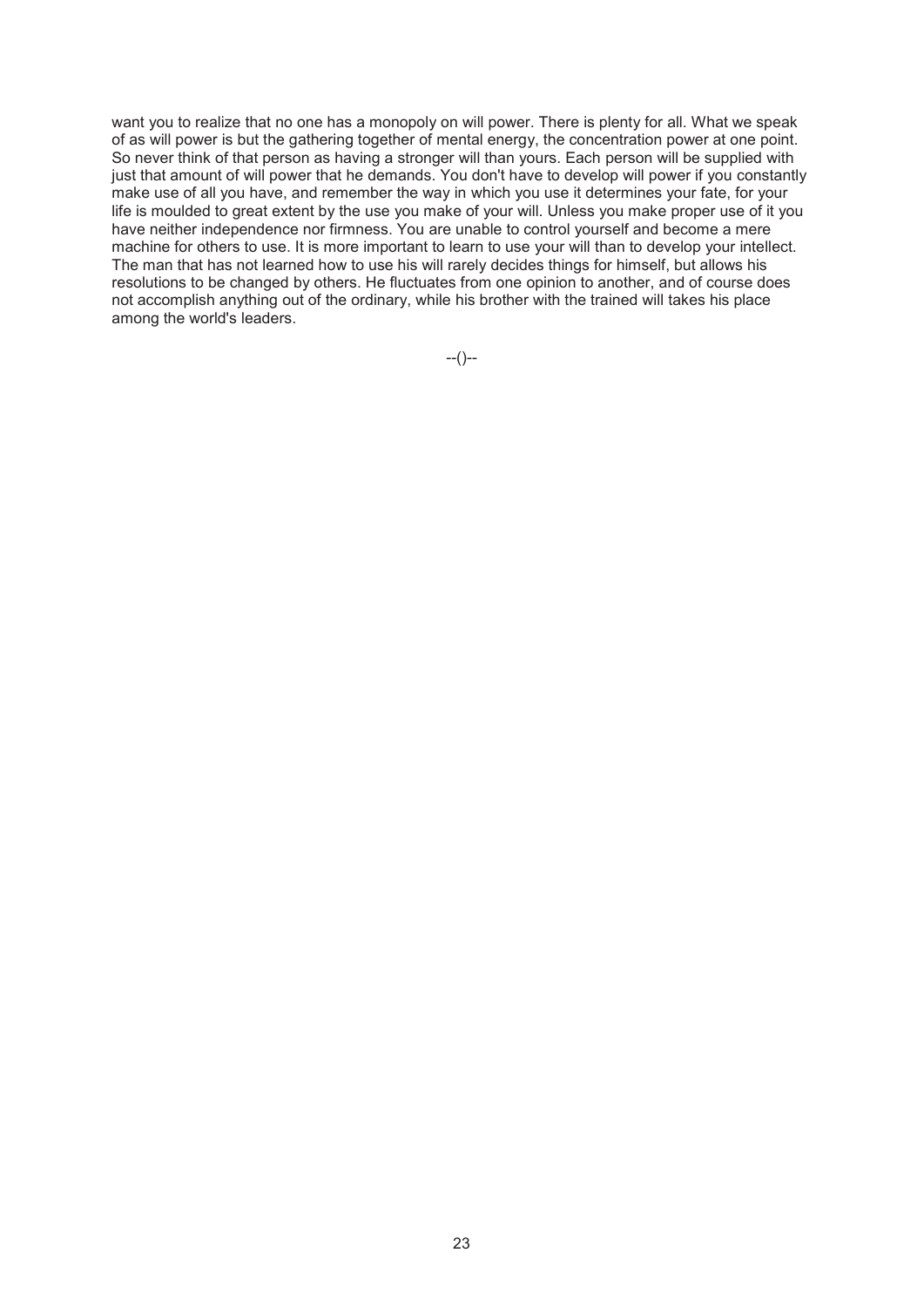#### **The Concentrated Mental Demand**

The Mental Demand is the potent force in achievement. The attitude of the mind affects the expression of the face, determines action, changes our physical condition and regulates our lives.

I will not here attempt to explain the silent force that achieves results. You want to develop your mental powers so you can effect the thing sought, and that is what I want to teach you. There is wonderful power and possibility in the concentrated Mental Demand. This, like all other forces, is controlled by laws. It can, like all other forces, be wonderfully increased by consecutive, systematized effort.

The mental demand must be directed by every power of the mind and every possible element should be used to make the demand materialize. You can so intently desire a thing that you can exclude all distracting thoughts. When you practice this singleness of concentration until you attain the end sought, you have developed a Will capable of accomplishing whatever you wish.

As long as you can only do the ordinary things you will be counted in the mass of mediocrity. But just as quick as you surpass others by even comparatively small measure, you are classed as one of life's successes. So, if you wish to emerge into prominence, you must accomplish something more than the ordinary man or woman. It is easy to do this if you will but concentrate on what you desire, and put forth your best effort. It is not the runner with the longest legs or the strongest muscles that wins the race, but the one that can put forth the greatest desire force. You can best understand this by thinking of an engine. The engine starts up slowly, the engineer gradually extending the throttle to the top notch. It is then keyed up to its maximum speed. The same is true of two runners. They start off together and gradually they increase their desire to go faster. The one that has the greatest intensity of desire will win. He may outdistance the other by only a fraction of an inch, yet he gets the laurels.

The men that are looked upon as the world's successes have not always been men of great physical power, nor at the start did they seem very well adapted to the conditions which encompassed them. In the beginning they were not considered men of superior genius, but they won their success by their resolution to achieve results in their undertakings by permitting no set-back to dishearten them; no difficulties to daunt them. Nothing could turn them or influence them against their determination. They never lost sight of their goal. In all of us there is this silent force of wonderful power. If developed, it can overcome conditions that would seem insurmountable. It is constantly urging us on to greater achievement. The more we become acquainted with it the better strategists we become, the more courage we develop and the greater the desire within us for self-expression in activity along many lines.

No one will ever be a failure if he becomes conscious of this silent force within that controls his destiny. But without the consciousness of this inner force, you will not have a clear vision, and external conditions will not yield to the power of your mind. It is the mental resolve that makes achievement possible. Once this has been formed it should never be allowed to cease to press its claim until its object is attained. To make plans work out it will, at times, be necessary to use every power of your mind. Patience, perseverance and all the indomitable forces within one will have to be mustered and used with the greatest effectiveness.

Perseverance is the first element of success. In order to persevere you must be ceaseless in your application. It requires you to concentrate your thoughts upon your undertaking and bring every energy to bear upon keeping them focused upon it until you have accomplished your aim. To quit short of this is to weaken all future efforts.

The Mental Demand seems an unreal power because it is intangible; but it is the mightiest power in the world. It is a power that is free for you to use. No one can use it for you. The Mental Demand is not a visionary one. It is a potent force, which you can use freely without cost. When you are in doubt it will counsel you. It will guide you when you are uncertain. When you are in fear it will give you courage. It is the motive power which supplies the energies necessary to the achievement of the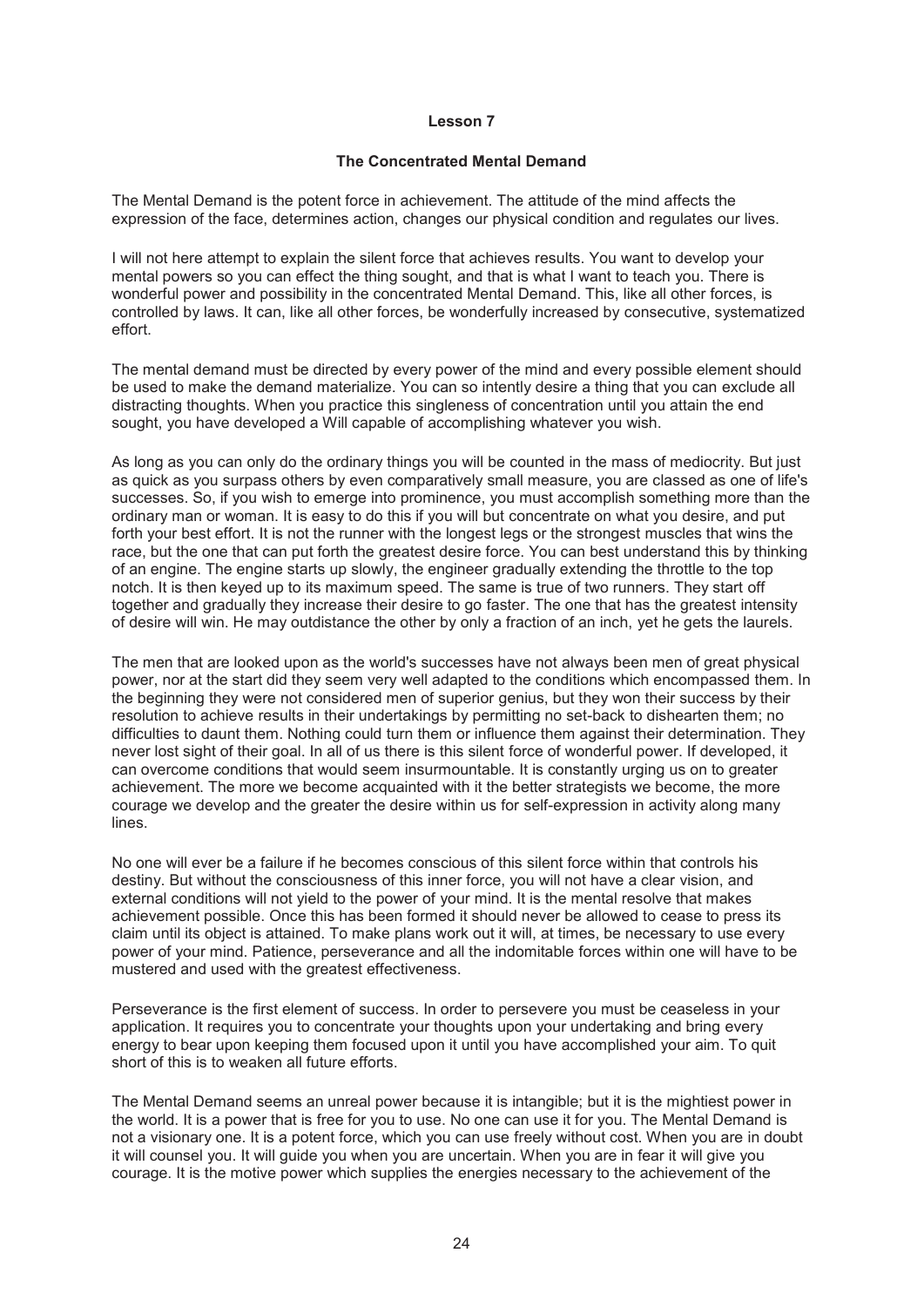purpose. You have a large store house of possibilities. The Mental Demand makes possibilities realities. It supplies everything necessary for the accomplishment, It selects the tools and instructs how to use them. It makes you understand the situation. Every time you make a Mental Demand you strengthen the brain centers by drawing to you external forces.

Few realize the power of a Mental Demand. It is possible to make your demand so strong that you can impart what you have to say to another without speaking to him. Have you ever, after planning to discuss a certain matter with a friend, had the experience of having him broach the subject before you had a chance to speak of it? Have you ever, in a letter, made a suggestion to a friend that he carried out before your letter reached him? Have you ever wanted to speak to a person who, just then walked in or telephoned. I have had many such responses to thought and you and your friends have doubtless experienced them, too.

These two things are neither coincidences nor accidents, but are the results of mental demand launched by strong concentration.

The person that never wants anything gets little. To demand resolutely is the first step toward getting what you want.

The power of the Mental Demand seems absolute, the supply illimitable. The mental demand projects itself and causes to materialize the conditions and opportunities needed to accomplish the purpose. Do not think I over estimate the value of the Mental Demand. It brings the fuller life if used for only righteous purposes. Once the Mental Demand is made, however, never let it falter. If you do the current that connects you with your desire is broken. Take all the necessary time to build a firm foundation, so that there need not be even an element of doubt to creep in. Just the moment you entertain "doubt" you lose some of the demand force, and force once lost is hard to regain. So whenever you make a mental demand hold steadfastly to it until your need is supplied.

I want to repeat again that Power of Mental Demand is not a visionary one. It is concentrated power only, and can be used by you. It is not supernatural power, but requires a development of the brain centers. The outcome is sure when it is given with a strong resolute determination.

No person will advance to any great extent, until he recognizes this force within him. If you have not become aware of it, you have not made very much of a success of your life. It is this "something" that distinguishes that "man" from other men. It is this subtle power that develops strong personality.

If you want a great deal you must demand a great deal. Once you make your demand, anticipate its fulfillment. It depends upon us. We are rewarded according to our efforts. The Power of Mental Demand can bring us what we want. We become what we determine to be. We control our own destiny.

Get the right mental attitude, then in accordance with your ability you can gain success.

And every man of AVERAGE ability, the ordinary man that you see about you, can be really successful, independent, free of worry, HIS OWN MASTER, if he can manage to do just two things.

First, remain forever dissatisfied with what he IS doing and with what he HAS accomplished.

Second, develop in his mind a belief that the word impossible was not intended for him. Build up in his mind the confidence that enables the mind to use its power.

Many, especially the older men, will ask:

"How can I build up that self-confidence in my brain? How can I, after months and years of discouragement, of dull plodding, suddenly conceive and carry out a plan for doing something that will mike life worth while and change the monotonous routine?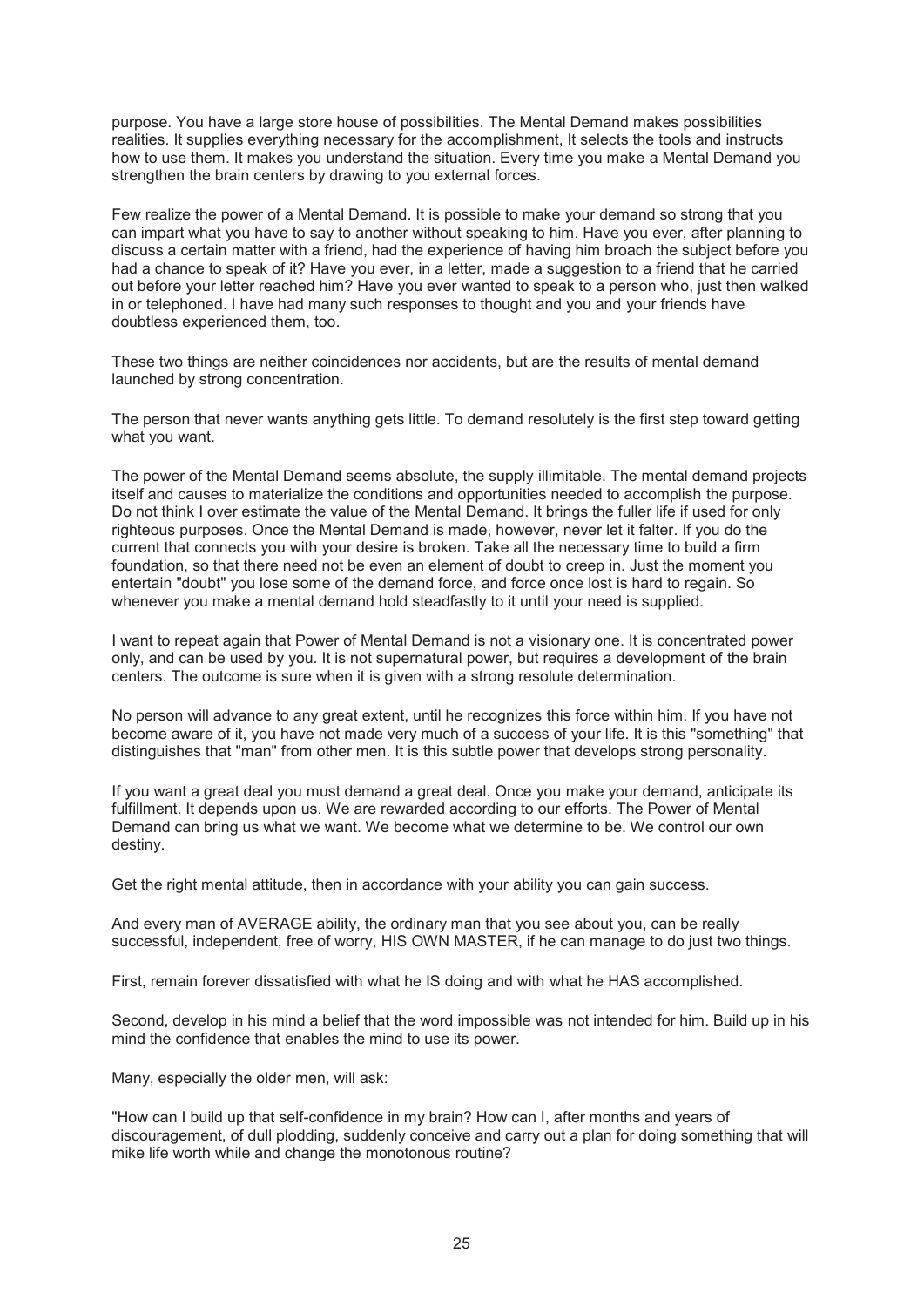"How can a man get out of a rut after he has been in it for years and has settled down to the slow jogtrot that leads to the grave?"

The answer is the thing can be done, and millions have done it.

One of the names most honored among the great men of France is that of Littre, who wrote and compiled the great French dictionary--a monument of learning. He is the man whose place among the forty immortals of France was taken by the great Pasteur, when the latter was elected to the Academy.

Littre BEGAN the work that makes him famous when he was more than sixty years old.

--()--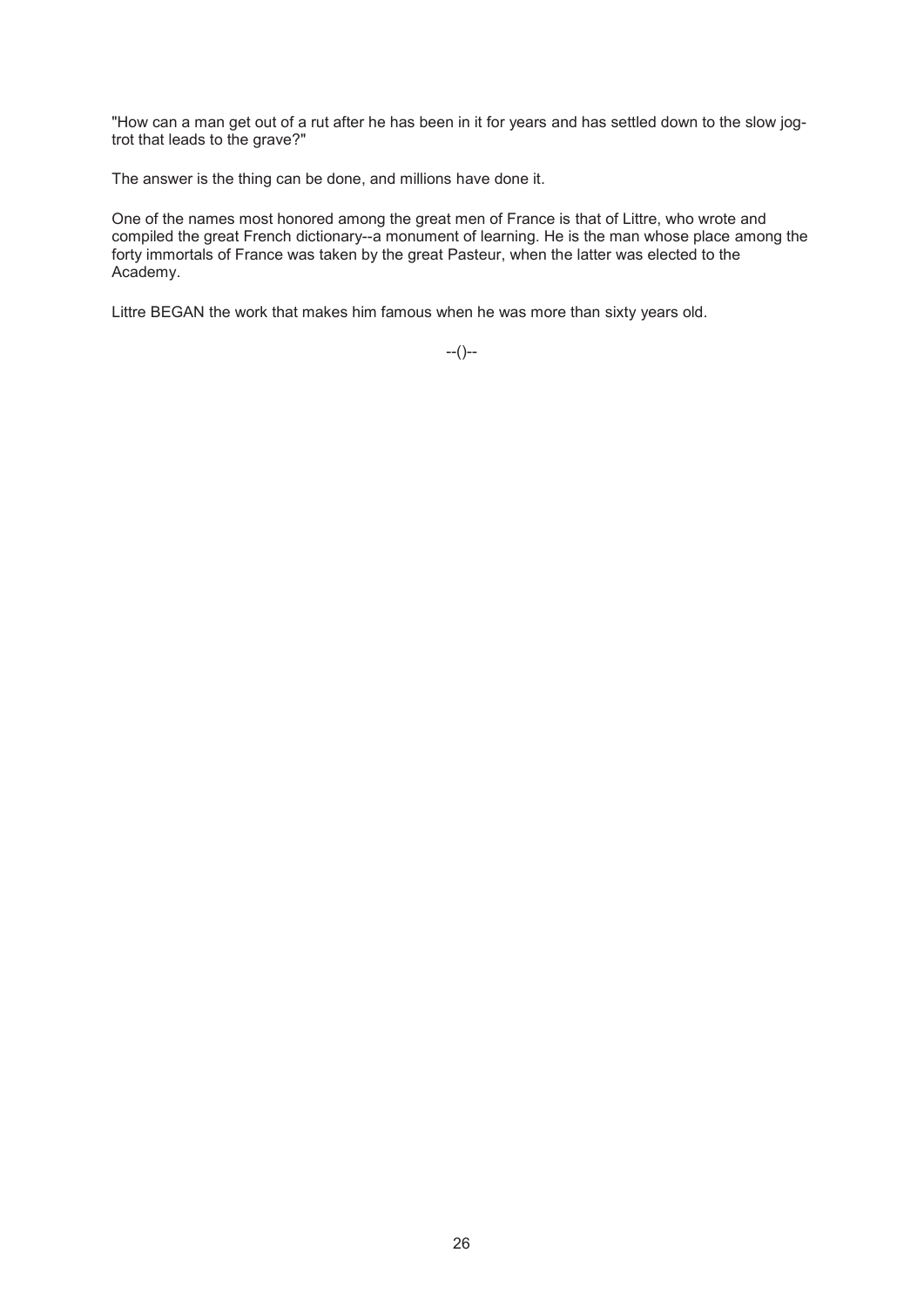#### **Concentration Gives Mental Poise**

You will find that the man that concentrates is well poised, whereas the man that allows his mind to wander is easily upset. When in this state wisdom does not pass from the subconscious storehouse into the consciousness. There must be mental quiet before the two consciousnesses can work in harmony. When you are able to concentrate you have peace of mind.

If you are in the habit of losing your poise, form the habit of reading literature that has a quieting power. Just the second you feel your poise slipping, say, "Peace," and then hold this thought in mind and you will never lose your self-control.

There cannot be perfect concentration until there is peace of mind. So keep thinking peace, acting peace, until you are at peace with all the world. For when once you have reached this state there will be no trouble to concentrate on anything you wish.

When you have peace of mind you are not timid or anxious, or fearful, or rigid and you will not allow any disturbing thought to influence you. You cast aside all fears, and think of yourself as a spark of the Divine Being, as a manifestation of the "One Universal Principle" that fills all space and time. Think of yourself thus as a child of the infinite, possessing infinite possibilities.

Write on a piece of paper, "I have the power to do and to be whatever I wish to do and be." Keep this mentally before you, and you will find the thought will be of great help to you.

The Mistake of Concentrating on Your Business While Away. In order to be successful today, you must concentrate, but don't become a slave to concentration, and carry your business cares home. Just as sure as you do you will be burning the life forces at both ends and the fire will go out much sooner than was intended.

Many men become so absorbed in their business that when they go to church they do not hear the preacher because their minds are on their business. If they go to the theater they do not enjoy it because their business is on their minds. When they go to bed they think about business instead of sleep and wonder why they don't sleep. This is the wrong kind of concentration and is dangerous. It is involuntary. When you are unable to get anything out of your mind it becomes unwholesome as any thought held continuously causes weariness of the flesh. It is a big mistake to let a thought rule you, instead of ruling it. He who does not rule himself is not a success. If you cannot control your concentration, your health will suffer.

So never become so absorbed with anything that you cannot lay it aside and take up another. This is self-control.

Concentration Is Paying Attention to a Chosen Thought. Everything that passes before the eye makes an impression on the subconscious mind, but unless you pay attention to some certain thing you will not remember what you saw. For instance if you walked down a busy street without seeing anything that attracted your particular attention, you could not recall anything you saw. So you see only what attracts your attention. If you work you only see and remember what you think about. When you concentrate on something it absorbs your whole thought.

Self-Study Valuable. Everyone has some habits that can be overcome by concentration. We will say for instance, you are in the habit of complaining, or finding fault with yourself or others; or, imagining that you do not possess the ability of others; or feeling that you are not as good as someone else; or that you cannot rely on yourself; or harboring any similar thoughts or thoughts of weakness. These should be cast aside and instead thoughts of strength should be put in their place. Just remember every time you think of yourself as being weak, in some way you are making yourself so by thinking you are. Our mental conditions make us what we are. Just watch yourself and see how much time you waste in worrying, fretting and complaining. The more of it you do the worse off you are.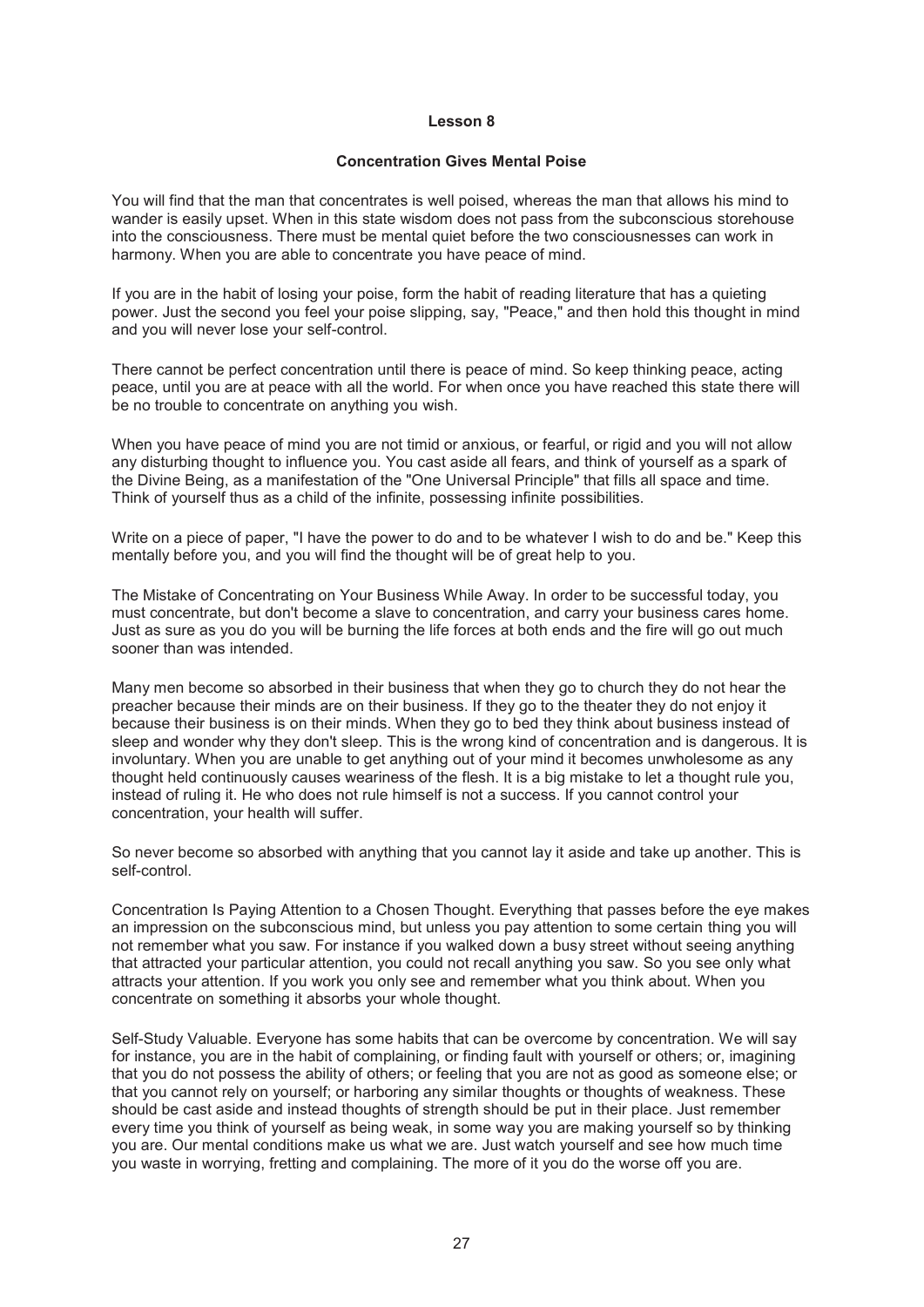Just the minute you are aware of thinking a negative thought immediately change to a positive one. If you start to think of failure, change to thinking of success. You have the germ of success within you. Care for it the same as the setting hen broods over the eggs and you can make it a reality.

You can make those that you come in contact with feel as you do, because you radiate vibrations of the way you feel and your vibrations are felt by others. When you concentrate on a certain thing you turn all the rays of your vibrations on this. Thought is the directing power of all Life's vibrations. If a person should enter a room with a lot of people and feel as if he were a person of no consequence no one would know he was there unless they saw him, and even if they did, they would not remember seeing him, because they were not attracted towards him. But let him enter the room feeling that he was magnetic and concentrating on this thought, others would feel his vibration. So remember the way you feel you can make others feel. This is the law. Make yourself a concentrated dynamo from which your thoughts vibrate to others. Then you are a power in the world. Cultivate the art of feeling, for as I said before you can only make others feel what you feel.

If you will study all of the great characters of history you will find that they were enthusiastic. First they were enthusiastic themselves, and then they could arouse others' enthusiasm. It is latent in everyone. It is a wonderful force when once aroused. All public men to be a success have to possess it. Cultivate it by concentration. Set aside some hour of the day, wherein to hold rapt converse with the soul. Meditate with sincere desire and contrite heart and you will be able to accomplish that which you have meditated on. This is the keynote of success.

"Think, speak and act just as you wish to be, And you will be that which you wish to be."

You are just what you think you are and not what you may appear to be. You may fool others but not yourself. You may control your life and actions just as you can control your hands. If you want to raise your hand you must first think of raising it. If you want to control your life you must first control your thinking. Easy to do, is it not? Yes it is, if you will but concentrate on what you think about.

For he only can That says he will.

How can we secure concentration? To this question, the first and last answer must be: By interest and strong motive. The stronger the motive the greater the concentration.--Eustace Miller, M. D.

The Successful Lives Are the Concentrated Lives. The utterly helpless multitude that sooner or later have to be cared for by charity, are those that were never able to concentrate, and who have become the victims of negative ideas.

Train yourself so you will be able to centralize your thought and develop your brain power, and increase your mental energy, or you can be a slacker, a drifter, a quitter or a sleeper. It all depends on how you concentrate, or centralize your thoughts. Your thinking then becomes a fixed power and you do not waste time thinking about something that would not be good for you. You pick out the thoughts that will be the means of bringing you what you desire, and they become a material reality. Whatever we create in the thought world will some day materialize. That is the law. Don't forget this.

In the old days men drifted without concentration but this is a day of efficiency and therefore all of our efforts must be concentrated, if we are to win any success worth the name.

Why People Often Do Not Get What They Concentrate On. Because they sit down in hopeless despair and expect it to come to them. But if they will just reach out for it with their biggest effort they will find it is within their reach. No one limits us but ourselves. We are what we are today as the result of internal conditions. We can control the external conditions. They are subject to our will.

Through our concentration we can attract what we want, because we became enrapport with the Universal forces, from which we can get what we want.

You have watched races no doubt. They all line up together. Each has his mind set on getting to the goal before the others. This is one kind of concentration. A man starts to think on a certain subject. He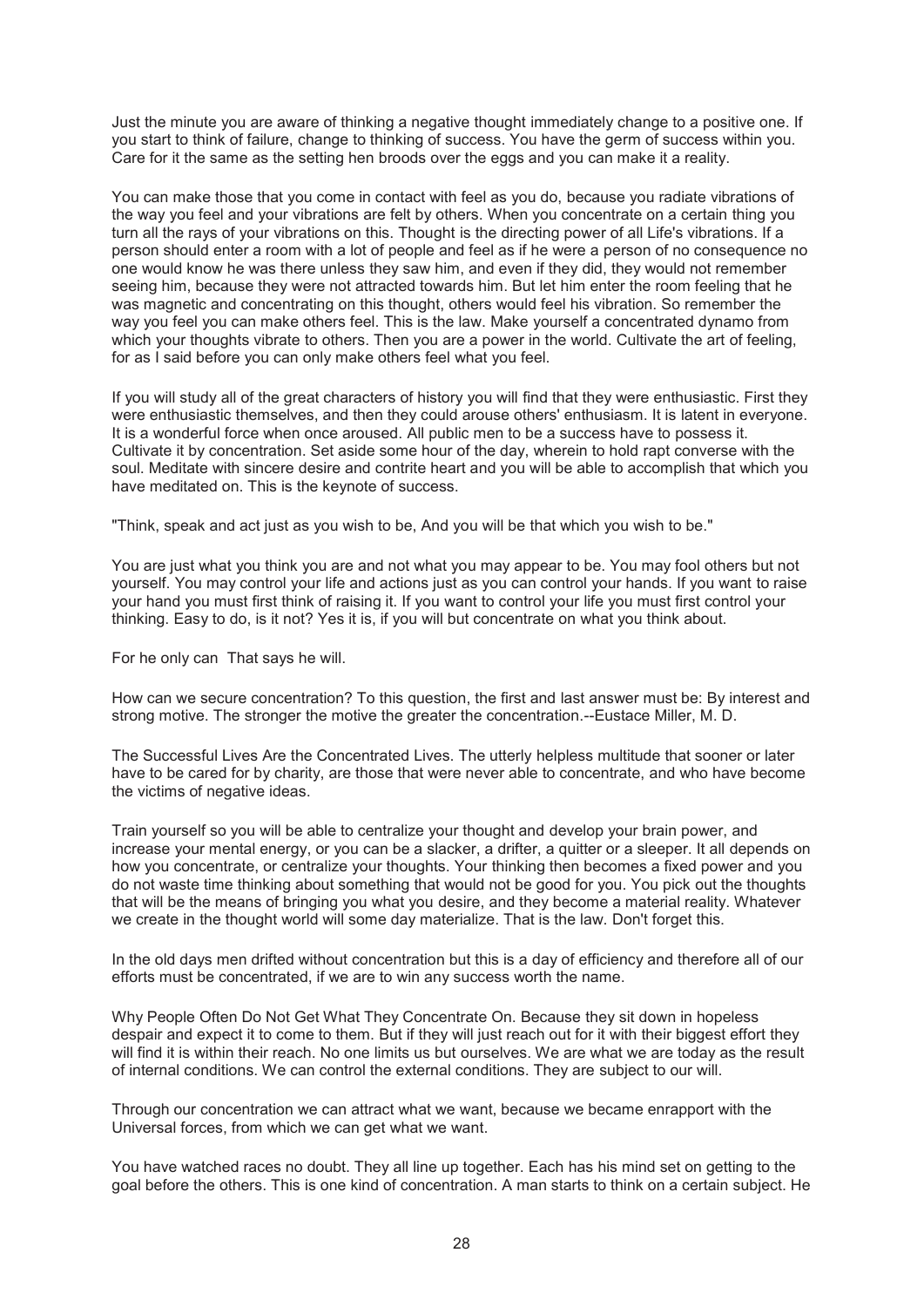has all kinds of thoughts come to him, but by concentration he shuts out all these but the one he has chosen. Concentration is just a case of willing to do a certain thing and doing it.

If you want to accomplish anything first put yourself in a concentrating, reposeful, receptive, acquiring frame of mind. In tackling unfamiliar work make haste slowly and deliberately and then you will secure that interior activity, which is never possible when you are in a hurry or under a strain. When you "think hard" or try to hurry results too quickly, you generally shut off the interior flow of thoughts and ideas. You have often no doubt tried hard to think of something but could not, but just as soon as you stopped trying to think of it, it came to you.

--()--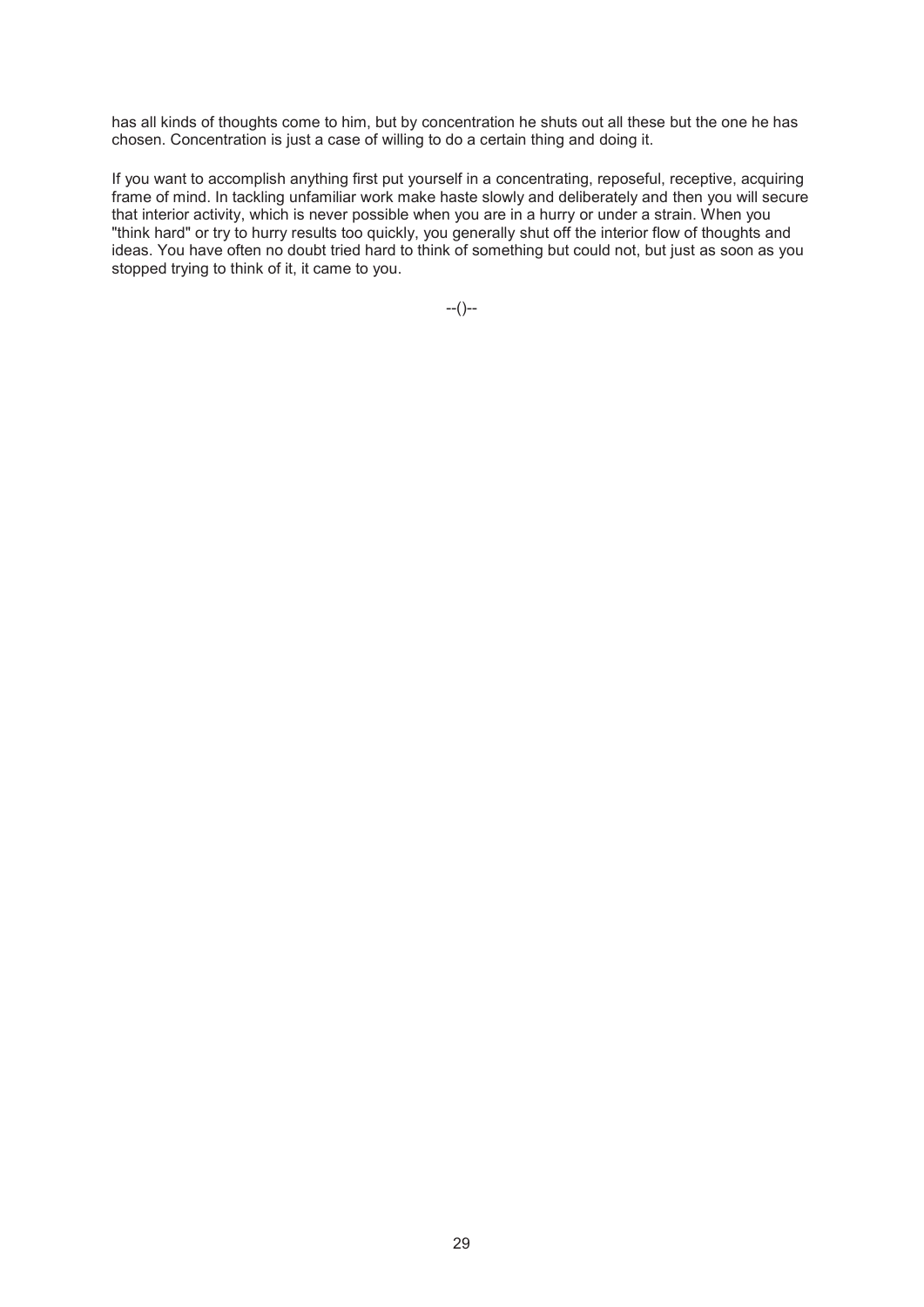#### **Concentration Can Overcome Bad Habits**

Habits make or break us to a far greater extent than we like to admit. Habit is both a powerful enemy and wonderful ally of concentration. You must learn to overcome habits which are injurious to concentration, and to cultivate those which increase it.

The large majority of people are controlled by their habits and are buffeted around by them like waves of the ocean tossing a piece of wood. They do things in a certain way because of the power of habit. They seldom ever think of concentrating on why they do them this or that way, or study to see if they could do them in a better way. Now my object in this chapter is to get you to concentrate on your habits so you can find out which are good and which are bad for you. You will find that by making a few needed changes you can make even those that are not good for you, of service; the good habits you can make much better.

The first thing I want you to realize is that all habits are governed consciously or unconsciously by the will. Most of us are forming new habits all the time. Very often, if you repeat something several times in the same way, you will have formed the habit of doing it that way. But the oftener you repeat it the stronger that habit grows and the more deeply it becomes embedded in your nature. After a habit has been in force for a long time, it becomes almost a part of you, and is therefore hard to overcome. But you can still break any habit by strong concentration on its opposite.

"All our life, so far as it has definite form, is but a mass of habits--practical, emotional, and intellectual- -systematically organized, for our weal or woe, and bearing us irresistibly toward our destiny whatever the latter may be."

We are creatures of habits, "imitators and copiers of our past selves." We are liable to be "bent" or "curved" as we can bend a piece of paper, and each fold leaves a crease, which makes it easier to make the fold there the next time. "The intellect and will are spiritual functions; still they are immersed in matter, and to every movement of theirs, corresponds a movement in the brain, that is, in their material correlative." This is why habits of thought and habits of willing can be formed. All physical impressions are the carrying out of the actions of the will and intellect. Our nervous systems are what they are today, because of the way they have been exercised.

As we grow older most of us become more and more like automatic machines. The habits we have formed increase in strength. We work in our old characteristic way. Your associates learn to expect you to do things in a certain way. So you see that your habits make a great difference in your life, and as it is just about as easy to form good habits as it is bad, you should form only the former. No one but yourself is responsible for your habits. You are free to form the habits that you should and if everyone could realize the importance of forming the right kind of habits what a different world this would be. How much happier everyone would be. Then all instead of the few might win success.

Habits are formed more quickly when we are young, but if we have already passed the youthful plastic period the time to start to control our habits is right now, as we will never be any younger.

You will find the following maxims worth remembering.

First Maxim:

"We must make our nervous system our ally instead of our enemy."

Second Maxim:

"In the acquisition of a new habit as in the leaving off of an old one, we must take care to launch ourselves with as strong and decided an initiative as possible."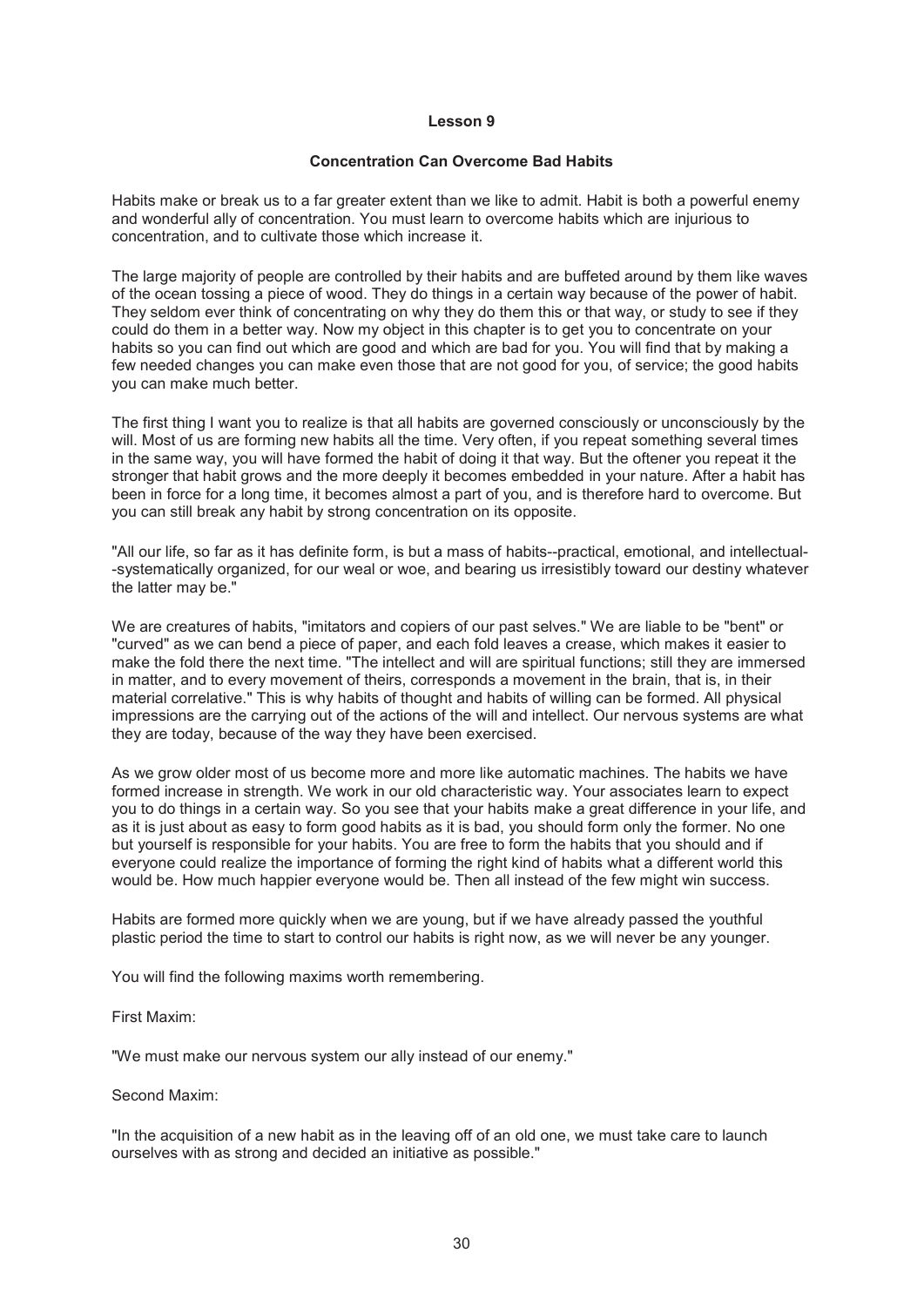The man that is in the habit of doing the right thing from boyhood, has only good motives, so it is very important for you that you concentrate assiduously on the habits that reinforce good motives. Surround yourself with every aid you can. Don't play with fire by forming bad habits. Make a new beginning today. Study why you have been doing certain things. If they are not for your good, shun them henceforth. Don't give in to a single temptation for every time you do, you strengthen the chain of bad habits. Every time you keep a resolution you break the chain that enslaves you.

#### Third Maxim:

"Never allow an exception to occur till the new habit is securely rooted in your life." Here is the idea, you never want to give in, until the new habit is fixed else you undo all that has been accomplished by previous efforts. There are two opposing inclinations. One wants to be firm, and the other wants to give in. By your will you can become firm, through repetition. Fortify your will to be able to cope with any and all opposition.

#### Fourth Maxim:

"Seize the very first possible opportunity to act on every resolution you make, and on every emotional prompting you may experience in the direction of the habits you aspire to gain."

To make a resolve and not to keep it is of little value. So by all means keep every resolution you make, for you not only profit by the resolution, but it furnishes you with an exercise that causes the brain cells and physiological correlatives to form the habit of adjusting themselves to carry out resolutions. "A tendency to act, becomes effectively engrained in us in proportion to the uninterrupted frequency with which the actions actually occur, and the brain `grows' to their use. When a resolve or a fine glow of feeling is allowed to evaporate without bearing fruit, it is worse than a chance lost."

If you keep your resolutions you form a most valuable habit. If you break them you form a most dangerous one. So concentrate on keeping them, whether important or unimportant, and remember it is just as important for this purpose to keep the unimportant, for by so doing you are forming the habit.

#### Fifth Maxim:

"Keep the faculty of effort alive in you by a little gratuitous exercise every day."

The more we exercise the will, the better we can control our habits. "Every few days do something for no other reason than its difficulty, so that when the hour of dire need draws nigh, it may find you not unnerved or untrained to stand the test. Asceticism of this sort is like the insurance which a man pays on his house and goods. The tax does him no good at the time, and possibly may never bring him a return, but if the fire does come, his having paid it will be his salvation from ruin. So with the man who has daily insured himself to habits of concentrated attention, energetic volation, and self-denial in unnecessary things. "He will stand like a tower when everything rocks around him and his softer fellow-mortals are winnowed like chaff in the blast."

The young should be made to concentrate on their habits and be made to realize that if they don't they become walking bundles of injurious habits. Youth is the plastic state, and should be utilized in laying the foundation for a glorious future.

The great value of habit for good and evil cannot be overestimated. "Habit is the deepest law of human nature." No man is stronger than his habits, because his habits either build up his strength or decrease it.

Why We Are Creatures of Habits. Habits have often been called a labor-saying invention, because when they are formed they require less of both mental and material strength. The more deeply the habit becomes ingrained the more automatic it becomes. Therefore habit is an economizing tendency of our nature, for if it were not for habit we should have to be more watchful. We walk across a crowded street; the habit of stopping and looking prevents us from being hurt. The right kind of habits keeps us from making mistakes and mishaps. It is a well known fact that a chauffeur is not able to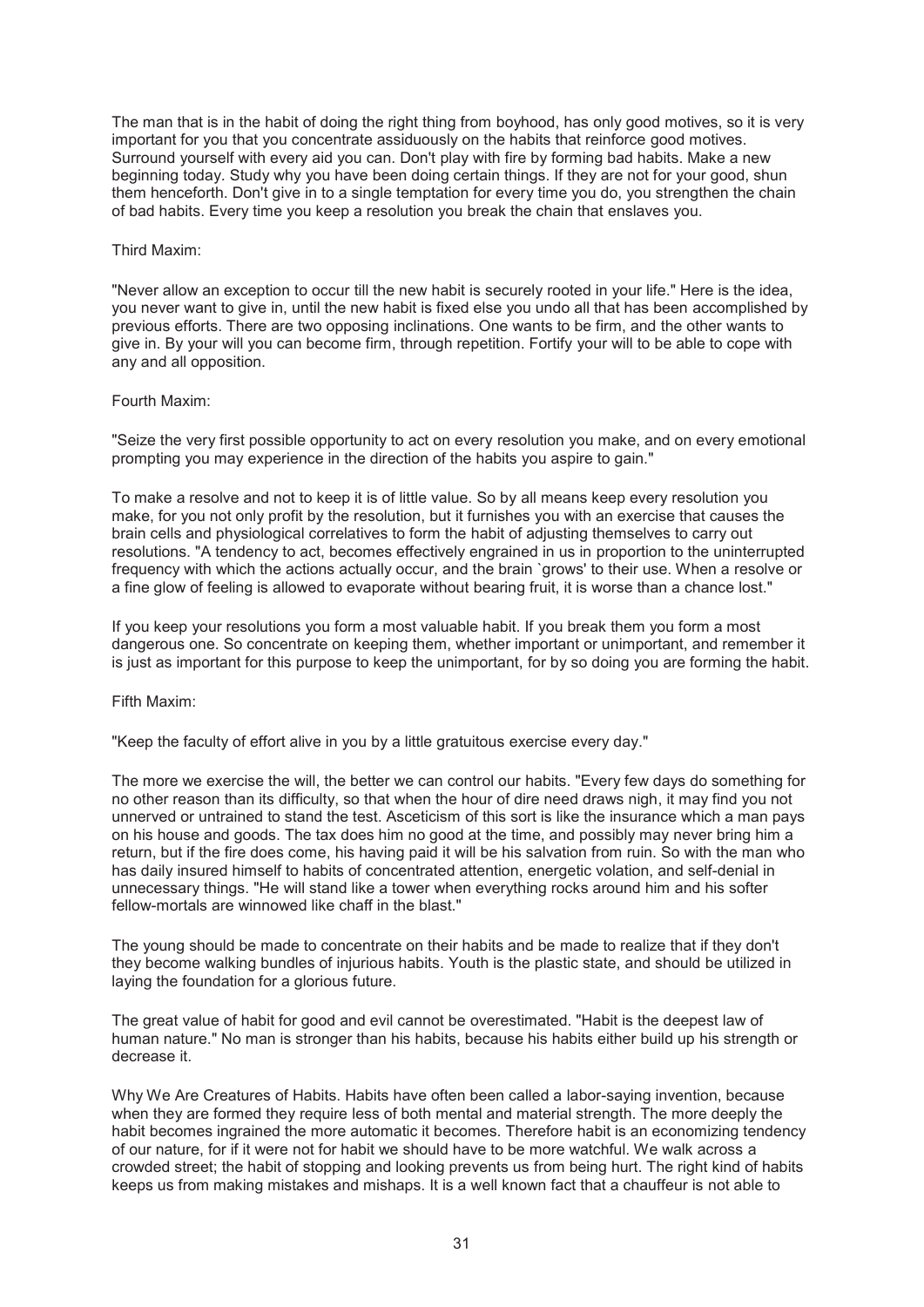master his machine safely until he has trained his body in a habitual way. When an emergency comes he instantly knows what to do. Where safety depends on quickness the operator must work automatically. Habits mean less risk, less fatigue, and greater accuracy.

"You do not want to become a slave to habits of a trivial nature. For instance, Wagner required a certain costume before he could compose corresponding parts of his operas. Schiller could never write with ease unless there were rotten apples in the drawer of his desk from which he could now and then obtain an odor which seemed to him sweet. Gladstone had different desks for his different activities, so that when he worked on Homer he never sat among habitual accompaniments of his legislative labors."

In order to overcome undesirable habits, two things are necessary. You must have trained your will to do what you want it to do, and the stronger the will the easier it will be to break a habit. Then you must make a resolution to do just the opposite of what the habit is. Therefore one habit must replace another. If you have a strong will, you can tenaciously and persistently concentrate on removing the bad habit and in a very short time the good habit will gain the upper hand. I will bring this chapter to a close by giving Doctor Oppenheim's instructions for overcoming a habit:

"If you want to abolish a habit, and its accumulated circumstances as well, you must grapple with the matter as earnestly as you would with a physical enemy. You must go into the encounter with all tenacity of determination, with all fierceness of resolve--yea, even with a passion for success that may be called vindictive. No human enemy can be as insidious, so persevering, as unrelenting as an unfavorable habit. It never sleeps, it needs no rest.

"It is like a parasite that grows with the growth of the supporting body, and, like a parasite, it can best be killed by violent separation and crushing.

When life is stormy and all seems against us, that is when we often acquire wrong habits, and it is then, that we have to make a gigantic effort to think and speak as we should; and even though we may feel the very reverse at that moment the tiniest effort will be backed up by a tremendous Power and will lift us to a realization never felt before. It is not in the easy, contented moments of our life that we make our greatest progress, for then it requires no special effort to keep in tune. But it is when we are in the midst of trials and misfortunes, when we think we are sinking, being overwhelmed, then it is important for us to realize that we are linked to a great Power and if we live as we should, there is nothing that can occur in life, which could permanently injure us, nothing can happen that should disturb us. So always remember you have within you unlimited power, ready to manifest itself in the form which fills our need at the moment. If, when we have something difficult to solve, we would be silent like the child, we can get the inspiration when it comes; we will know how to act, we will find there is no need to hurry or disturb ourselves, that it is always wiser to wait for guidance from within, than to act on impulse from Without.

--()--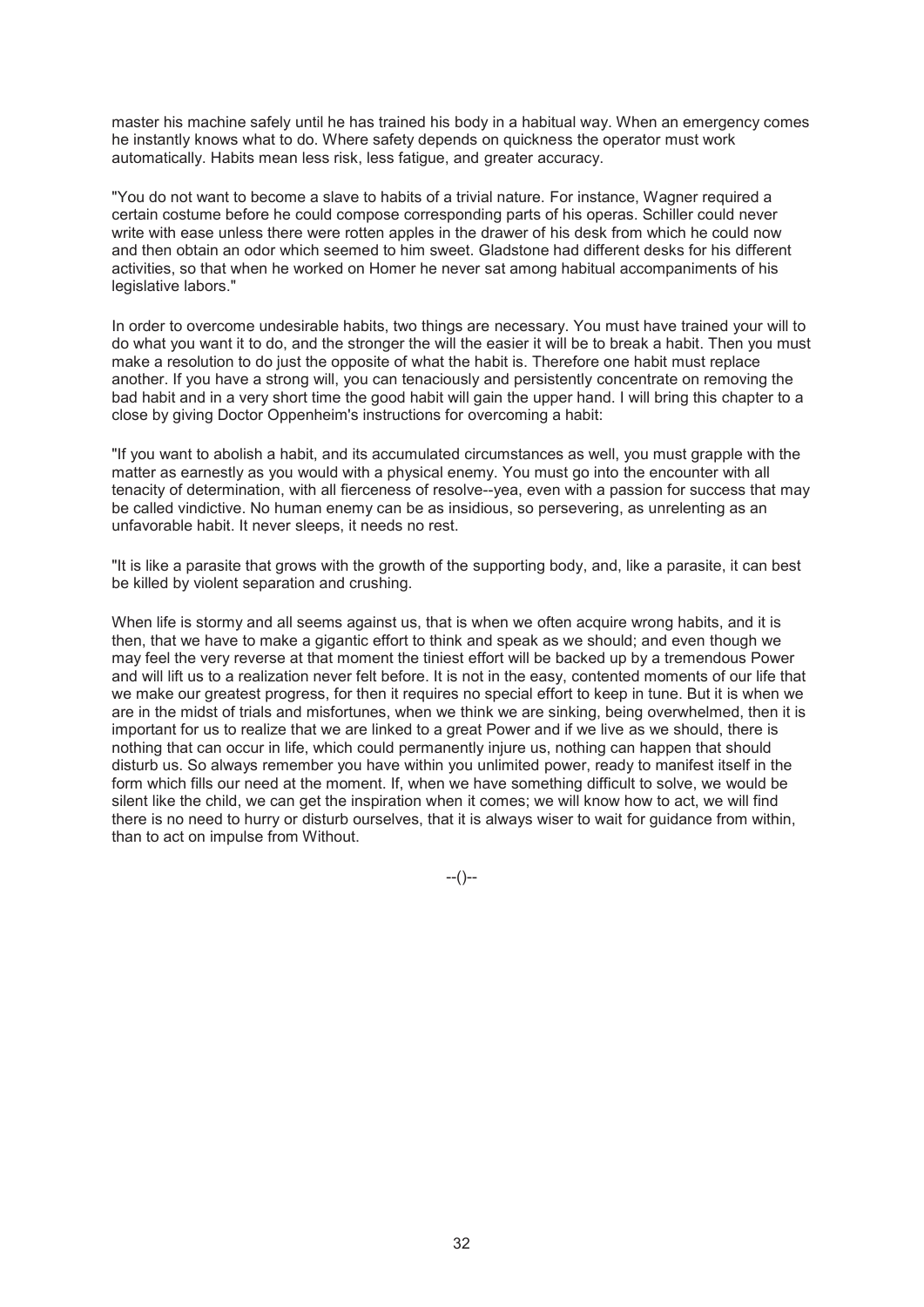#### **Business Results Through Concentration**

A successful business is not usually the result of chance. Neither is a failure the result of luck. Most failures could be determined in advance if the founders had been studied. It is not always possible to start a money-making business at the start. Usually a number of changes have to be made. Plans do not work out as their creators thought they would. They may have to be changed a little, broadened it may be, here and there, and as you broaden your business you broaden your power to achieve. You gain an intense and sustained desire to make your business a success.

When you start a business you may have but a vague notion of the way you will conduct it. You must fill in the details as you go along. You must concentrate on these details. As you straighten out one after another, others will require attention. In this way you cover the field of "the first endeavor" and new opportunities open up for you.

When you realize one desire, another comes. But if you do not fulfill the first desire, you will not the second. The person that does not carry his desires into action is only a dreamer. Desire is a great creative force, if it is pure, intense and sustained. It is our desires that keep stirring us up to action and they will strengthen and broaden you if you make them materialize.

Every man who achieves success deserves it. When he first started out he did not understand how to solve the problems that afterwards presented themselves, but he did each thing as it came up in the very best way that he could, and this developed his power of doing bigger things. We become masters of business by learning to do well whatever we attempt. The man that has a thorough knowledge of his business can of course direct it much more easily and skillfully than the man who lacks that knowledge. The skilled business director can sit in his private office and still know accurately what is actually being done. He knows what should be done in any given time and if it is not accomplished he knows that his employees are not turning out the work that they should. It is then easy to apply the remedy.

Business success depends on well-concentrated efforts. You must use every mental force you can master. The more these are used the more they increase. Therefore the more you accomplish today the more force you will have at your disposal with which to solve your problems tomorrow.

If you are working for someone else today and wish to start in a business for yourself, think over carefully what you would like to do. Then when you have resolved what you want to do, you will be drawn towards it. There is a law that opens the way to the fulfillment of your desires. Of course back of your desire you must put forward the necessary effort to carry out your purpose; you must use your power to put your desires into force. Once they are created and you keep up your determination to have them fulfilled you both consciously and unconsciously work toward their materialization. Set your heart on your purpose, concentrate your thought upon it, direct your efforts with all your intelligence and in due time you will realize your ambition.

Feel yourself a success, believe you are a success and thus put yourself in the attitude that demands recognition and the thought current draws to you what you need to make you a success. Don't be afraid of big undertakings. Go at them with grit, and pursue methods that you think will accomplish your purpose. You may not at first meet with entire success, but aim so high that if you fall a little short you will still have accomplished much.

What others have done you can do. You may even do what others have been unable to do. Always keep a strong desire to succeed in your mind. Be in love with your aim and work, and make them, as far as possible, square with the rule of the greatest good to the greatest number and your life cannot be a failure.

The successful business attitude must be cultivated to make the most out of your life, the attitude of expecting great things from both yourself and others. It alone will often cause men to make good; to measure up to the best that is in them.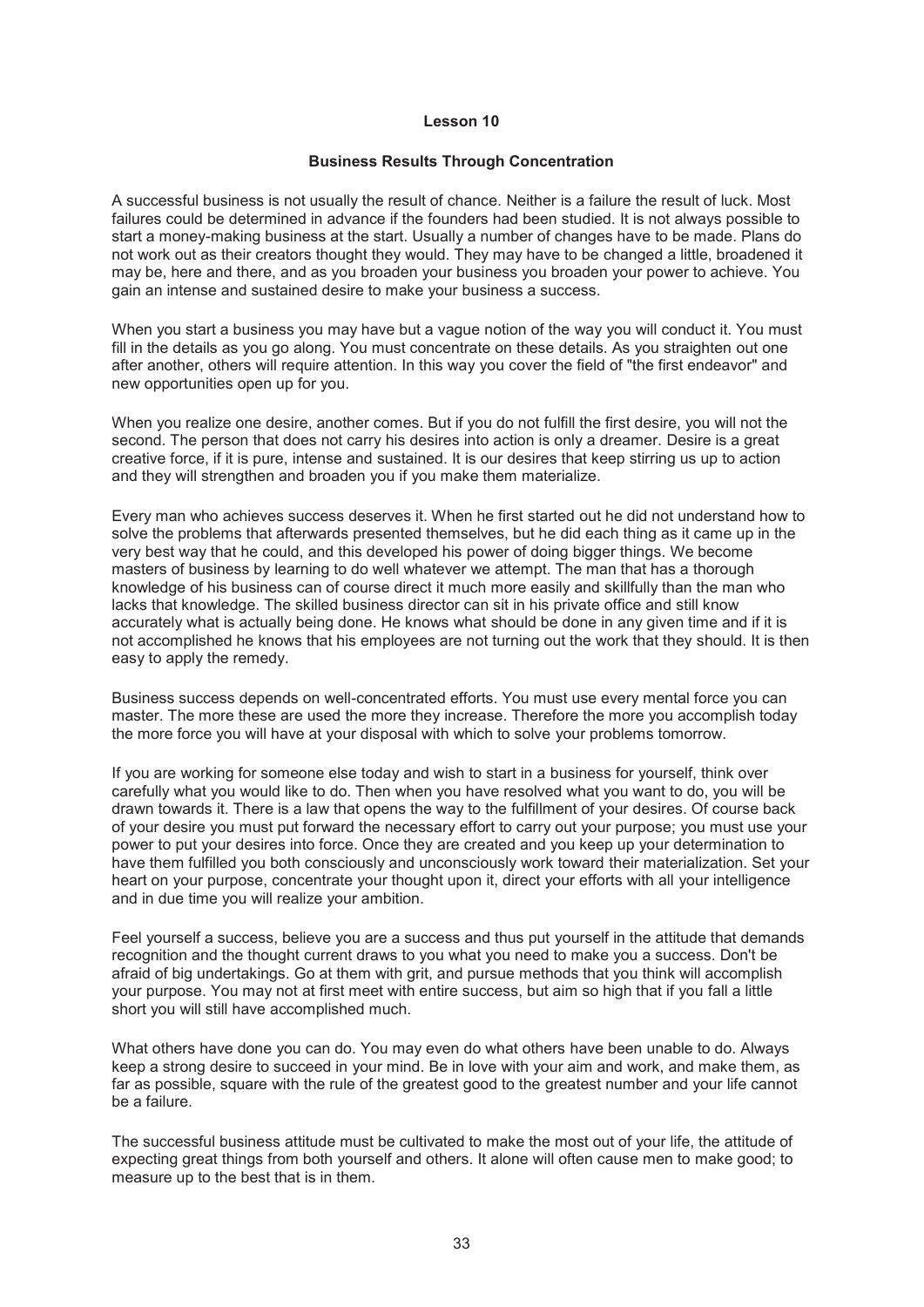It is not the spasmodic spurts that count on a long journey, but the steady efforts. Spurts fatigue and make it hard for you to continue.

Rely on your own opinion. It should be as good as anyone's else. When once you reach a conclusion abide by it. Let there be no doubt, or wavering in your judgment. If you are uncertain about every decision you make, you will be subject to harassing doubts and fears which will render your judgment of little value. The man that decides according to what he thinks right and who learns from every mistake acquires a well balanced mind that gets the best results. He gains the confidence of others. He is known as the man that knows what he wants, and not as one that is as changeable as the weather. The man of today wants to do business with the man that he can depend upon. Uncertainties in the business world are meeting with more disfavor. Reliable firms want to do business with men of known qualities, with men of firmness, judgment and reliability.

So if you wish to start in business for yourself your greatest asset, with the single exception of a sound physique, is that of a good reputation.

A successful business is not hard to build if we can concentrate all our mental forces upon it. It is the man that is unsettled because he does not know what he wants that goes to the wall. We hear persons say that business is trying on the nerves, but it is the unsettling elements of fret and worry and suspense that are nerve-exhausting and not the business. Executing one's plans may cause fatigue, enjoyment comes with rest. If there has not been any unnatural strain, the recuperative powers replace what energy has been lost.

By attending to each day's work properly you develop the capacity to do a greater work tomorrow. It is this gradual development that makes possible the carrying out of big plans. The man that figures out doing something each hour of the day gets somewhere. At the end of each day you should be a step nearer your aim. Keep the idea in mind, that you mean to go forward, that each day must mark an advance and forward you will go. You do not even have to know the exact direction so long as you are determined to find the way. But you must not turn back once you have started.

Even brilliant men's conceptions of the possibilities of their mental forces are so limited and below their real worth that they are far more likely to belittle their possibilities than they are to exaggerate them. You don't want to think that an aim is impossible because it has never been realized in the past. Every day someone is doing something that was never done before. We are pushing ahead faster. Formerly it took decades to build up a big business, but today it is only but a matter of years, sometimes of months.

Plan each day's activities carefully and you can reach any height you aim at. If each thing you do is done with concise and concentrated thought you will be able to turn out an excellent quality and a large quantity of work. Plan to do so much work during the day and you will be astonished to see how much more you will do, than on other days, when you had not decided on any certain amount. I have demonstrated that the average business working force could do the same amount of work in six hours that they now do in eight, without using up any more energy. Never start to accomplish anything in an indecisive, indefinite, uncertain way. Tackle everything with a positiveness and an earnestness that will concentrate your mind and attract the very best associated thoughts. You will in a short time find that you will have extra time for planning bigger things.

The natural leader always draws to himself, by the law of mental attraction, ideas in his chosen subject that have ever been conceived by others. This is of the greatest importance and help. If you are properly trained you benefit much by others' thoughts, and, providing you generate from within yourself something of value, they will benefit from yours. "We are heirs of all the ages," but we must know how to use our inheritance.

The confident, pushing, hopeful, determined man influences all with whom he associates, and inspires the same qualities in them. You feel that his is a safe example to follow and he rouses the same force within you that is pushing him onward and upward.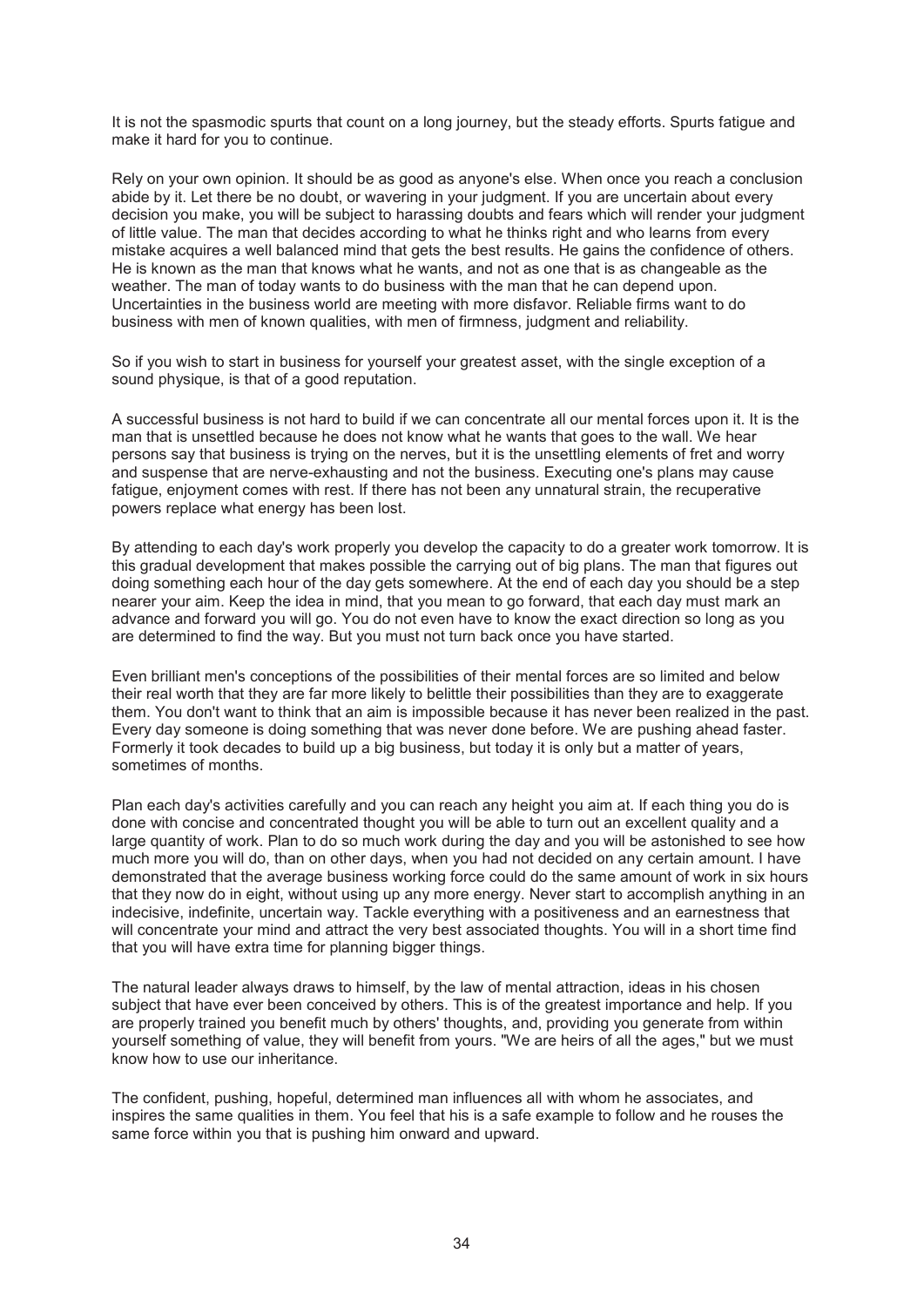One seldom makes a success of anything that he goes at in a listless, spiritless way. To build up a business you must see it expanding in your mind before it actually takes tangible shape. Every great task that has ever been accomplished has first been merely a vision in the mind of its creator. Detail after detail has had to be worked out in his mind from his first faint idea of the enterprise. Finally a clear idea was formed and then the accomplishment, which was only the material result of the mental concept, followed.

The up-to-date business man is not content to build only for the present, but is planning ahead. If he does not he will fall behind his competitor, who is. What we are actually doing today was carefully thought out and planned by others in the past. All progressive businesses are conducted this way. That is why the young business man of today is likely to accomplish more in a few years than his father did in all his life. There is no reason why your work or business should fag you out. When it does there is something wrong. You are attracting forces and influence that you should not, because you are not in harmony with what you are doing. There is nothing so tiring as to try to do the work for which we are unfitted, both by temperament and training.

Each one should be engaged in a business that he loves; be should be furthering movements with which he is in sympathy. He will then only do his best work and take intense pleasure in his business. In this way, while constantly growing and developing his powers, he is at the same time rendering through his work, genuine and devoted service to humanity.

Business success is not the result of chance, but of scientific ideas and plans carried out by an aggressive and progressive management. Use your mental forces so that they will grow and develop. Remember that everything you do is the result of mental action, therefore you can completely control your every action. Nothing is impossible for you. Don't be afraid to tackle a difficult proposition. Your success will depend upon the use you make of your mind. This is capable of wonderful development. See that you make full use of it, and not only develop yourself but your associates. Try to broaden the visions of those with whom you come in contact and you will broaden your own outlook of life.

Are You Afraid of Responsibilities? In order for the individual soul to develop, you must have responsibilities. You must manifest the omnipotence of the law of supply. The whole world is your legitimate sphere of activity. How much of a conqueror are you? What have you done? Are you afraid of responsibility, or are you ever dodging, flinching, or side stepping it. If you are, you are not a Real Man. Your higher self never winces, so be a man and allow the powers of the higher self to manifest and you will find you have plenty of strength and you will feel better when you are tackling difficult propositions.

--()--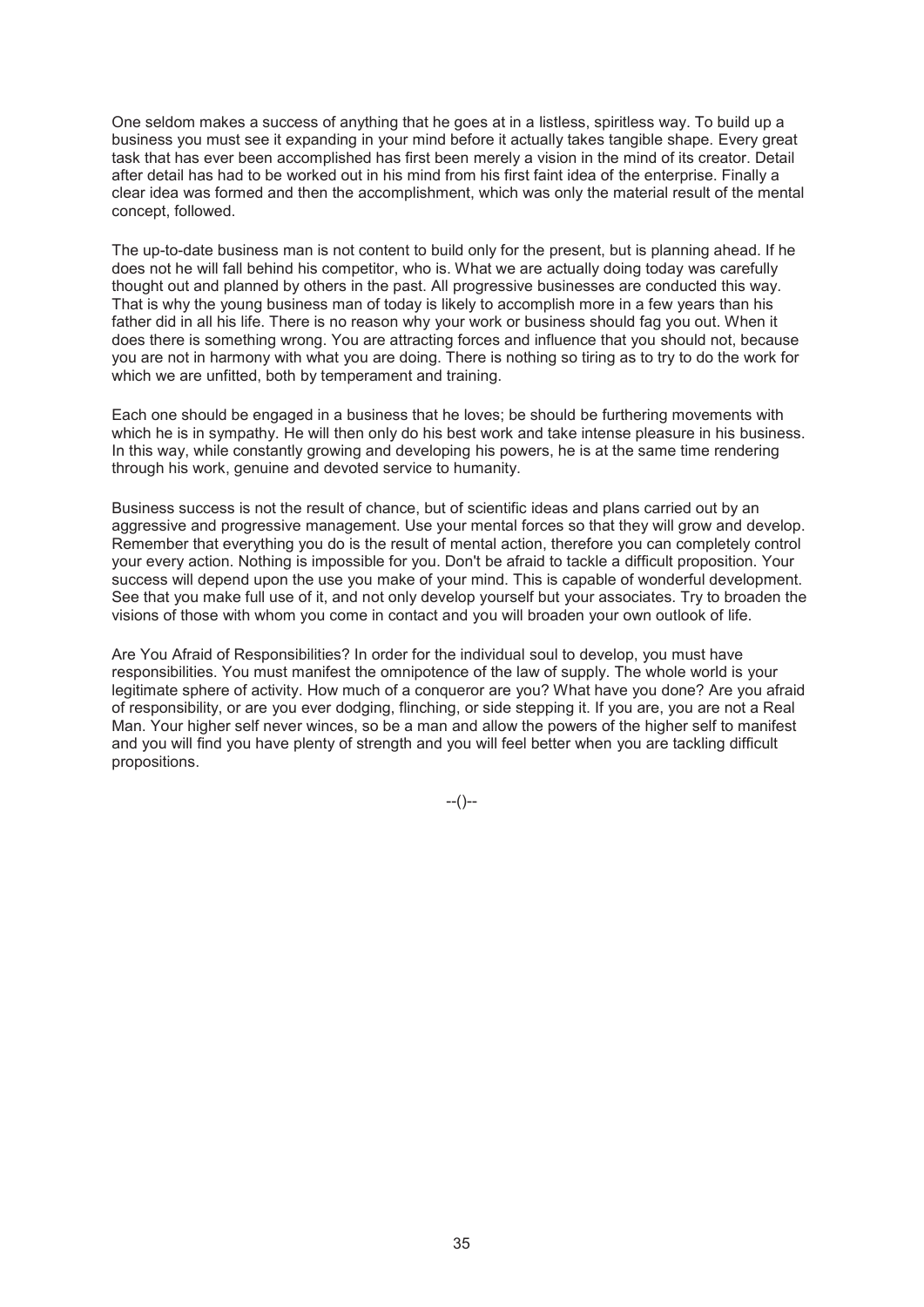#### **Concentrate On Courage**

Courage is the backbone of man. The man with courage has persistence. He states what he believes and puts it into execution. The courageous man has confidence. He draws to himself all the moral qualities and mental forces which go to make up a strong man. Whereas, the man without courage draws to himself all the qualities of a weak man, vacillation, doubt, hesitancy, and unsteadiness of purpose. You can therefore see the value of concentration on courage. It is a most vital element of success.

The lack of courage creates financial, as well as mental and moral difficulties. When a new problem comes, instead of looking upon it as something to be achieved, the man or woman without courage looks for reasons why it cannot be done and failure is naturally the almost inevitable result. This is a subject well worthy of your study. Look upon everything within your power as a possibility instead of as merely a probability and you will accomplish a great deal more, because by considering a thing as impossible, you immediately draw to yourself all the elements that contribute to failure. Lack of courage destroys your confidence in yourself. It destroys that forceful, resolute attitude so important to success.

The man without courage unconsciously draws to himself all that is contemptible, weakening, demoralizing and destructive. He then blames his luck when he does not secure the things he weakly desires. We must first have the courage to strongly desire something. A desire to be fulfilled must be backed by the strength of all our mental forces. Such a desire has enough commanding force to change all unfavorable conditions. The man with courage commands, whether be is on the battlefield or in business life.

What is courage? It is the Will To Do. It takes no more energy to be courageous than to be cowardly. It is a matter of the right training in the right way. Courage concentrates the mental forces on the task at hand. It then directs them thoughtfully, steadily, deliberately, while attracting all the forces of success, toward the desired end. Cowardice on the other hand, dissipates both our mental and moral forces, thereby inviting failure.

As we are creatures of habits, we should avoid persons that lack courage. They are easy to discover because of their habits of fear in attacking new problems. The man with courage is never afraid.

Start out today with the idea that there is no reason why you should not be courageous. If any fearthoughts come to you cast them off as you would the deadly viper. Form the habit of never thinking of anything unfavorable to yourself or anyone else. In dealing with difficulties, new or old, hold ever the thought, "I am courageous." Whenever a doubt crosses the threshold of your mind, banish it. Remember, you as master of your mind control its every thought, and here is a good one to often affirm, "I have courage because I desire it; because I need it; because I use it and because I refuse to become such a weakling as cowardice produces."

There is no justification for the loss of courage. The evils by which you will almost certainly be overwhelmed without it are far greater than those which courage will help you to meet and overcome. Right, then, must be the moralist who says that the only thing to fear is fear.

Never let another's opinion affect you; he cannot tell what you are able to do; he does not know what you can do with your forces. The truth is you do not know yourself until you put yourself to the test. Therefore, how can someone else know? Never let anyone else put a valuation on you.

Almost all wonderful achievements have been accomplished after it had been "thoroughly" demonstrated that they were impossibilities. Once we understand the law, all things are possible. If they were impossibilities we could not conceive them.

Just the moment you allow someone to influence you against what you think is right, you lose that confidence in yourself that inspires courage and carries with it all the forces which courage creates.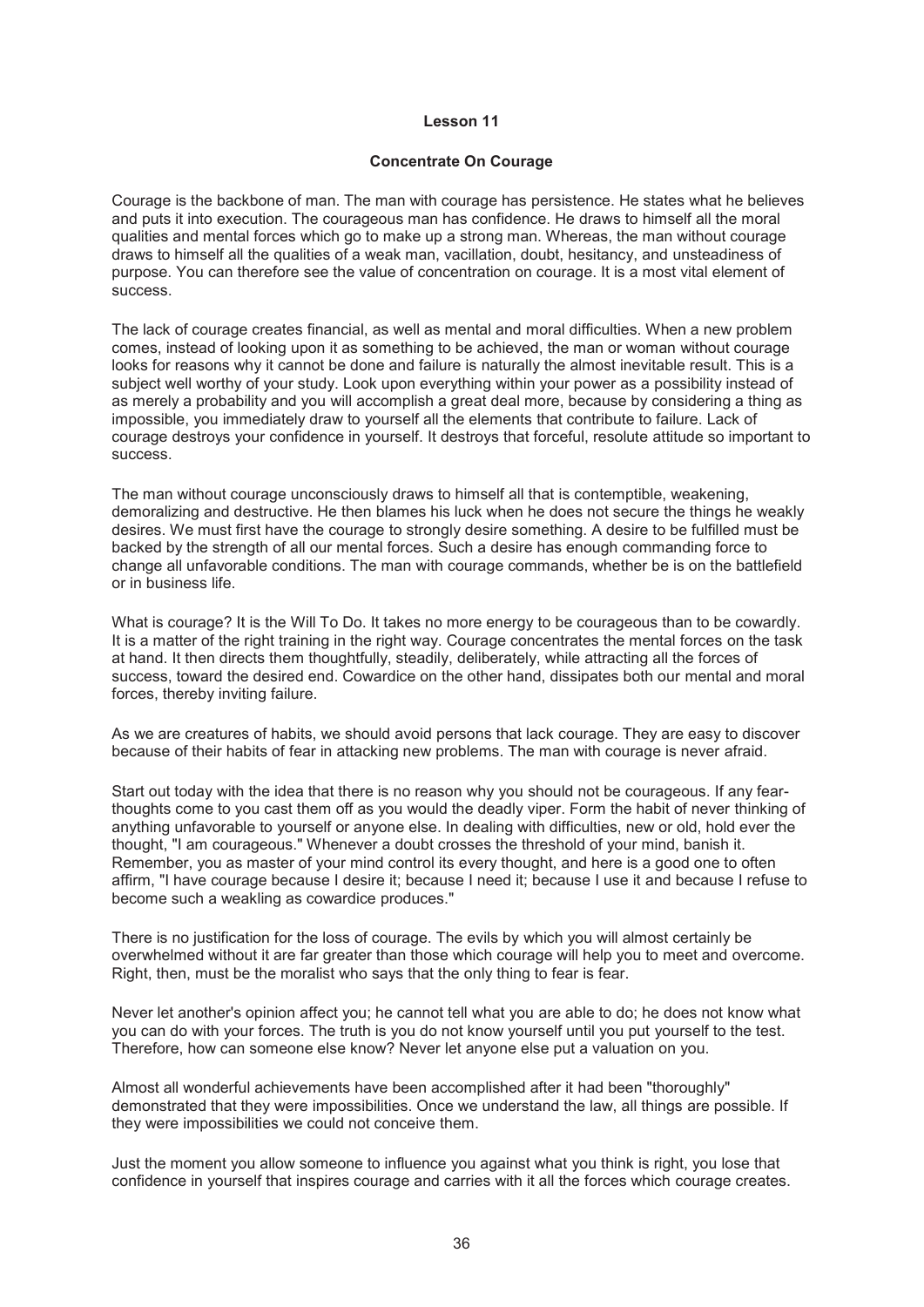Just the moment you begin to swerve in your plan you begin to carry out another's thought and not your own. You become the directed and not the director. You forsake the courage and resolution of your own mind, and you therefore lack the very forces that you need to sustain and carry out your work. Instead of being self-reliant you become timid and this invites failure. When you permit yourself to be influenced from your plan by another, you are unable to judge as you should, because you have allowed another's influence to deprive you of your courage and determination without absorbing any of his in return so you are in much the same predicament, as you would be in if you turned over all your worldly possessions to another without getting "value received."

Concentrate on just the opposite of fear, want, poverty, sickness, etc. Never doubt your own ability. You have plenty, if you will just use it. A great many men are failures because they doubt their own capacity. Instead of building up strong mental forces which would be of the greatest use to them their fear thoughts tear them down. Fear paralyzes energy. It keeps us from attracting the forces that go to make up success. Fear is the worst enemy we have.

There are few people that really know that they can accomplish much. They desire the full extent of their powers, but alas, it is only occasionally that you find a man that is aware of the great possibilities within him. When you believe with all your mind and heart and soul that you can do something, you thereby develop the courage to steadily and confidently live up to that belief. You have now gone a long way towards accomplishing it. The chances are that there will be obstacles, big and little, in your way, but resolute courage will overcome them and nothing else will. Strong courage eliminates the injurious and opposing forces by summoning their masters, the yet stronger forces that will serve you.

Courage is yours for the asking. All you have to do is to believe in it, claim it and use it. To succeed in business believe that it will be successful, assert that it is successful, and work like a beaver to make it so. Difficulties soon melt away before the courageous. One man of courage can fire with his spirit a whole army of men, whether it be military or industrial, because courage, like cowardice, is contagious.

The man of courage overcomes the trials and temptations of life; he commands success; he renders sound judgment; he develops personal influence and a forceful character and often becomes the mentor of the community which he serves.

How to Overcome Depression and Melancholia. Both of the former are harmful and make you unhappy. These are states that can be quickly overcome through concentrating more closely on the higher self, for when you do you cut off the connection with the harmful force currents. You can also drive away moods by simply choosing and fully concentrating on an agreeable subject. Through will power and thought control we can accomplish anything we want to do. There is wonderful inherent power within us all, and there is never any sufficient cause for fear, except ignorance.

Every evil is but the product of ignorance, and everyone that possesses the power to think has the power to overcome ignorance and evil. The pain that we suffer from doing evil are but the lessons of experience, and the object of the pain is to make us realize our ignorance. When we become depressed It is evidence that our thought faculties are combining improperly and thereby attracting the wrong force-currents.

All that it is necessary to do is to exercise the will and concentrate upon happy subjects. I will only think of subjects worthy of my higher self and its powers.

 $-(-)$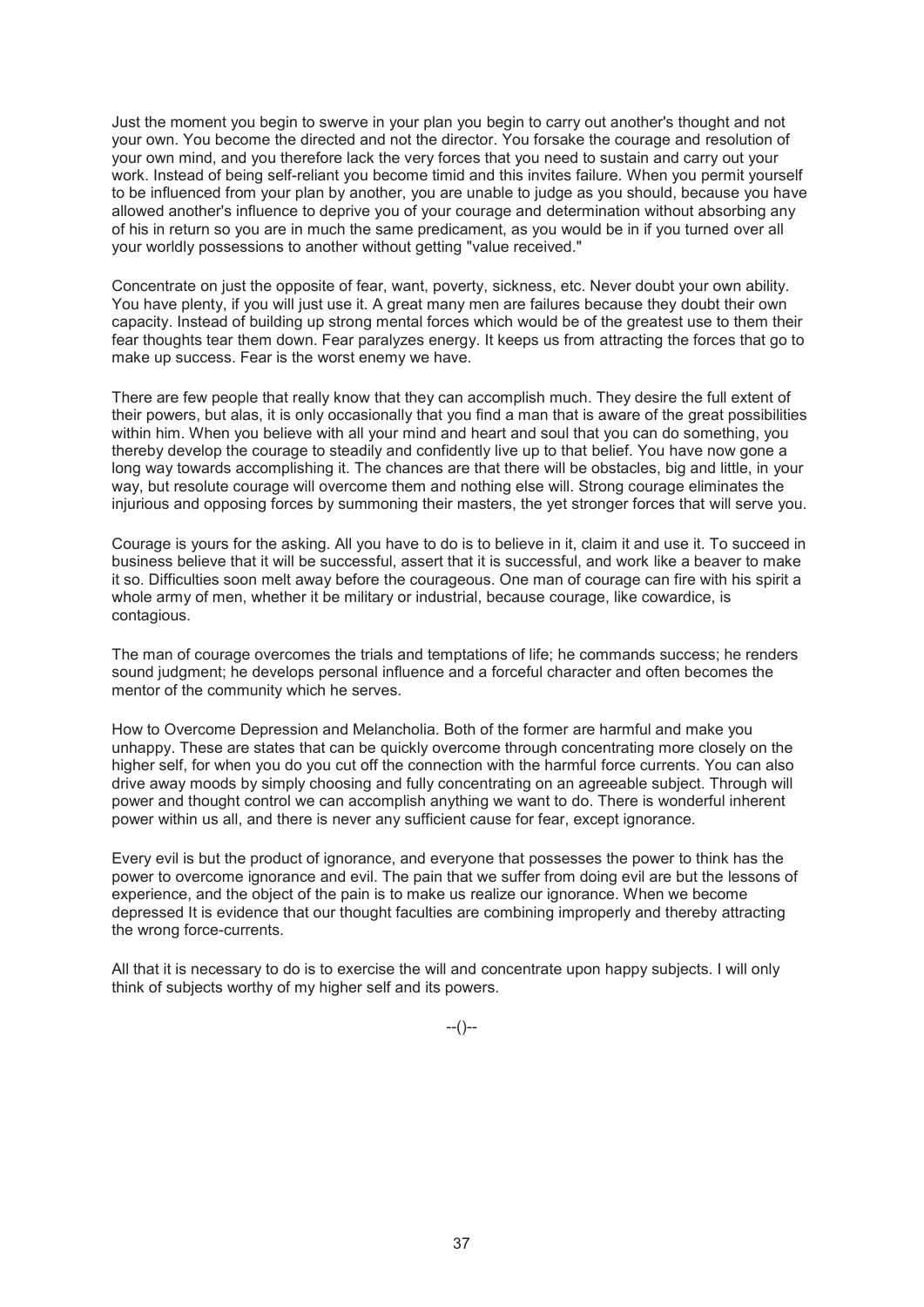#### **Concentrate On Wealth**

It was never intended that man should be poor. When wealth is obtained under the proper conditions it broadens the life. Everything has its value. Everything has a good use and a bad use. The forces of mind like wealth can be directed either for good or evil. A little rest will re-create forces. Too much rest degenerates into laziness, and brainless, dreamy longings.

If you acquire wealth unjustly from others, you are misusing your forces; but if your wealth comes through the right sources you will be blessed. Through wealth we can do things to uplift ourselves and humanity.

Wealth is many persons' goal. It therefore stimulates their endeavor. They long for it in order to dress and live in such a way as to attract friends. Without friends they would not be so particular of their surroundings. The fact is the more attractive we make ourselves and our surroundings the more inspiring are their influences. It is not conducive to proper thought to be surrounded by conditions that are uncongenial and unpleasant.

So the first step toward acquiring wealth is to surround yourself with helpful influences; to claim for yourself an environment of culture, place yourself in it and be molded by its influences.

Most great men of all ages have been comparatively rich. They have made or inherited money. Without money they could not have accomplished what they did. The man engaged in physical drudgery is not likely to have the same high ideals as the man that can command comparative leisure.

Wealth is usually the fruit of achievement. It is not, however, altogether the result of being industrious. Thousands of persons work hard who never grow wealthy. Others with much less effort acquire wealth. Seeing possibilities is another step toward acquiring wealth. A man may be as industrious as he can possibly be, but if he does not use his mental forces he will be a laborer, to be directed by the man that uses to good advantage his mental forces.

No one can become wealthy in an ordinary lifetime, by mere savings from earnings. Many scrimp and economize all their lives; but by so doing waste all their vitality and energy. For example, I know a man that used to walk to work. It took him an hour to go and an hour to return. He could have taken a car and gone in twenty minutes. He saved ten cents a day but wasted an hour and a half. It was not a very profitable investment unless the time spent in physical exercise yielded him large returns in the way of health.

The same amount of time spent in concentrated effort to overcome his unfavorable business environment might have firmly planted his feet in the path of prosperity.

One of the big mistakes made by many persons of the present generation is that they associate with those who fail to call out or develop the best that is in them. When the social side of life is developed too exclusively, as it often is, and recreation or entertainment becomes the leading motive of a person's life, he acquires habits of extravagance instead of economy; habits of wasting his resources, physical, mental, moral and spiritual, instead of conserving them. He is, in consequence, lacking in proper motivation, his God-given powers and forces are undeveloped and he inevitably brings poor judgment to bear upon all the higher relationships of life, while, as to his financial fortunes, he is ever the leaner; often a parasite, and always, if opportunity affords, as heavy a consumer as he is a poor producer.

It seems a part of the tragedy of life that these persons have to be taught such painful lessons before they can understand the forces and laws that regulate life. Few profit by the mistakes of others. They must experience them for themselves and then apply the knowledge so gained in reconstructing their lives.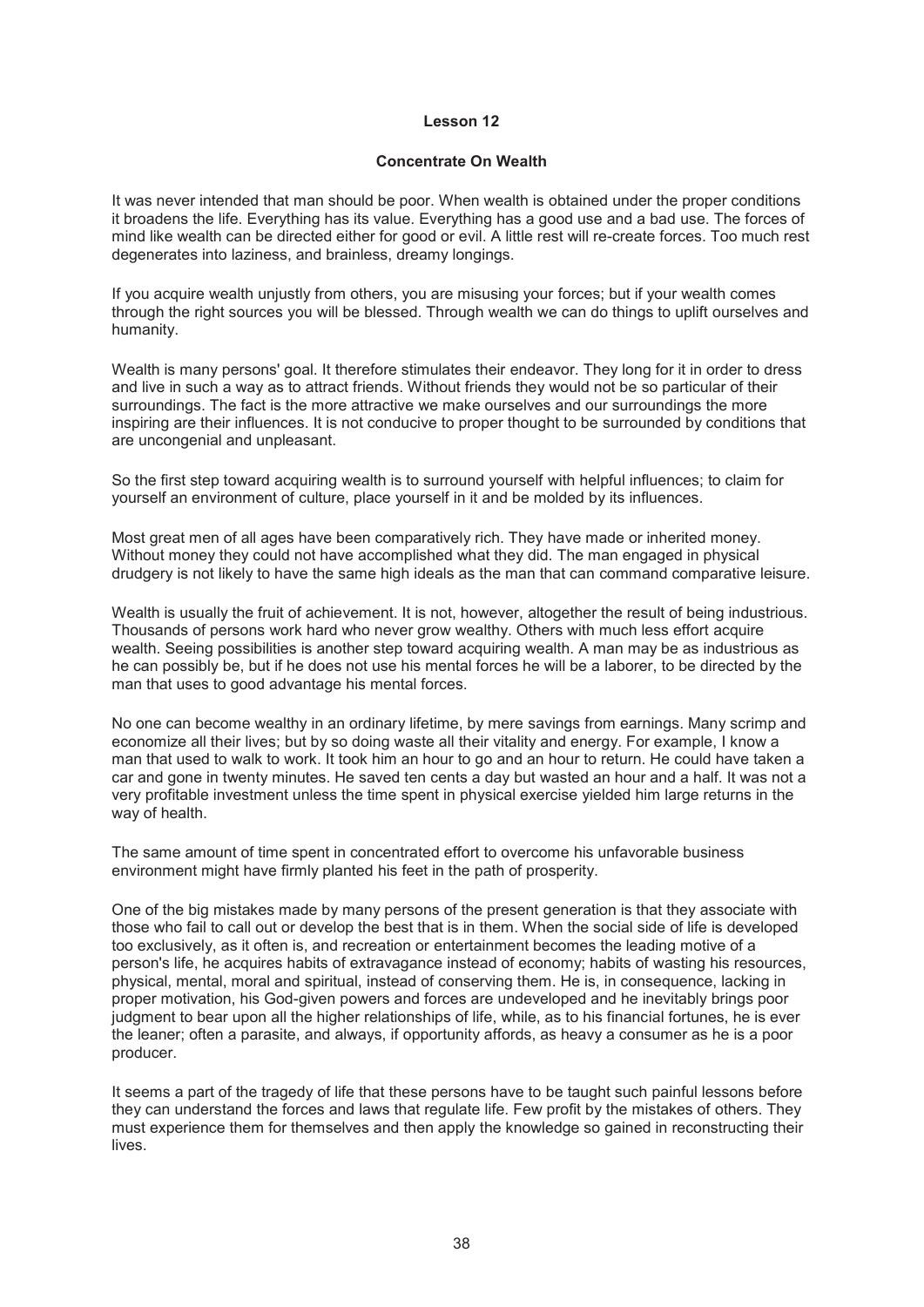Any man that has ever amounted to anything has never done a great deal of detail work for long periods at any given time. He needs his time to reflect. He does not do his duties today in the same way as yesterday, but as the result of deliberate and concentrated effort, constantly tries to improve his methods.

The other day I attended a lecture on Prosperity. I knew the lecturer had been practically broke for ten years. I wanted to hear what he had to say. He spoke very well. He no doubt benefited some of his hearers, but he had not profited by his own teachings. I introduced myself and asked him if he believed in his maxims. He said he did. I asked him if they had made him prosperous. He said not exactly. I asked him why. He answered that he thought he was fated not to experience prosperity.

In half an hour I showed that man why poverty had always been his companion. He had dressed poorly. He held his lectures in poor surroundings. By his actions and beliefs he attracted poverty. He did not realize that his thoughts and his surroundings exercised an unfavorable influence. I said: "Thoughts are moving forces; great powers. Thoughts of wealth attract wealth. Therefore, if you desire wealth you must attract the forces that will help you to secure it. Your thoughts attract a similar kind of thoughts. If you hold thoughts of poverty you attract poverty. If you make up your mind you are going to be wealthy, you will instil this thought into all your mental forces, and you will at the same time use every external condition to help you."

Many persons are of the opinion that if you have money it is easy to make more money. But this is not necessarily true. Ninety per cent of the men that start in business fail. Money will not enable one to accumulate much more, unless he is trained to seek and use good opportunities for its investment. If he inherits money the chances are that he will lose it. While, if he has made it, he not only knows its value, but has developed the power to use it as well as to make more if he loses it.

Business success today depends on foresight, good judgment, grit, firm resolution and settled purpose. But never forget that thought is as real a force as electricity. Let your thoughts be such, that you will send out as good as you receive; if you do not, you are not enriching others, and therefore deserve not to be enriched.

The man that tries to get all he can from others for nothing becomes so selfish and mean that he does not even enjoy his acquisitions. We see examples of this every day. What we take from others, will in turn, be taken from us. All obligations have to be met fairly and squarely. We cannot reach perfection until we discharge every obligation of our lives. We all realize this, so why not willingly give a fair exchange for all that we receive?

Again I repeat that the first as well as the last step in acquiring wealth is to surround yourself with good influences--good thought, good health, good home and business environment and successful business associates. Cultivate, by every legitimate means, the acquaintance of men of big caliber. Bring your thought vibrations in regard to business into harmony with theirs. This will make your society not only agreeable, but sought after, and, when you have formed intimate friendships with clean, reputable men of wealth, entrust to them, for investment, your surplus earnings, however small, until you have developed the initiative and business acumen to successfully manage your own investments. By this time you will, through such associations, have found your place in life which, if you have rightly concentrated upon and used your opportunities, will not be among men of small parts. With a competence secured, you will take pleasure in using a part of it in making the road you traveled in reaching your position easier for those who follow you.

There is somewhere in every brain the energy that will get you out of that rut and put you far up on the mountain of success if you can only use the energy.

You know that gasoline in the engine of an automobile doesn't move the car until the spark comes to explode the gasoline.

So it is with the mind of man. We are not speaking now of men of great genius, but of average, able citizens.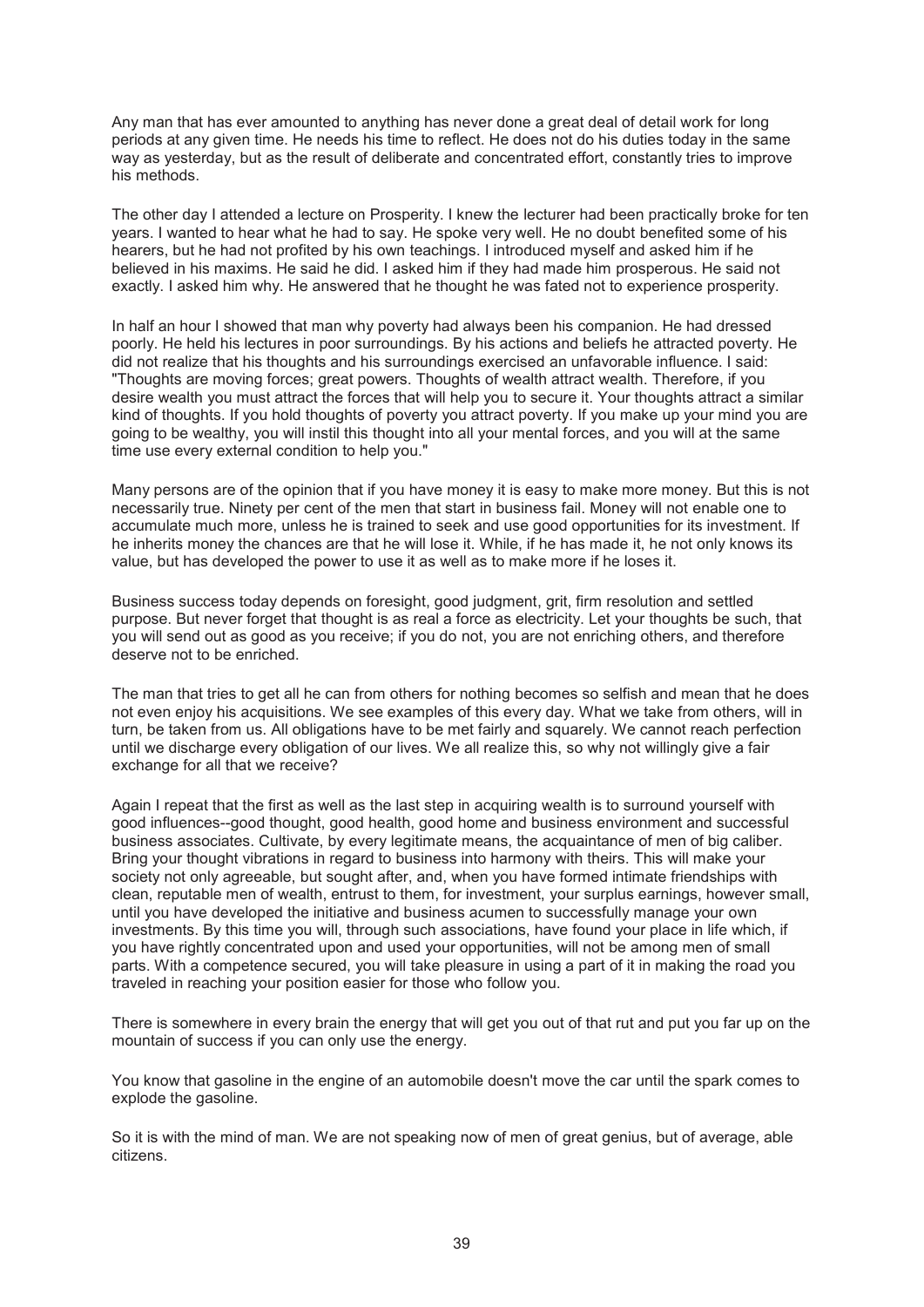Each one of them has in his brain the capacity to climb over the word impossible and get into the successful country beyond.

And hope, self-confidence and the determination to do something supply the spark that makes the energy work.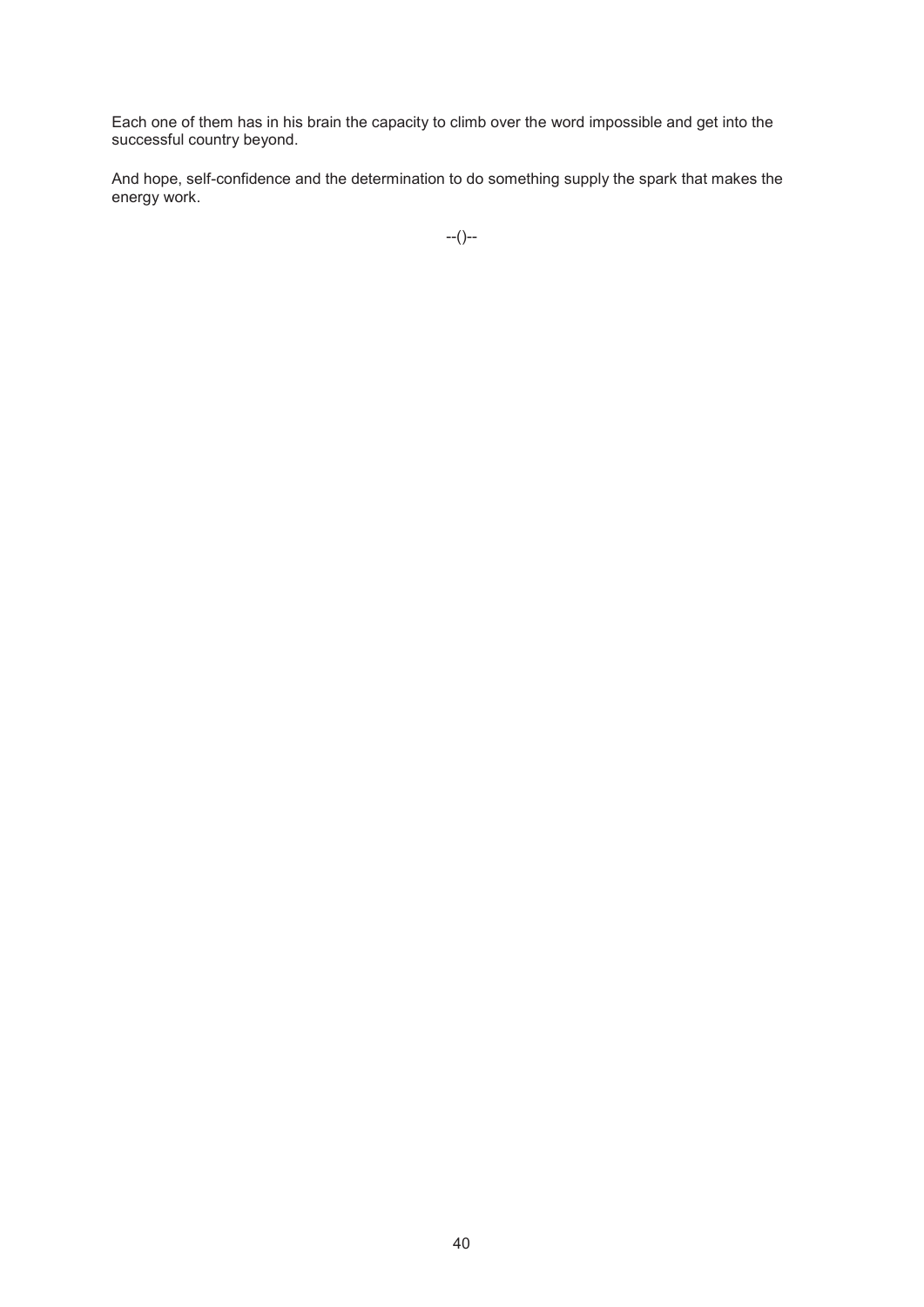#### **You Can Concentrate, But Will You?**

All have the ability to concentrate, but will you? You can, but whether you will or not depends on you. It is one thing to be able to do something, and another thing to do it. There is far more ability not used than is used. Why do not more men of ability make something of themselves? There are comparatively few successful men but many ambitious ones. Why do not more get along? Cases may differ, but the fault is usually their own. They have had chances, perhaps better ones than some others that have made good.

What would you like to do, that you are not doing? If you think you should be "getting on" better, why don't you? Study yourself carefully. Learn your shortcomings. Sometimes only a mere trifle keeps one from branching out and becoming a success. Discover why you have not been making good--the cause of your failure. Have you been expecting someone to lead you, or to make a way for you? If you have, concentrate on a new line of thought.

There are two things absolutely necessary for success--energy and the will to succeed. Nothing can take the place of either of these. Most of us will not have an easy path to follow so don't expect to find one. The hard knocks develop our courage and moral stamina. The persons that live in an indolent and slipshod way never have any. They have never faced conditions and therefore don't know how. The world is no better for their living.

We must make favorable conditions and not expect them to shape themselves. It is not the man that says, "It can't be done," but the man that goes ahead in spite of adverse advice, and shows that "it can be done" that "gets there" today. "The Lord helps those that help themselves," is a true saying. We climb the road to success by overcoming obstacles. Stumbling blocks are but stepping stones for the man that says, "I can and I Will." When we see cripples, the deaf and dumb, the blind and those with other handicaps amounting to something in the world, the able-bodied man should feel ashamed of himself if he does not make good.

There is nothing that can resist the force of perseverance. The way ahead of all of us is not clear sailing, but all hard passages can be bridged, if you just think they can and concentrate on how to do it. But if you think the obstacles are unsurmountable, you will not of course try, and even if you do, it will be in only a half-hearted way--a way that accomplishes nothing.

Many men will not begin an undertaking unless they feel sure they will succeed in it. What a mistake! This would be right, if we were sure of what we could and could not do. But who knows? There may be an obstruction there now that might not be there next week. There may not be an obstruction there now that will be there next week. The trouble with most persons is that just as soon as they see their way blocked they lose courage. They forget that usually there is a way around the difficulty. It's up to you to find it. If you tackle something with little effort, when the conditions call for a big effort, you will of course not win. Tackle everything with a feeling that you will utilize all the power within you to make it a success. This is the kind of concentrated effort that succeeds.

Most people are beaten before they start. They think they are going to encounter obstacles, and they look for them instead of for means to overcome them. The result is that they increase their obstacles instead of diminishing them. Have you ever undertaken something that you thought would be hard, but afterwards found it to be easy? That is the way a great many times. The things that look difficult in advance turn out to be easy of conquest when once encountered. So start out on your journey with the idea that the road is going to be clear for you, and that if it is not you will clear the way. All men that have amounted to anything have cleared their way and they did not have the assistance that you will have today.

The one great keynote of success is to do whatever you have decided on. Don't be turned from your path, but resolve that you are going to accomplish what you set out to do. Don't be frightened at a few rebuffs, for they cannot stop the man that is determined--the man that knows in his heart that success is only bought by tremendous resolution, by concentrated and whole-hearted effort.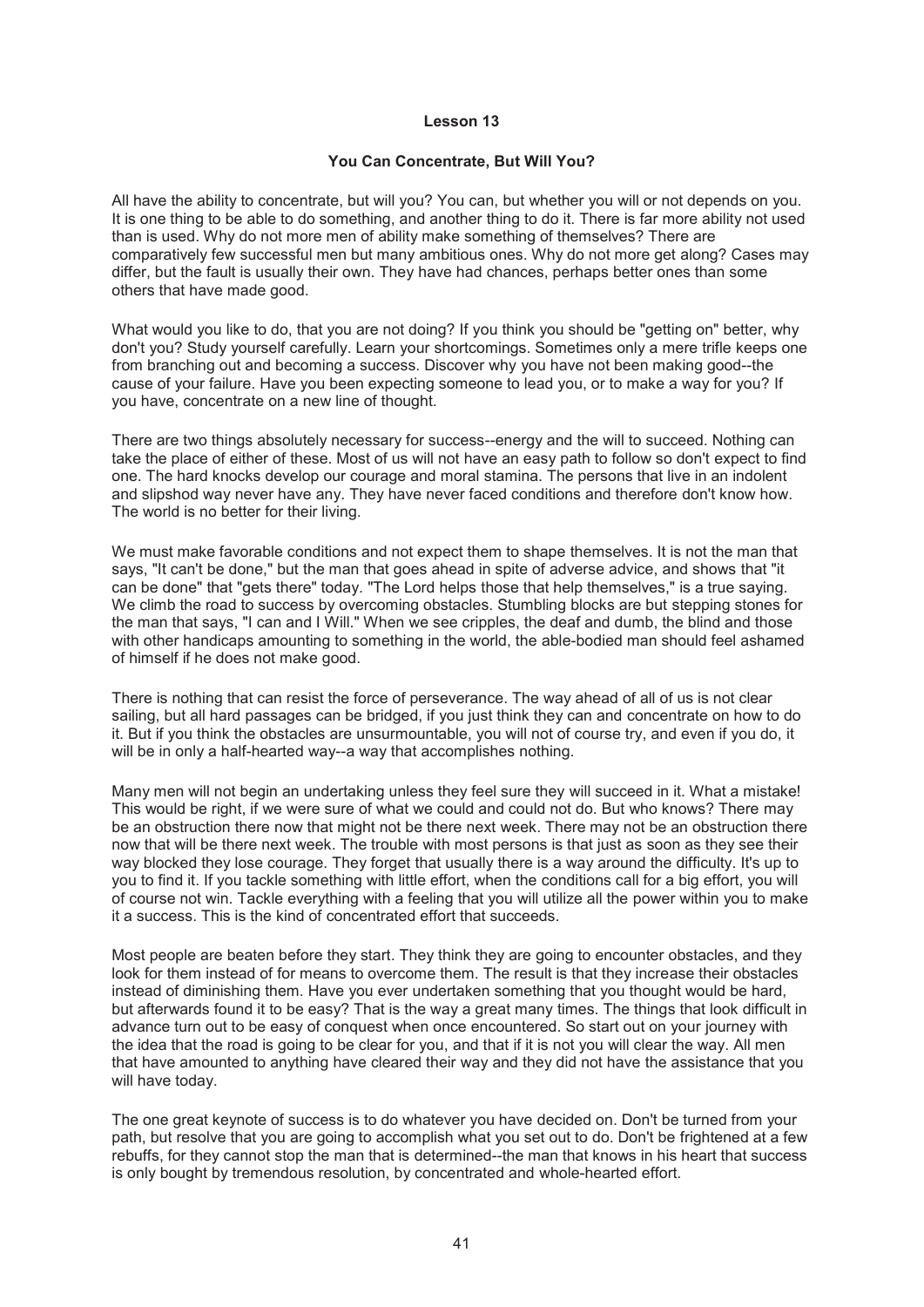"He who has a firm will," says Goethe, "molds the world to himself."

"People do not lack strength," says Victor Hugo; "they lack Will."

It is not so much skill that wins victories as it is activity and great determination There is no such thing as failure for the man that does his best. No matter what you may be working at, at the present time, don't let this make you lose courage. The tides are continually changing, and tomorrow or some other day they will turn to your advantage if you are a willing and are an ambitious worker. There is nothing that develops you and increases your courage like work. If it were not for work how monotonous life would at last become!

So I say to the man that wants to advance, "Don't look upon your present position as your permanent one. Keep your eyes open, and add those qualities to your makeup that will assist you when your opportunity comes. Be ever alert and on the watch for opportunities. Remember, we attract what we set our minds on. If we look for opportunities, we find them.

If you are the man you should be, some one is looking for you to fill a responsible position. So when he finds you, don't let your attention wander. Give it all to him. Show that you can concentrate your powers, that you have the makeup of a real man. Show no signs of fear, uncertainty or doubt. The man that is sure of himself is bound to get to the front. No circumstances can prevent him.

 $-(-)$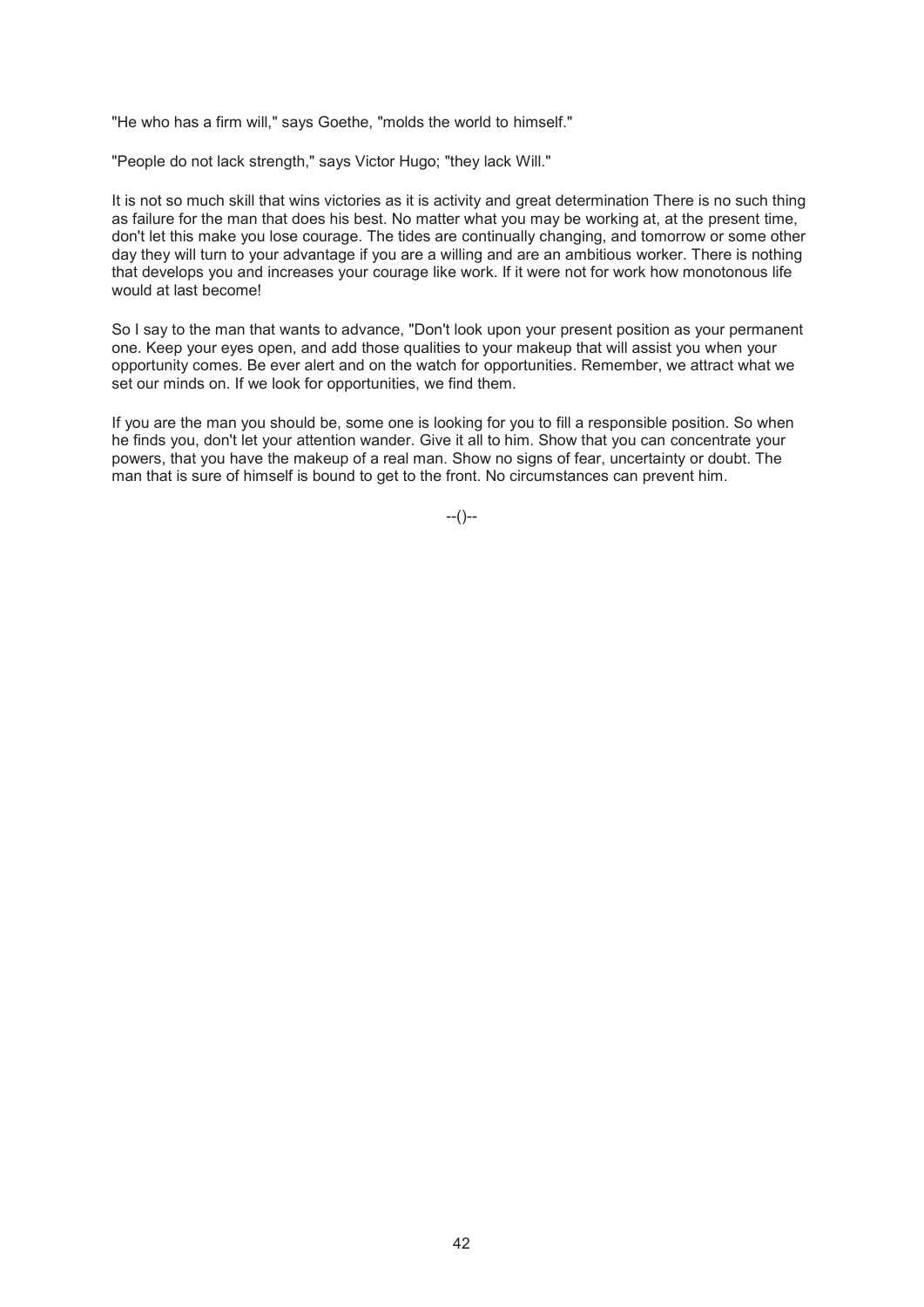#### **The Art of Concentrating by Means of Practical Exercises**

Select some thought, and see how long you can hold your mind on it. It is well to have a clock at first and keep track of the time. If you decide to think about health, you can get a great deal of good from your thinking besides developing concentration. Think of health as being the greatest blessing there is, in the world. Don't let any other thought drift in. Just the moment one starts to obtrude, make it get out.

Make it a daily habit of concentrating on this thought for, say, ten minutes. Practice until you can hold it to the exclusion of everything else. You will find it of the greatest value to centralize your thoughts on health. Regardless of your present condition, see yourself as you would like to be and be blind to everything else. You will find it hard at first to forget your ailments, if you have any, but after a short while you can shut out these negative thoughts and see yourself as you want to be. Each time you concentrate you form a more perfect image of health, and, as you come into its realization, you become healthy, strong and wholesome.

I want to impress upon your mind that the habit of forming mental images is of the greatest value. It has always been used by successful men of all ages, but few realize its full importance.

Do you know that you are continually acting according to the images you form? If you allow yourself to mould negative images you unconsciously build a negative disposition. You will think of poverty, weakness, disease, fear, etc. Just as surely as you think of these will your objective life express itself in a like way. Just what we think, we will manifest in the external world.

In deep concentration you become linked with the great creative spirit of the universe, and the creative energy then flows through you, vitalizing your creations into form. In deep concentration your mind becomes attuned with the infinite and registers the cosmic intelligence and receives its messages. You become so full of the cosmic energy that you are literally flooded with divine power. This is a most desired state. It is then we realize the advantages of being connected with the supraconsciousness. The supra-consciousness registers the higher cosmic vibrations. It is often referred to as the wireless station, the message recorded coming from the universal mind.

There are very few that reach this stage of concentration. Very few even know that it is possible. They think concentration means limitation to one subject, but this deeper concentration that brings us into harmony with the Infinite is that which produces and maintains health.

When you have once come in contact with your supra-consciousness you become the controller of your human thoughts. That which comes to you is higher than human thoughts. It is often spoken of as Cosmic Consciousness. Once it is experienced it is never forgotten. Naturally it requires a good deal of training to reach this state, but once you do, it becomes easier each time to do, and in the course of time you can become possessed of power which was unknown to you before. You are able to direct the expression of almost Infinite Power while in this deeper state of concentration.

Exercises In Concentration. The rays of the sun, when focused upon an object by means of a sun glass, produce a heat many times greater than the scattered rays of the same source of light and heat. This is true of attention. Scatter it and you get but ordinary results. But center it upon one thing and you secure much better results. When you focus your attention upon an object your every action, voluntary and involuntary, is in the direction of attaining that object. If you will focus your energies upon a thing to the exclusion of everything else, you generate the force that can bring you what you want.

When you focus your thought, you increase its strength. The exercises that follow are tedious and monotonous, but useful. If you will persist in them you will find they are very valuable, as they increase your powers of concentration.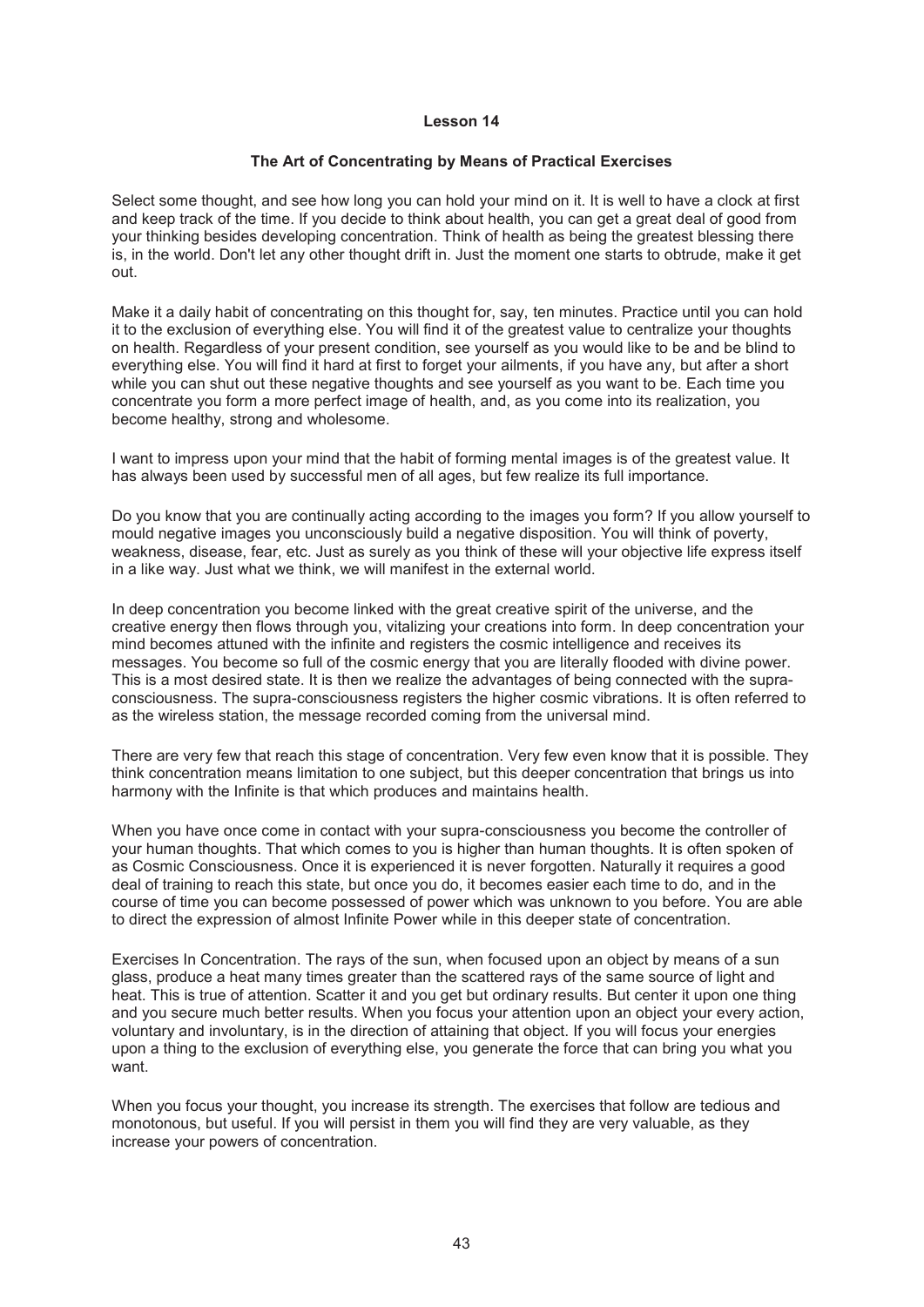Before proceeding with the exercises I will answer a question that just comes to me. This person says after he works all day he is too tired to practice any exercise. But this is not true. We will say he comes home all tired out, eats his supper and sits down to rest. If his work has been mental, the thought which has been occupying his mind returns to him and this prevents him from securing the rest he needs.

It is an admitted fact that certain thoughts call into operation a certain set of brain cells; the other cells, of course, are not busy at that time and are rested. Now if you take up something that is just different from what you have been doing during the day, you will use the cells that have not done anything and give those that have had work to do a rest. So you should regulate the evenings that you have and call forth an entirely different line of thought so as not to use the cells which you have tired out during the day. If you will center your attention on a new thought, you relieve the old cells from vibrating with excitement and they get their needed rest. The other cells that have been idle all day want to work, and you will find you can enjoy your evenings while securing needed rest.

When once you have learned to master your thoughts, you will be able to change them just as easily as you change your clothes.

Remember, the real requisite of centering is to be able to shut out outside thoughts--anything foreign to the subject. Now, in order to control your intention first gain control over the body. This must be brought under direct control of the mind; the mind under the control of the will. Your will is strong enough to do anything you wish, but you must realize that it is. The mind can be greatly strengthened by being brought under the direct influence of the will. When the mind is properly strengthened by the impulse of the will it becomes a more powerful transmitter of thought, because it has more force.

The Best Time to Concentrate Is after reading something that is inspiring, as you are then mentally and spiritually exalted in the desired realm. Then is the time you are ready for deep concentration. If you are in your room first see that your windows are up and the air is good. Lie down flat on your bed without a pillow. See that every muscle is relaxed. Now breathe slowly, filling the lungs comfortably full of fresh air; hold this as long as you can without straining yourself; then exhale slowly. Exhale in an easy, rhythmic way. Breathe this way for five minutes, letting the Divine Breath flow through you, which will cleanse and rejuvenate every cell of brain and body.

You are then ready to proceed. Now think how quiet and relaxed you are. You can become enthusiastic over your condition. Just think of yourself as getting ready to receive knowledge that is far greater than you have ever received before. Now relax and let the spirit work in and through you and assist you to accomplish what you wish.

Don't let any doubts or fears enter. Just feel that what you wish is going to manifest. Just feel it already has, in reality it has, for just the minute you wish a thing to be done it manifests in the thought world. Whenever you concentrate just believe it is a success. Keep up this feeling and allow nothing to interfere and you will soon find you have become the master of concentration. You will find that this practice will be of wonderful value to you, and that rapidly you will be learning to accomplish anything that you undertake.

It will be necessary to first train the body to obey the commands of the mind. I want you to gain control of your muscular movements. The following exercise is especially good in assisting you to acquire perfect control of the muscles.

#### **Exercise 1**

Sit in a comfortable chair and see how still you can keep. This is not as easy as it seems. You will have to center your attention on sitting still. Watch and see that you are not making any involuntary muscular movements. By a little practice you will find you are able to sit still without a movement of the muscles for fifteen minutes. At first I advise sitting in a relaxed position for five minutes. After you are able to keep perfectly still, increase the time to ten minutes and then to fifteen. This is as long as it is necessary. But never strain yourself to keep still. You must be relaxed completely. You will find this habit of relaxing is very good.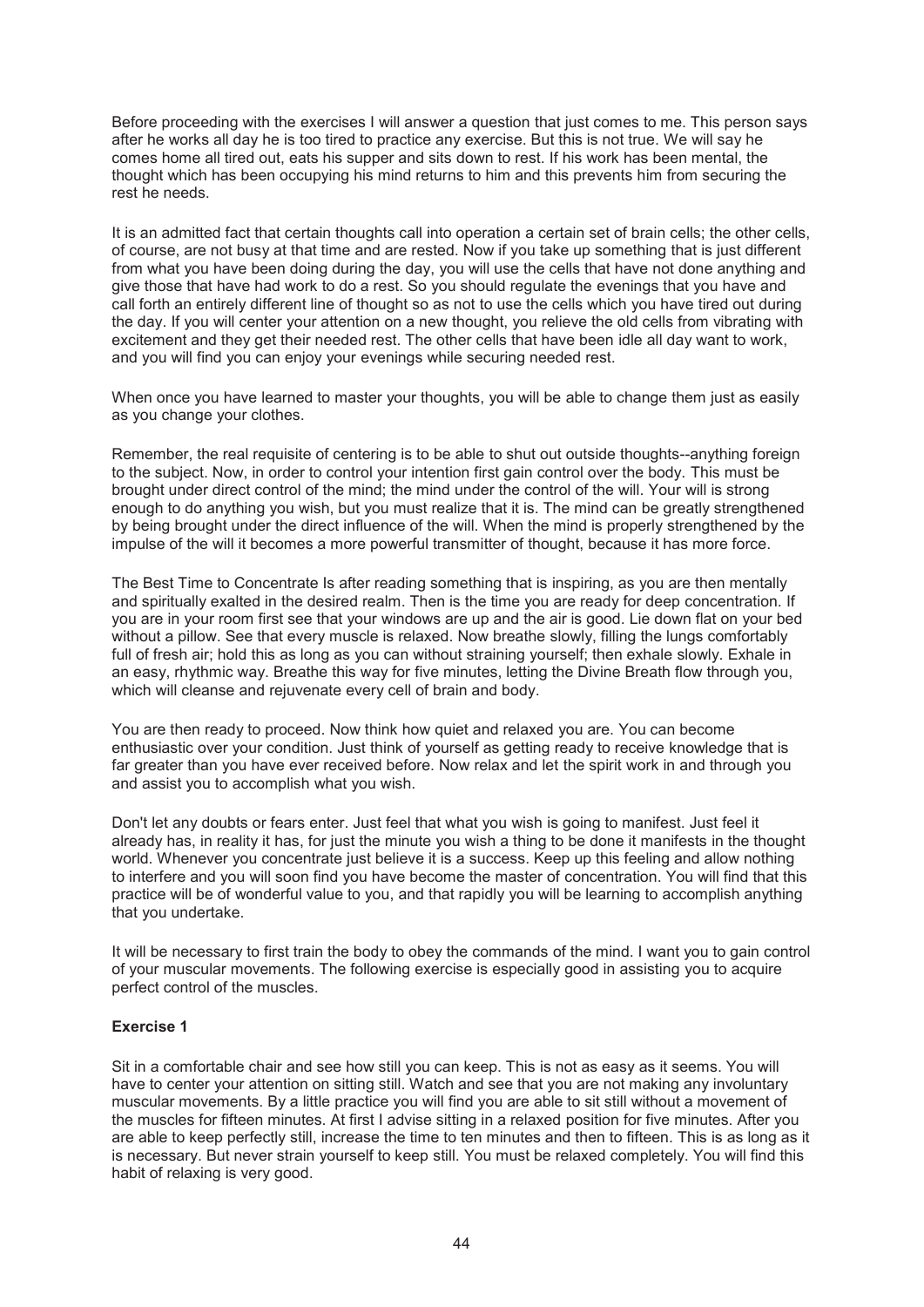# **Exercise 2**

Sit in a chair with your head up and your chin out, shoulders back. Raise your right arm until it is on the level with your shoulder, pointing to your right. Look around, with head only, and fix your gaze on your fingers, and keep the arm perfectly still for one minute. Do the same exercise with left arm. When you are able to keep the arm perfectly steady, increase the time until you are able to do this five minutes with each arm. Turn the palm of the hand downward when it is outstretched, as this is the easiest position. If you will keep your eyes fixed on the tips of the fingers you will be able to tell if you are keeping your arm perfectly still.

#### **Exercise 3**

Fill a small glass full of water, and grasp it by the fingers; put the arm directly in front of you. Now fix the eyes upon the glass and try to keep the arm so steady that no movement will be noticeable. Do this first for one moment and then increase it to five. Do the exercise with first one arm and then the other.

#### **Exercise 4**

Watch yourself during the day and see that your muscles do not become tense or strained. See how easy and relaxed you can keep yourself. See how poised you can be at all times. Cultivate a selfpoised manner, instead of a nervous, strained appearance. This mental feeling will improve your carriage and demeanor. Stop all useless gestures and movements of the body. These mean that you have not proper control over your body. After you have acquired this control, notice how "ill-at-ease" people are that have not gained this control. I have just been sizing up a salesman that has just left me. Part of his body kept moving all the time. I just felt like saying to him, "Do you know how much better appearance you would make if you would just learn to speak with your voice instead of trying to express what you say with your whole body?" Just watch those that interview you and see how they lack poise.

Get rid of any habit you have of twitching or jerking any part of your body. You will find you make many involuntary movements. You can quickly stop any of these by merely centering your attention on the thought, "I will not."

If you are in the habit of letting noises upset you, just exercise control; when the door slams, or something falls, etc., just think of these as exercises in self-control. You will find many exercises like this in your daily routine.

The purpose of the above exercises is to gain control over the involuntary muscular movement, making your actions entirely voluntary. The following exercises are arranged to bring your voluntary muscles under the control of the will, so that your mental forces may control your muscular movements.

# **Exercise 5**

Move your chair up to a table, placing your hands upon it, clenching the fists, keeping the back of the hand on the table, the thumb doubled over the fingers. Now fix your gaze upon the fist for a while, then gradually extend the thumb, keeping your whole attention fixed upon the act, just as if it was a matter of great importance. Then gradually extend your first finger, then your second and so on until you open the rest. Then reverse the process, closing first the last one opened and then the rest, and finally you will have the fist again in the original position with the thumb closed over the finger. Do this exercise with the left hand. Keep up this exercise first with one hand and then the other until you have done it five times with each hand. In a few days you can increase it to ten times.

The chances are that the above exercises will at first make you "tired," but it is important for you to practice these monotonous exercises so you can train your attention. It also gives you control over your muscular movement. The attention, of course, must be kept closely on each movement of the hand; if it is not, you of course lose the value of the exercise.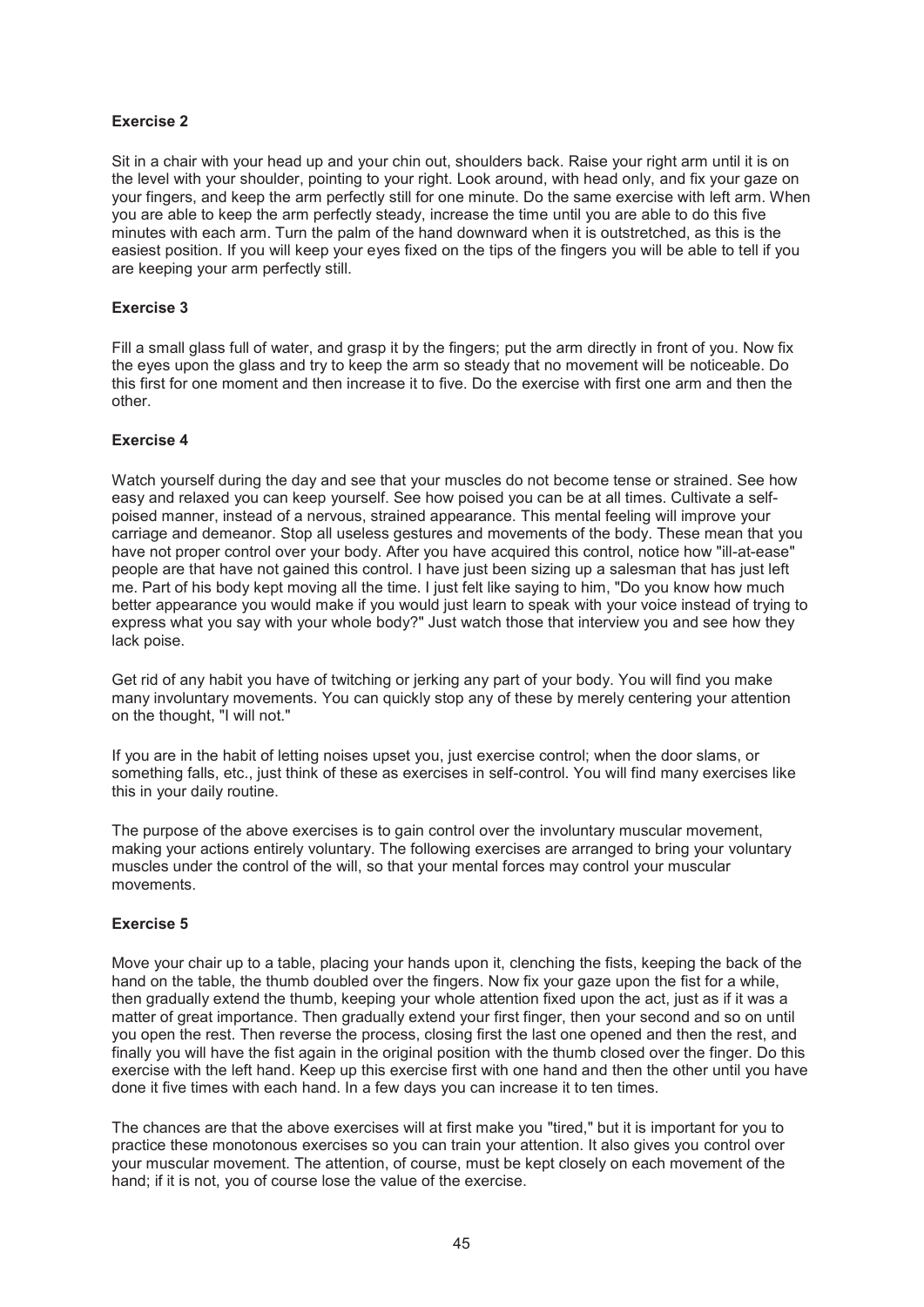# **Exercise 6**

Put the right hand on knee, both fingers and thumb closed, except the first finger, which points out in front of you. Then move the finger slowly from side to side, keeping the attention fixed upon the end of the finger. You can make up a variety of exercises like these. It is good training to plan out different ones. The main point you should keep in mind is that the exercise should be simple and that the attention should be firmly fixed upon the moving part of the body. You will find your attention will not want to be controlled and will try to drift to something more interesting. This is just where these exercises are of value, and you must control your attention and see it is held in the right place and does not wander away.

You may think these exercises very simple and of no value, but I promise you in a short time you will notice that you have a much better control over your muscular movements, carriage and demeanor, and you will find that you have greatly improved your power of attention, and can center your thoughts on what you do, which of course will be very valuable.

No matter what you may be doing, imagine that it is your chief object in life. Imagine you are not interested in anything else in the world but what you are doing. Do not let your attention get away from the work you are at. Your attention will no doubt be rebellious, but control it and do not let it control you. When once you conquer the rebellious attention you have achieved a greater victory than you can realize at the time. Many times afterwards you will be thankful you have learned to concentrate your closest attention upon the object at hand.

Let no day go by without practicing concentrating on some familiar object that is uninteresting. Never choose an interesting object, as it requires less attention. The less interesting it is the better exercise will it be. After a little practice you will find you can center your attention on uninteresting subjects at will.

The person that can concentrate can gain full control over his body and mind and be the master of his inclinations; not their slave. When you can control yourself you can control others. You can develop a Will that will make you a giant compared with the man that lacks Will Power. Try out your Will Power in different ways until you have it under such control that just as soon as you decide to do a thing you go ahead and do it. Never be satisfied with the "I did fairly well" spirit, but put forward your best efforts. Be satisfied with nothing else. When you have gained this you are the man you were intended to be.

# **Exercise 7**

Concentration Increases the Sense of Smell. When you take a walk, or drive in the country, or pass a flower garden, concentrate on the odor of flowers and plants. See how many different kinds you can detect. Then choose one particular kind and try to sense only this. You will find that this strongly intensifies the sense of smell. This differentiation requires, however, a peculiarly attentive attitude. When sense of smell is being developed, you should not only shut out from the mind every thought but that of odor, but you should also shut out cognizance of every odor save that upon which your mind, for the time, is concentrated.

You call find plenty of opportunity for exercises for developing the sense of smell. When you are out in the air, be on the alert for the different odors. You will find the air laden with all kinds, but let your concentration upon the one selected be such that a scent of its fragrance in after years will vividly recall the circumstances of this exercise.

The object of these exercises is to develop concentrated attention, and you will find that you can, through their practice, control your mind and direct your thoughts just the same as you can your arm.

#### **Exercise 8**

Concentration on the Within. Lie down and thoroughly relax your muscles. Concentrate on the beating of your heart. Do not pay any attention to anything else. Think how this great organ is pumping the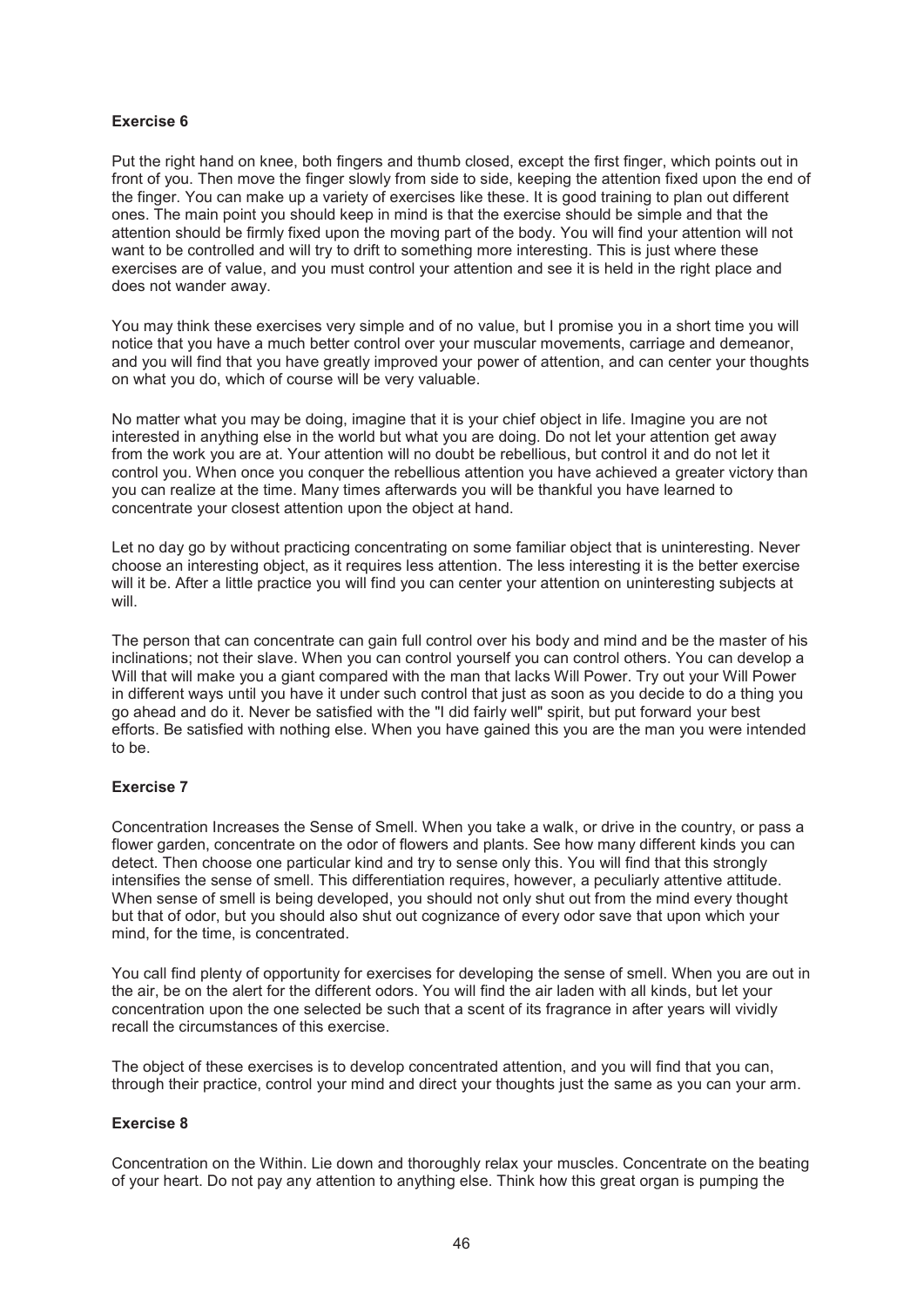blood to every part of the body; try to actually picture the blood leaving the great reservoir and going in one stream right down to the toes. Picture another going down the arms to the tips of the fingers. After a little practice you can actually feel the blood passing through your system.

If, at any time, you feel weak in any part of the body, will that an extra supply of blood shall go there. For instance, if your eyes feel tired, picture the blood coming from the heart, passing up through the head and out to the eyes. You can wonderfully increase your strength by this exercise. Men have been able to gain such control over the heart that they have actually stopped it from beating for five minutes. This, however, is not without danger, and is not to be practiced by the novice.

I have found the following a very helpful exercise to take just before going to bed and on rising in the morning: Say to yourself, "Every cell in my body thrills with life; every part of my body is strong and healthy." I have known a number of people to greatly improve their health in this way. You become what you picture yourself to be. If your mind thinks of sickness in connection with self you will be sick. If you imagine yourself in strong, vigorous health, the image will be realized. You will be healthy.

# **Exercise 9**

Concentrating on Sleep. What is known as the water method is, although very simple, very effective in inducing sleep.

Put a full glass of clear water on a table in your sleeping room. Sit in a chair beside the table and gaze into the glass of water and think how calm it is. Then picture yourself getting into just as calm a state. In a short time you will find the nerves becoming quiet and you will be able to go to sleep. Sometimes it is good to picture yourself becoming drowsy to induce sleep, and, again, the most persistent insomnia has been overcome by one thinking of himself as some inanimate object--for instance, a hollow log in the depths of the cool, quiet forest.

Those who are troubled with insomnia will find these sleep exercises that quiet the nerves very effective. Just keep the idea in your mind that there is no difficulty in going to sleep; banish all fear of insomnia. Practice these exercises and you will sleep.

By this time you should have awakened to the possibilities of concentration and have become aware of the important part it plays in your life.

# **Exercise 10**

Concentration Will Save Energy and Appearance. Watch yourself and see if you are not in the habit of moving your hands, thumping something with your fingers or twirling your mustache. Some have the habit of keeping their feet going, as, for instance, tapping them on the floor. Practice standing before a mirror and see if you are in the habit of frowning or causing wrinkles to appear in the forehead. Watch others and see how they needlessly twist their faces in talking. Any movement of the face that causes the skin to wrinkle will eventually cause a permanent wrinkle. As the face is like a piece of silk, you can make a fold in it a number of times and it will straighten out of itself, but, if you continue to make a fold in it, it will in time be impossible to remove it.

By Concentration You Can Stop the Worry Habit. If you are in the habit of worrying over the merest trifles, just concentrate on this a few minutes and see bow needless it is; if you are also in the habit of becoming irritable or nervous at the least little thing, check yourself instantly when you feel yourself becoming so; start to breathe deeply; say, "I will not be so weak; I am master of myself," and you will quickly overcome your condition.

# **Exercise 11**

By Concentration You Can Control Your Temper. If you are one of those that flare up at the slightest "provocation" and never try to control yourself, just think this over a minute. Does it do you any good? Do you gain anything by it? Doesn't it put you out of poise for some time? Don't you know that this grows on you and will eventually make you despised by all that have any dealings with you?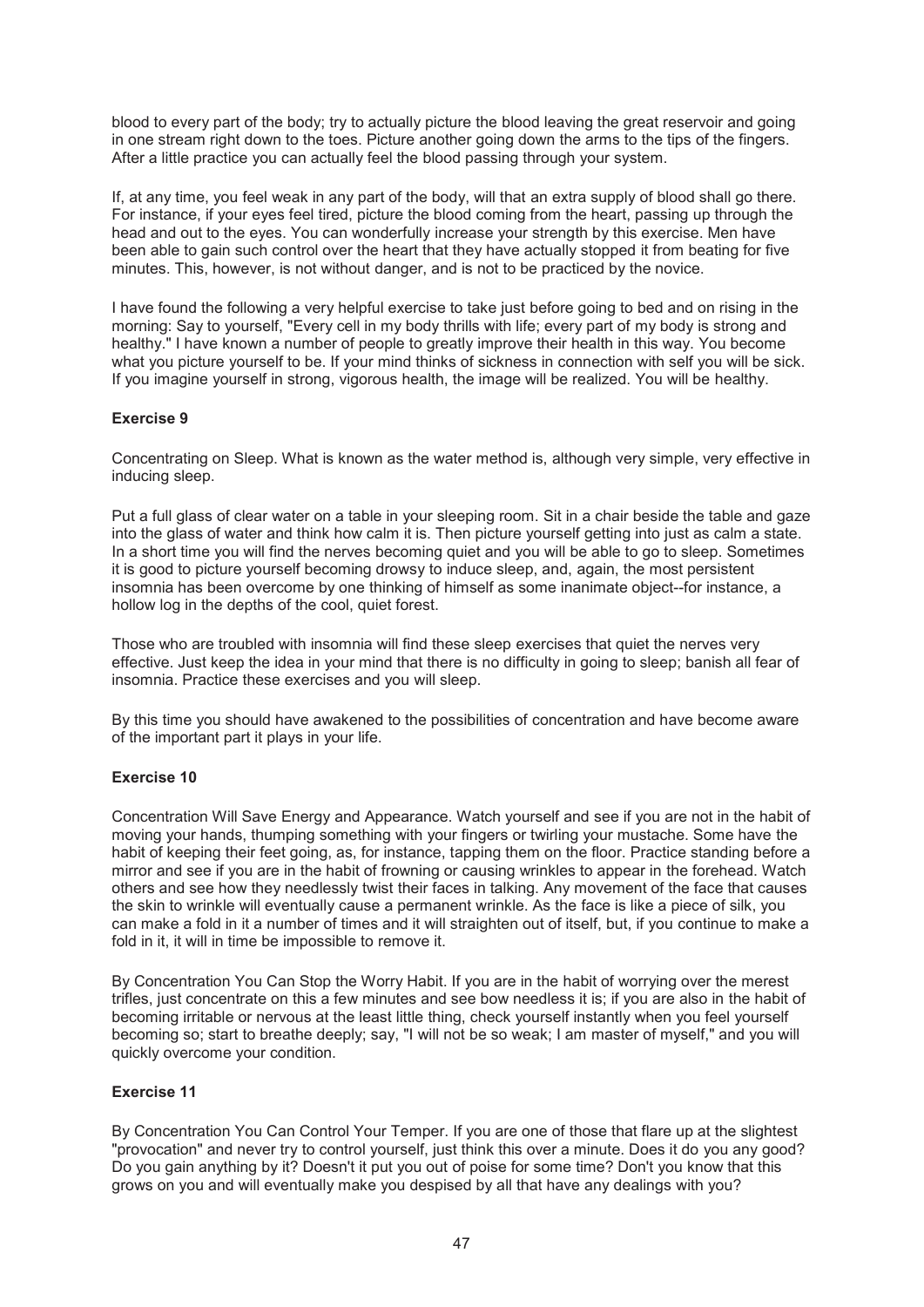Everyone makes mistakes and, instead of becoming angry at their perpetrators, just say to them, "Be more careful next time." This thought will be impressed on them and they will be more careful. But, if you continually complain about their making a mistake, the thought of a mistake is impressed on them and they will be more likely to make mistakes in the future. All lack of self-control can be conquered if you will but learn to concentrate.

Many of you that read this may think you are not guilty of either of these faults, but if you will carefully watch yourself you will probably find that you are, and, if so, you will be greatly helped by repeating this affirmation each morning:

"I am going to try today not to make a useless gesture or to worry over trifles, or become nervous or irritable. I intend to be calm, and, no difference what may be the circumstances, I will control myself. Henceforth I resolve to be free from all signs that show lack of self-control."

At night quickly review your actions during the day and see how fully you realized your aim. At first you will, of course, have to plead guilty of violation a few times, but keep on, and you will soon find that you can live up to your ideal. After you have once gained self-control, however, don't relinquish it. For some time it will still be necessary to repeat the affirmation in the morning and square your conduct with it in the evening. Keep up the good work until, at last, the habit of self-control is so firmly fixed that you could not break it even though you tried.

I have had many persons tell me that this affirmation and daily review made a wonderful difference in their lives. You, too, will notice the difference if you live up to these instructions.

#### **Exercise 12**

Practice Talking Before a Glass. Make two marks on your mirror on a level with your eyes, and think of them as two human eyes looking into yours. Your eyes will probably blink a little at first. Do not move your head, but stand erect. Concentrate all your thoughts on keeping your head perfectly still. Do not let another thought come into your mind. Then, still keeping the head, eyes and body still, think that you look like a reliable man or woman should; like a person that anyone would have confidence in. Do not let your appearance be such as to justify the remark, "I don't like his appearance. I don't believe he can be trusted."

While standing before the mirror practice deep breathing. See that there is plenty of fresh air in the room, and that you are literally feasting on it. You will find that, as it permeates every cell, your timidity will disappear. It has been replaced by a sense of peace and power.

The one that stands up like a man and has control over the muscles of his face and eyes always commands attention. In his conversation, he can better impress those with whom he comes in contact. He acquires a feeling of calmness and strength that causes opposition to melt away before it.

Three minutes a day is long enough for the practice of this exercise.

Look at the clock before you commence the exercise, and if you find you can prolong the exercise for more than five minutes do so. The next day sit in a chair and, without looking at the picture, concentrate on it and see if you cannot think of additional details concerning it. The chances are you will be able to think of many more. It might be well for you to write down all you thought of the first day, and then add to the list each new discovery. You will find that this is a very excellent exercise in concentration.

#### **Exercise 13**

The Control of Sensations. Think how you would feel if you were cool; then how you would feel if you were cold; again, how you would feel if it were freezing. In this state you would be shivering all over. Now think of just the opposite conditions; construct such a vivid image of heat that you are able to experience the sensation of heat even in the coldest atmosphere. It is possible to train your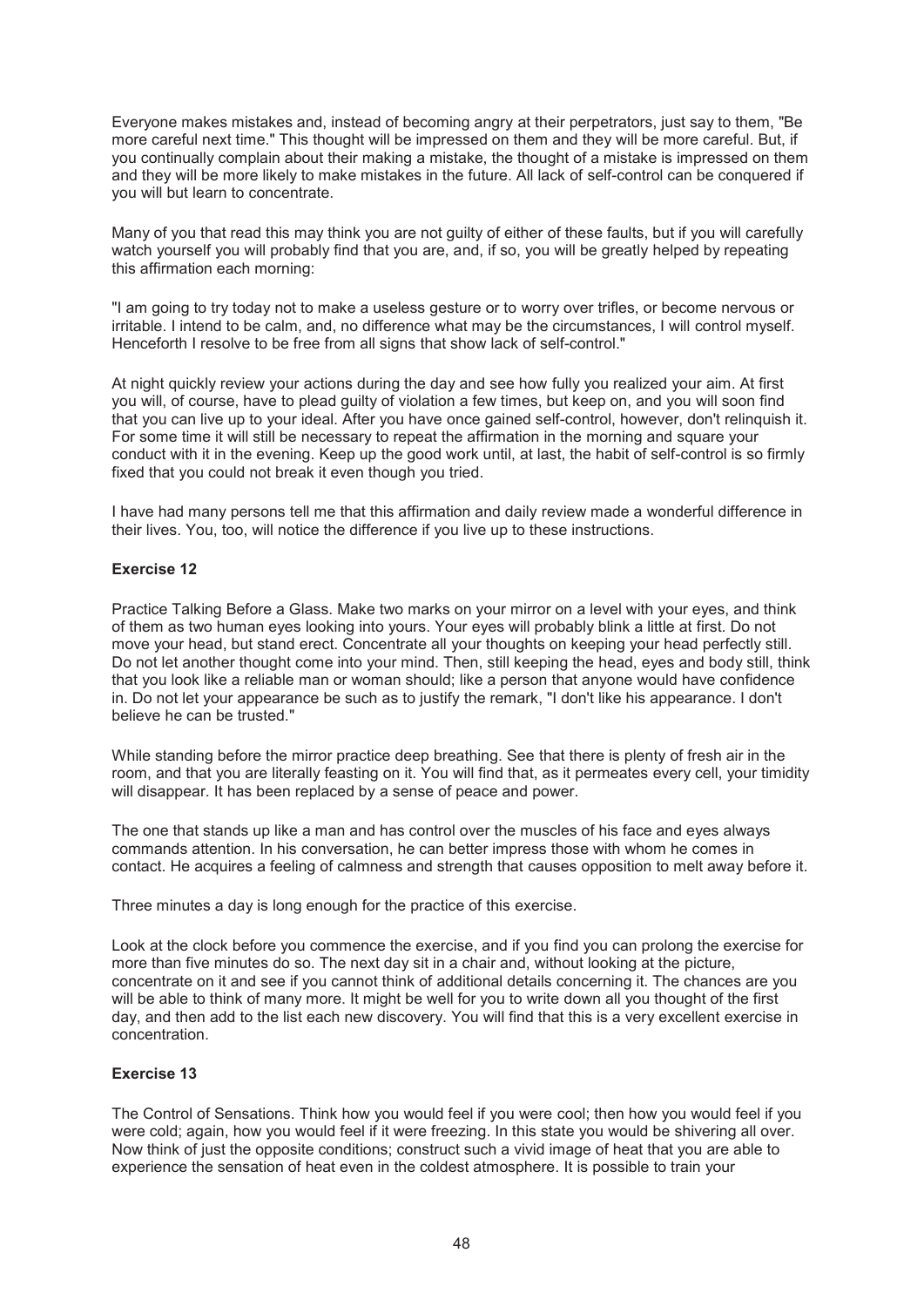imagination until you do this, and it can then be turned to practical account in making undesirable conditions bearable.

You can think of many very good exercises like this. For instance, if you feel yourself getting hungry or thirsty and for any reason you do not wish to eat, do not think of how hungry or thirsty you are, but just visualize yourself as finishing a hearty meal. Again, when you experience pain, do not increase it by thinking about it, but do something to divert your attention, and the pain will seem to decrease. If you will start practicing along this line systematically you will soon gain a wonderful control over the things that affect your physical comfort.

#### **Exercise 14**

The Eastern Way of Concentrating. Sit in a chair with a high back in upright position. Press one finger against the right nostril. Now take a long, deep breath, drawing the breath in gently as you count ten; then expel the breath through the right nostril as you count ten. Repeat this exercise with the opposite nostril. This exercise should be done at least twenty times at each sitting.

#### **Exercise 15**

Controlling Desires. Desire, which is one of the hardest forces to control, will furnish you with excellent exercises in concentration. It seems natural to want to tell others what you know; but, by learning to control these desires, you can wonderfully strengthen your powers of concentration. Remember, you have all you can do to attend to your own business. Do not waste your time in thinking of others or in gossiping about them.

If, from your own observation, you learn something about another person that is detrimental, keep it to yourself. Your opinion may afterwards turn out to be wrong anyway, but whether right or wrong, you have strengthened your will by controlling your desire to communicate your views.

If you hear good news resist the desire to tell it to the first person you meet and you will be benefited thereby. It will require the concentration of all your powers of resistance to prohibit the desire to tell. After you feel that you have complete control over your desires you can then tell your news. But you must be able to suppress the desire to communicate the news until you are fully ready to tell it. Persons that do not possess this power of control over desires are apt to tell things that they should not, thereby often involving both themselves and others in needless trouble.

If you are in the habit of getting excited when you hear unpleasant news, just control yourself and receive it without any exclamation of surprise. Say to yourself, "Nothing is going to cause me to lose my self-control. You will find from experience that this self-control will be worth much to you in business. You will be looked upon as a cool-headed business man, and this in time becomes a valuable business asset. Of course, circumstances alter cases. At times it is necessary to become enthused. But be ever on the lookout for opportunities for the practice of self-control. "He that ruleth his spirit is greater than he that ruleth a city."

# **Exercise 16**

When You Read. No one can think without first concentrating his thoughts on the subject in hand. Every man and woman should train himself to think clearly. An excellent exercise is to read some short story and then write just an abridged statement. Read an article in a newspaper, and see in how few words you can express it. Reading an article to get only the essentials requires the closest concentration. If you are unable to write out what you read, you will know you are weak in concentration. Instead of writing it out you can express it orally if you wish. Go to your room and deliver it as if you were talking to some one. You will find exercises like this of the greatest value in developing concentration and learning to think.

After you have practiced a number of these simple exercises read a book for twenty minutes and then write down what you have read. The chances are that at first you will not remember very many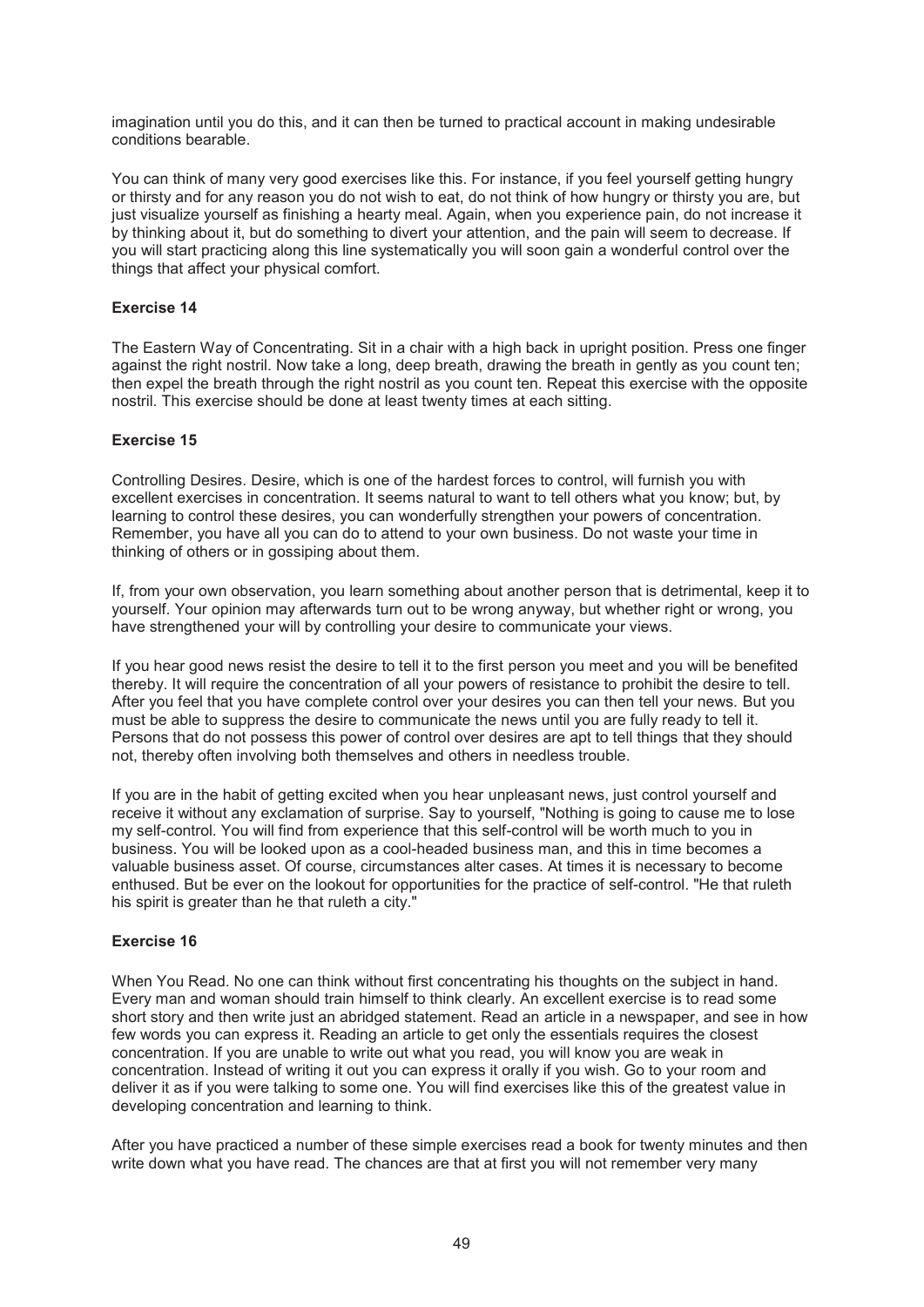details, but with a little practice you will be able to write a very good account of what you have read. The closer the concentration the more accurate the account will be.

It is a good idea when time is limited to read only a short sentence and then try to write it down word for word. When you are able to do this, read two or more sentences and treat similarly. The practice will produce very good results if you keep it up until the habit is fixed.

If you will just utilize your spare time in practicing exercises like those suggested you can gain wonderful powers of concentration. You will find that in order to remember every word in a sentence you must keep out every thought but that which you wish to remember, and this power of inhibition alone will more than compensate for the trouble of the exercise. Of course, success in all of the above depends largely upon cultivating, through the closest concentration, the power to image or picture what you read; upon the power, as one writer expresses it, of letting the mountains of which we hear loom before us and the rivers of which we read roll at our feet.

#### **Exercise 17**

Concentration Overcomes Bad Habits. If you have a habit that you want to get rid of, shut your eyes and imagine that your real self is standing before you. Now try the power of affirmation; say to yourself, "You are not a weakling; you can stop this habit if you want to. This habit is bad and you want to break it." Just imagine that you are some one else giving this advice. This is very valuable practice. You, in time, see yourself as others see you. The habit loses its power over you and you are free.

If you will just form the mental image of controlling yourself as another person might, you will take a delight in breaking bad habits. I have known a number of men to break themselves of drinking in this way.

#### **Exercise 18**

Watch Concentration. Sit in a chair and place a clock with a second hand on the table. Follow the second hand with your eyes as it goes around. Keep this up for five minutes, thinking of nothing else but the second hand. This is a very good exercise when you only have a few minutes to spare, if you are able to keep every other thought in the stream of consciousness subordinate to it. As there is little that is particularly interesting about the second hand, it is hard to do this, but in the extra effort of will power required to make it successful lies its value. Always try to keep as still as possible during these exercises.

In this way you can gain control over nerves and this quieting effect is very good for them.

#### **Exercise 19**

Faith Concentration. A belief in the power to concentrate is of course very important. I purposely did not put this exercise in the beginning where it naturally belongs because I wanted you to know that you could learn to concentrate. If you have practiced the above exercises you have now developed this concentration power to a considerable extent and therefore you have faith in the power of concentration, but you can still become a much stronger believer in it.

We will say that you have some desire or wish you want fulfilled, or that you need some special advice. You first clearly picture what is wanted and then you concentrate on getting it. Have absolute faith that your desires will be realized. Believe that it will according to your belief be fulfilled. Never, at this time, attempt to analyze the belief. You don't care anything about the whys and wherefores. You want to gain the thing you desire, and if you concentrate on it in the right way you will get it.

A Caution. Never think you will not succeed, but picture what is wanted as already yours, and yours it surely will be.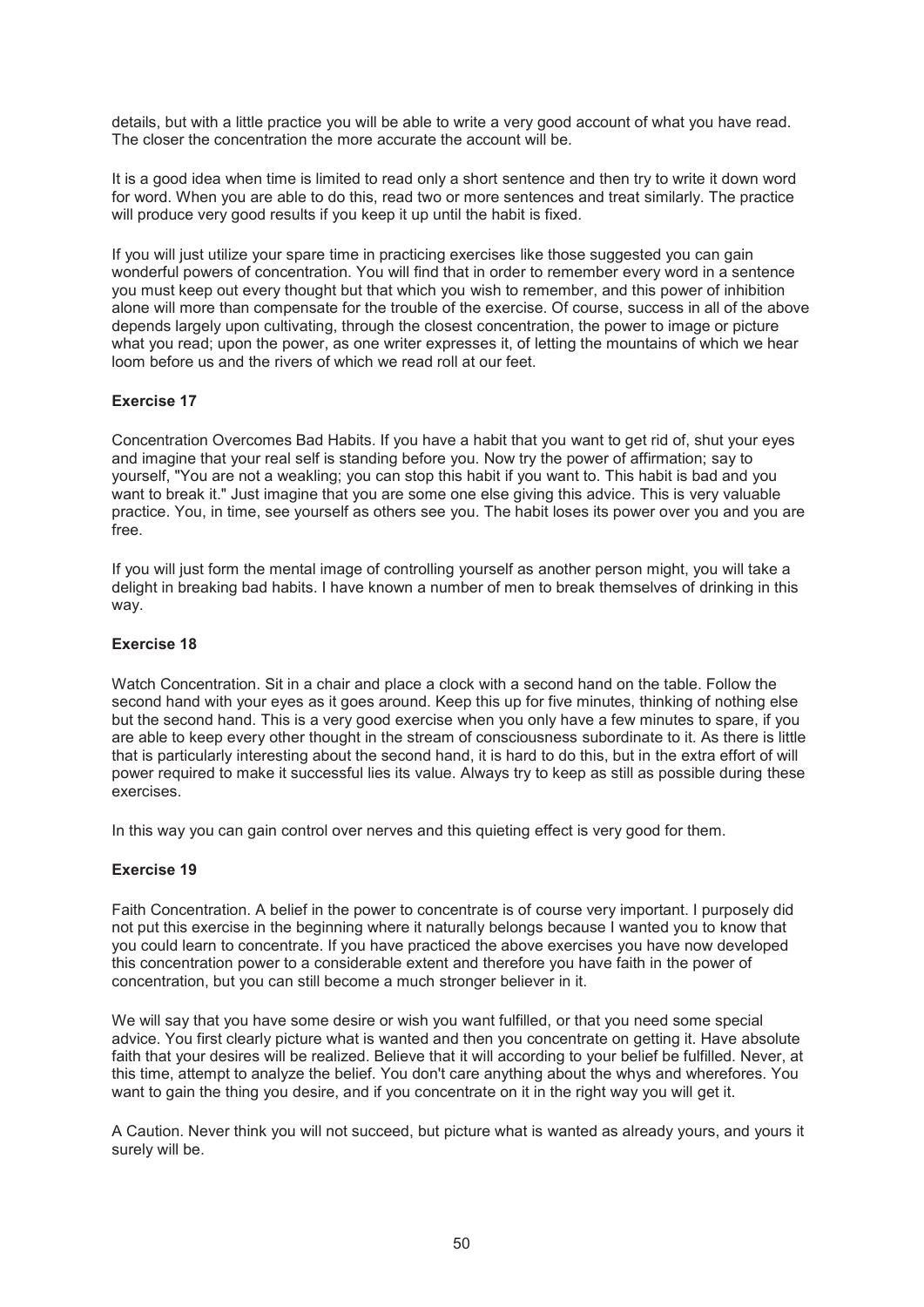Self-Distrust. Do you ever feel distrust in yourself? If You do, just ask yourself, which self do I mistrust? Then say: my higher self cannot be affected. Then think of the wonderful powers of the higher self. There is a way to overcome all difficulties, and it is a delight for the human soul to do so. Instead of wasting precious thought-force by dreading or fearing a disagreeable interview or event, instead devote the time and concentrated thought in how to make the best of the interview or event and you will find that it will not be as unpleasant as you thought it would be. Most of our troubles are but imaginary, and it is the mental habit of so dreading them that really acts as a magnet in attracting those that really do come. Your evil circumstances are created or attracted by your own negative, fears and wrong thoughts, and are a means of teaching you to triumph over all evils, by discovering that which is inherent within yourself.

You will find it helpful in overcoming self-distrust, to stop and think, why you are, concentrating your forces, and by so doing you become more closely attached to the higher self, which never distrusts.

 $-(-)$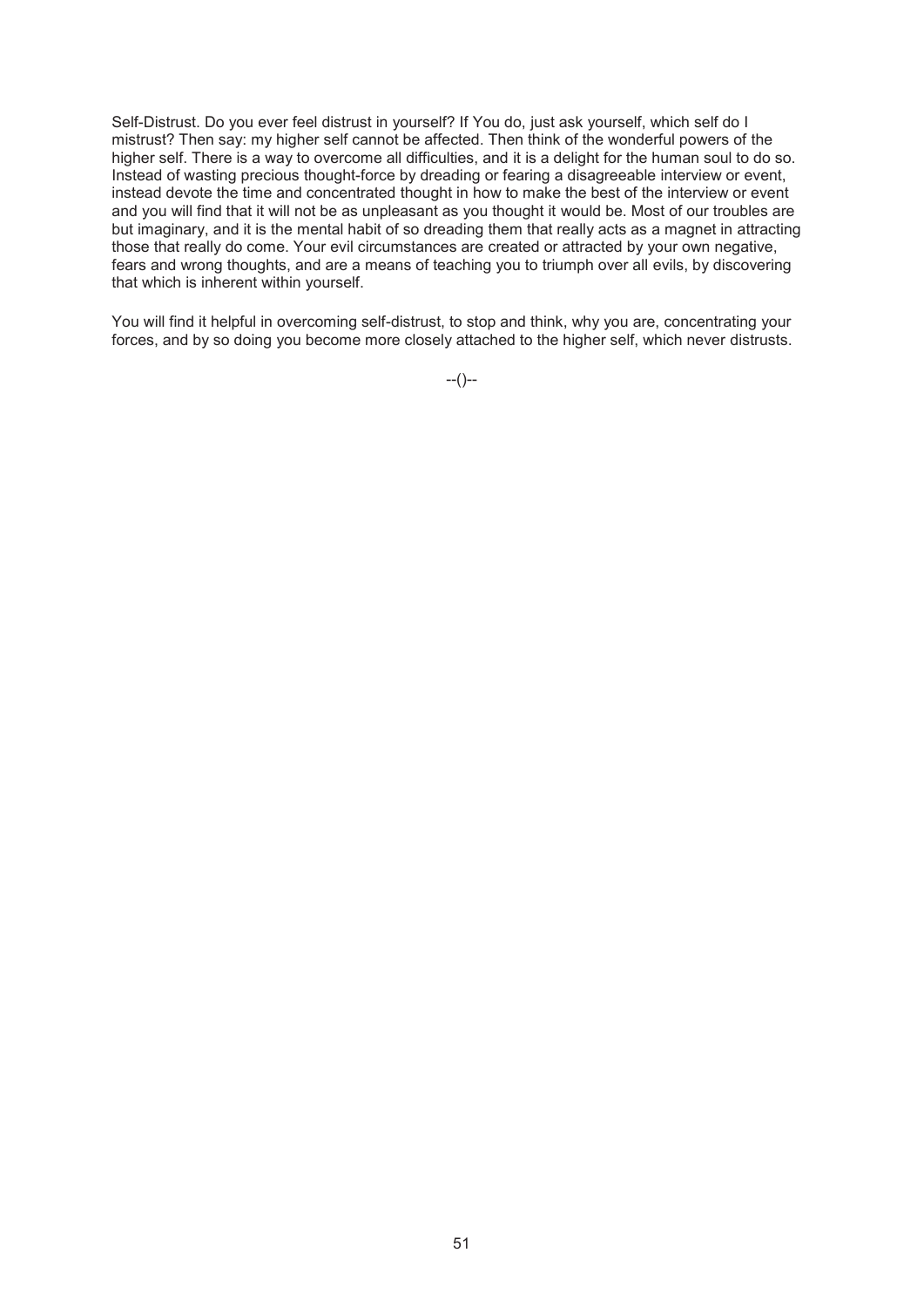#### **Concentrate So You Will Not Forget**

A man forgets because he does not concentrate his mind on his purpose, especially at the moment he conceives it. We remember only that which makes a deep impression, hence we must first deepen our impressions by associating in our minds certain ideas that are related to them.

We will say a wife gives her husband a letter to mail. He does not think about it, but automatically puts it in his pocket and forgets all about it. When the letter was given to him had he said to himself, "I will mail this letter. The box is at the next corner and when I pass it I must drop this letter," it would have enabled him to recall the letter the instant he reached the mail box.

The same rule holds good in regard to more important things. For example, if you are instructed to drop in and see Mr. Smith while out to luncheon today, you will not forget it, if, at the moment the instruction is given, you say to yourself something similar to the following:

"When I get to the corner of Blank street, on my way to luncheon, I shall turn to the right and call on Mr. Smith." In this way the impression is made, the connection established and the sight of the associated object recalls the errand.

The important thing to do is to deepen the impression at the very moment it enters your mind. This is made possible, not only by concentrating the mind upon the idea itself, but by surrounding it with all possible association of ideas, so that each one will reinforce the others.

The mind is governed by laws of association, such as the law that ideas which enter the mind at the same time emerge at the same time, one assisting in recalling the others.

The reason why people cannot remember what they want to is that they have not concentrated their minds sufficiently on their purpose at the moment when it was formed.

You can train yourself to remember in this way by the concentration of the attention on your purpose, in accordance with the laws of association.

When once you form this habit, the attention is easily centered and the memory easily trained. Then your memory, instead of failing you at crucial moments, becomes a valuable asset in your every-day work.

Exercise in Memory Concentration. Select some picture; put it on a table and then look at it for two minutes. Concentrate your attention on this picture, observe every detail; then shut your eyes and see how much you can recall about it. Think of what the picture represents; whether it is a good subject; whether it looks natural. Think of objects in foreground, middle ground, background; of details of color and form. Now open your eyes and hold yourself rigidly to the correction of each and every mistake. Close eyes again and notice how much more accurate your picture is. Practice until your mental image corresponds in every particular to the original.

Nature is a Wonderful Instructor. But there are very few who realize that when we get in touch with nature we discover ourselves. That by listening to her voice, with that curious, inner sense of ours, we learn the oneness of life and wake up to our own latent powers.

Few realize that the simple act of listening and concentrating is our best interior power, for it brings us into close contact with the highest, just as our other senses bring us into touch with the coarser side of human nature. The closer we live to nature the more developed is this sense. "So called" civilization has over developed our other senses at the expense of this one.

Children unconsciously realize the value of concentration--for instance: When a Child has a difficult problem to solve, and gets to some knotty point which he finds himself mentally unable to do--though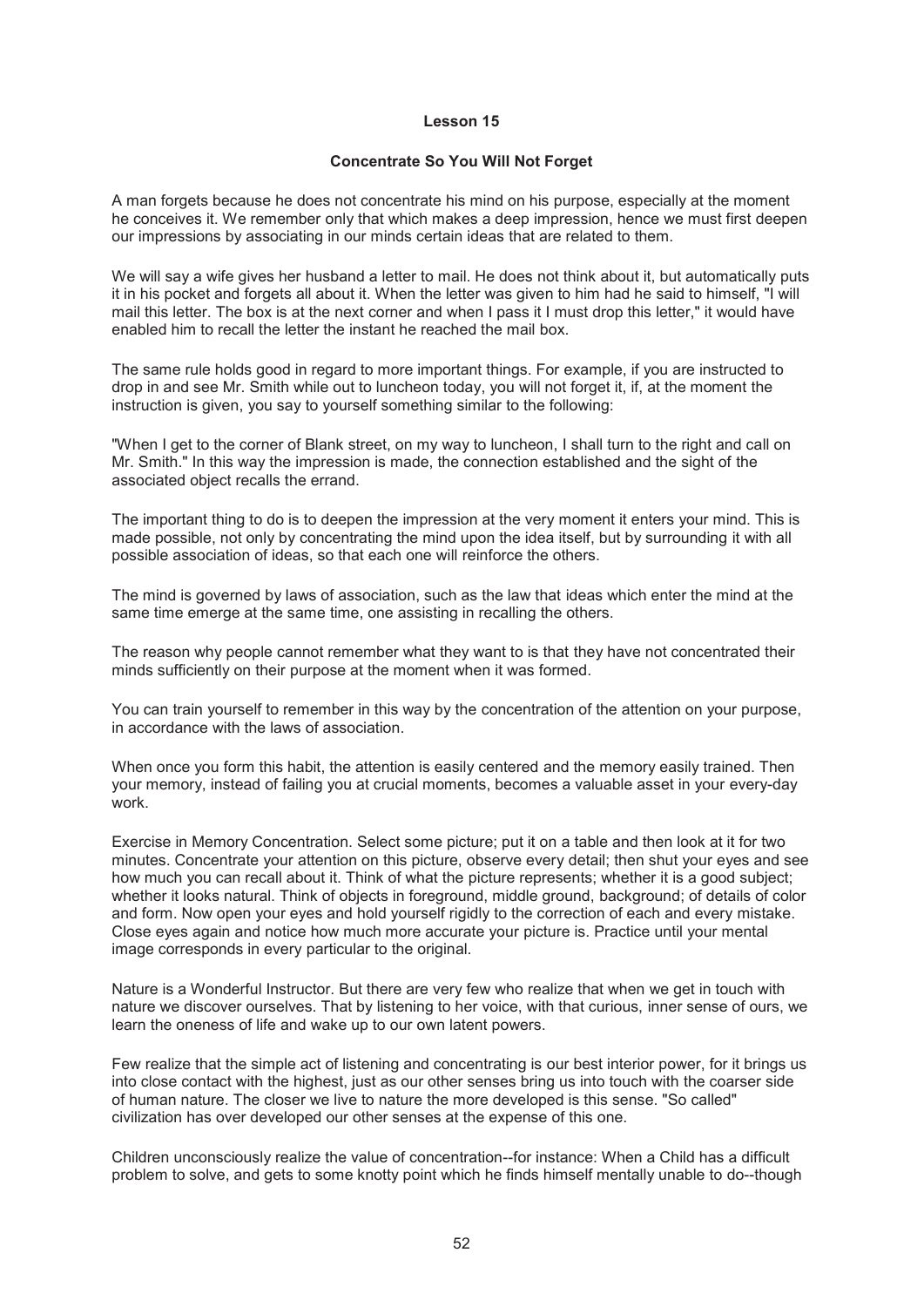he tries his hardest--he will pause and keep quite still, leaning on his elbow, apparently listening; then you will see, if you are watching, sudden illumination come and he goes on happily and accomplishes his task. A child instinctively but unconsciously knows when he needs help, he must be quiet and concentrate.

All great people concentrate and owe their success to it. The doctor thinks over the symptoms of his patient, waits, listens for the inspiration, though quite unconscious, perhaps, of doing so. The one who diagnoses in this way seldom makes mistakes. An author thinks his plot, holds it in his mind, and then waits, and illumination comes. If you want to be able to solve difficult problems you must learn to do the same.

--()--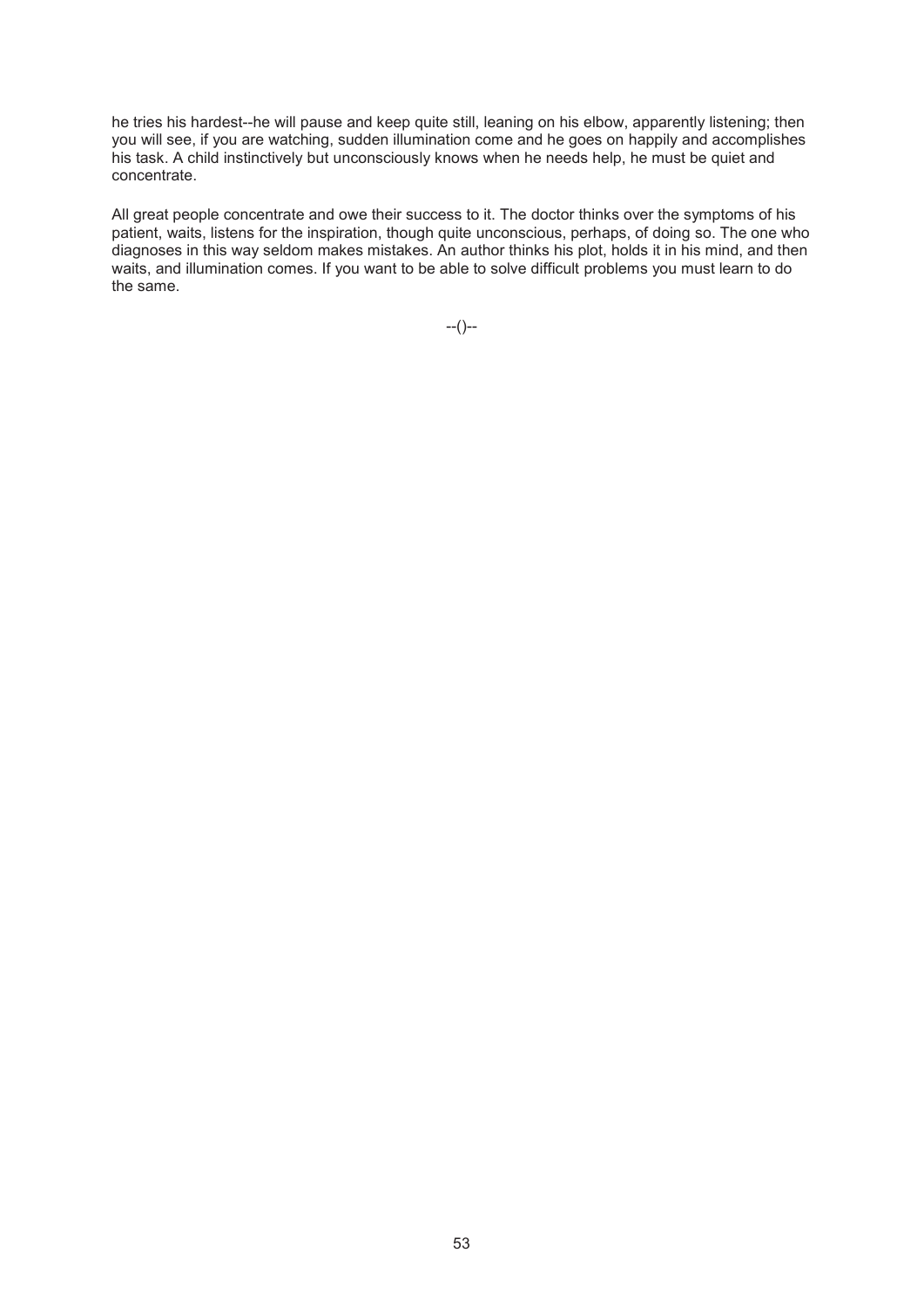#### **How Concentration Can Fulfill Your Desire**

"It is a spiritual law that the desire to do necessarily implies the ability to do."

You have all read of "Aladdin's Lamp," which accomplished such wonderful things. This, of course, is only a fairy story, but it illustrates the fact that man has within him the power, if he is able to use it, to gratify his every wish.

If you are unable to satisfy your deepest longings it is time you learned how to use your God-given powers. You will soon be conscious that you have latent powers within capable when once developed of revealing to you priceless knowledge and unlimited possibilities of success.

Man should have plenty of everything and not merely substance to live on as so many have. All natural desires can be realized. It would be wrong for the Infinite to create wants that could not be supplied. Man's very soul is in his power to think, and it, therefore, is the essence of all created things. Every instinct of man leads to thought, and in every thought there is great possibility because true thought development, when allied to those mysterious powers which perhaps transcend it, has been the cause of all the world's true progress.

In the silence we become conscious of "that something" which transcends thought and which uses thought as a medium for expression. Many have glimpses of "that something," but few ever reach the state where the mind is steady enough to fathom these depths. Silent, concentrated thought is more potent than spoken words, for speech distracts from the focusing power of the mind by drawing more and more attention to the without.

Man must learn more and more to depend on himself; to seek more for the Infinite within. It is from this source alone that he ever gains the power to solve his practical difficulties. No one should give up when there is always the resources of Infinity. The cause of failure is that men search in the wrong direction for success, because they are not conscious of their real powers that when used are capable of guiding them.

The Infinite within is foreign to those persons who go through life without developing their spiritual powers. But the Infinite helps only he who helps himself. There is no such thing as a Special "Providence." Man will not receive help from the Infinite except to the extent that he believes and hopes and prays for help from this great source.

Concentrate on What You Want and Get It. The weakling is controlled by conditions. The strong man controls conditions. You can be either the conqueror or the conquered. By the law of concentration you can achieve your heart's desire. This law is so powerful that that which at first seems impossible becomes attainable.

By this law what you at first see as a dream becomes a reality.

Remember that the first step in concentration is to form a Mental Image of what you wish to accomplish. This image becomes a thought-seed that attracts thoughts of a similar nature. Around this thought, when it is once planted in the imagination or creative region of the mind, you group or build associated thoughts which continue to grow as long as your desire is keen enough to compel close concentration.

Form the habit of thinking of something you wish to accomplish for five minutes each day. Shut every other thought out of consciousness. Be confident that you will succeed; make up your mind that all obstacles that are in your way will be overcome and you can rise above any environment.

You do this by utilizing the natural laws of the thought world which are all powerful.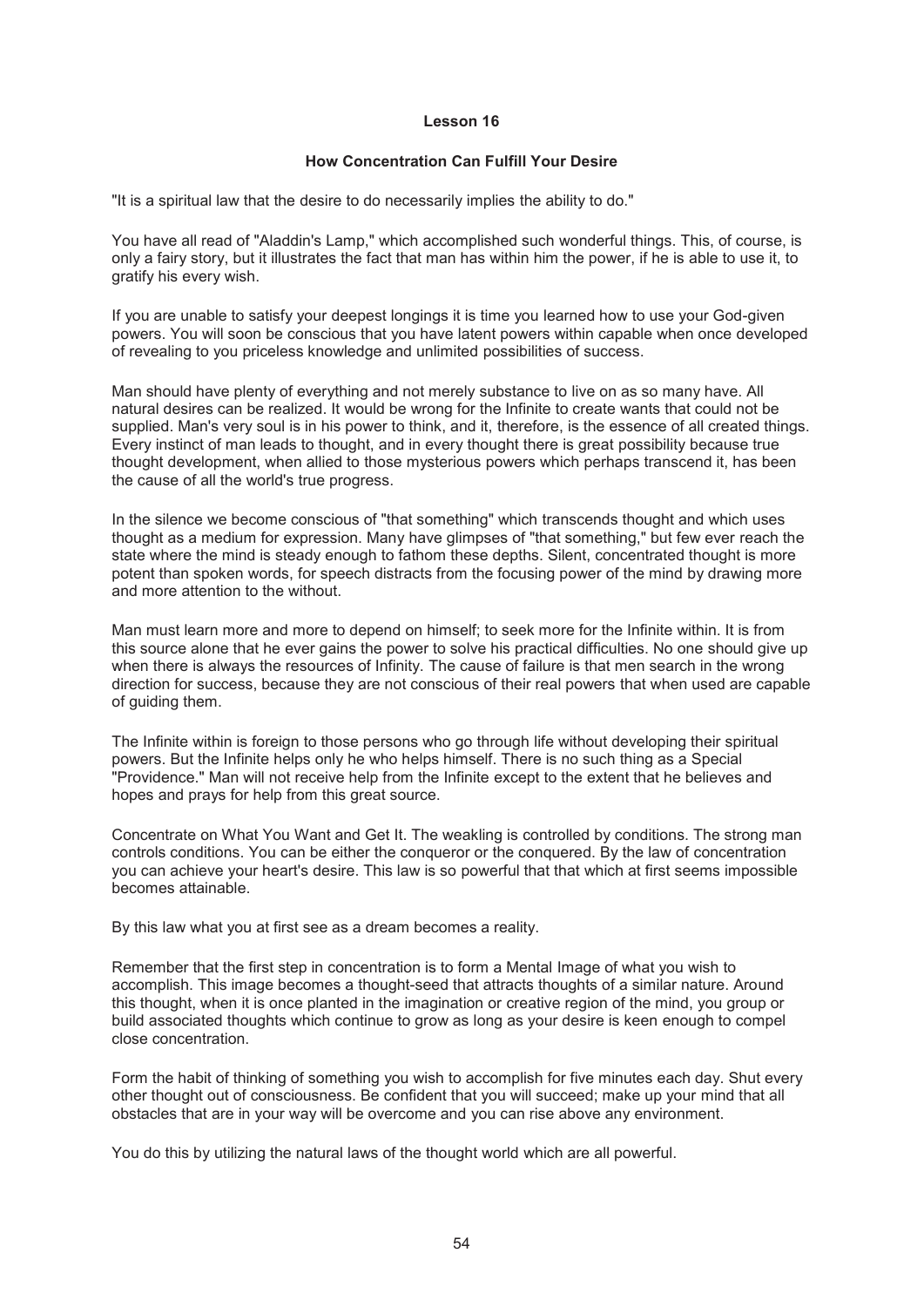A great aid in the development of concentration is to write out your thoughts on that which lies nearest your heart and to continue, little by little, to add to it until you have as nearly as possible exhausted the subject.

You will find that each day as you focus your forces on this thought at the center of the stream of consciousness, new plans, ideas and methods will flash into your mind. There is a law of attraction that will help you accomplish your purpose. An advertiser, for instance, gets to thinking along a certain line. He has formed his own ideas, but he wants to know what others think. He starts out to seek ideas and he soon finds plenty of books, plans, designs, etc., on the subject, although when he started he was not aware of their existence.

The same thing is true in all lines. We can attract those things that will help us. Very often we seem to receive help in a miraculous way. It may be slow in coming, but once the silent unseen forces are put into operation, they will bring results so long as we do our part. They are ever present and ready to aid those who care to use them. By forming a strong mental image of your desire, you plant the thought-seed which begins working in your interest and, in time, that desire, if in harmony with your higher nature, will materialize.

It may seem that it would be unnecessary to caution you to concentrate only upon achievement that will be good for you and work no harm to another, but there are many who forget others and their rights, in their anxiety to achieve success. All good things are possible for you to have, but only as you bring your forces into harmony with that law that requires that we mete out justice to fellow travelers as we journey along life's road. So first think over the thing wanted and if it would be good for you to have; say, "I want to do this; I am going to work to secure it. The way will be open for me."

If you fully grasp mentally the thought of success and hold it in mind each day, you gradually make a pattern or mold which in time will materialize. But by all means keep free from doubt and fear, the destructive forces. Never allow these to become associated with your thoughts.

At last you will create the desired conditions and receive help in many unlooked-for ways that will lift you out of the undesired environment. Life will then seem very different to you, for you will have found happiness through awakening within yourself the power to become the master of circumstances instead of their slave.

To the beginner in this line of thought some of the things stated in this book may sound strange, even absurd, but, instead of condemning them, give them a trial. You will find they will work out.

The inventor has to work out his idea mentally before he produces it materially. The architect first sees the mental picture of the house he is to plan and from this works out the one we see. Every object, every enterprise, must first be mentally created.

I know a man that started in business with thirteen cents and not a dollar's worth of credit. In ten years he has built up a large and profitable business. He attributes his success to two things--belief that he would succeed and hard work. There were times when it did not look like he could weather the storm. He was being pressed by his creditors who considered him bankrupt. They would have taken fifty cents on the dollar for his notes and considered themselves lucky. But by keeping up a bold front he got an extension of time when needed. When absolutely necessary for him to raise a certain sum at a certain time he always did it. When he had heavy bills to meet he would make up his mind that certain people that owed him would pay by a certain date and they always did. Sometimes he would not receive their check until the last mail of the day of the extension, and I have known him to send out a check with the prospect of receiving a check from one of his customers the following day. He would have no reason other than his belief in the power of affecting the mind of another by concentration of thought for expecting that check, but rarely has he been disappointed.

Just put forth the necessary concentrated effort and you will be wonderfully helped from sources unknown to you.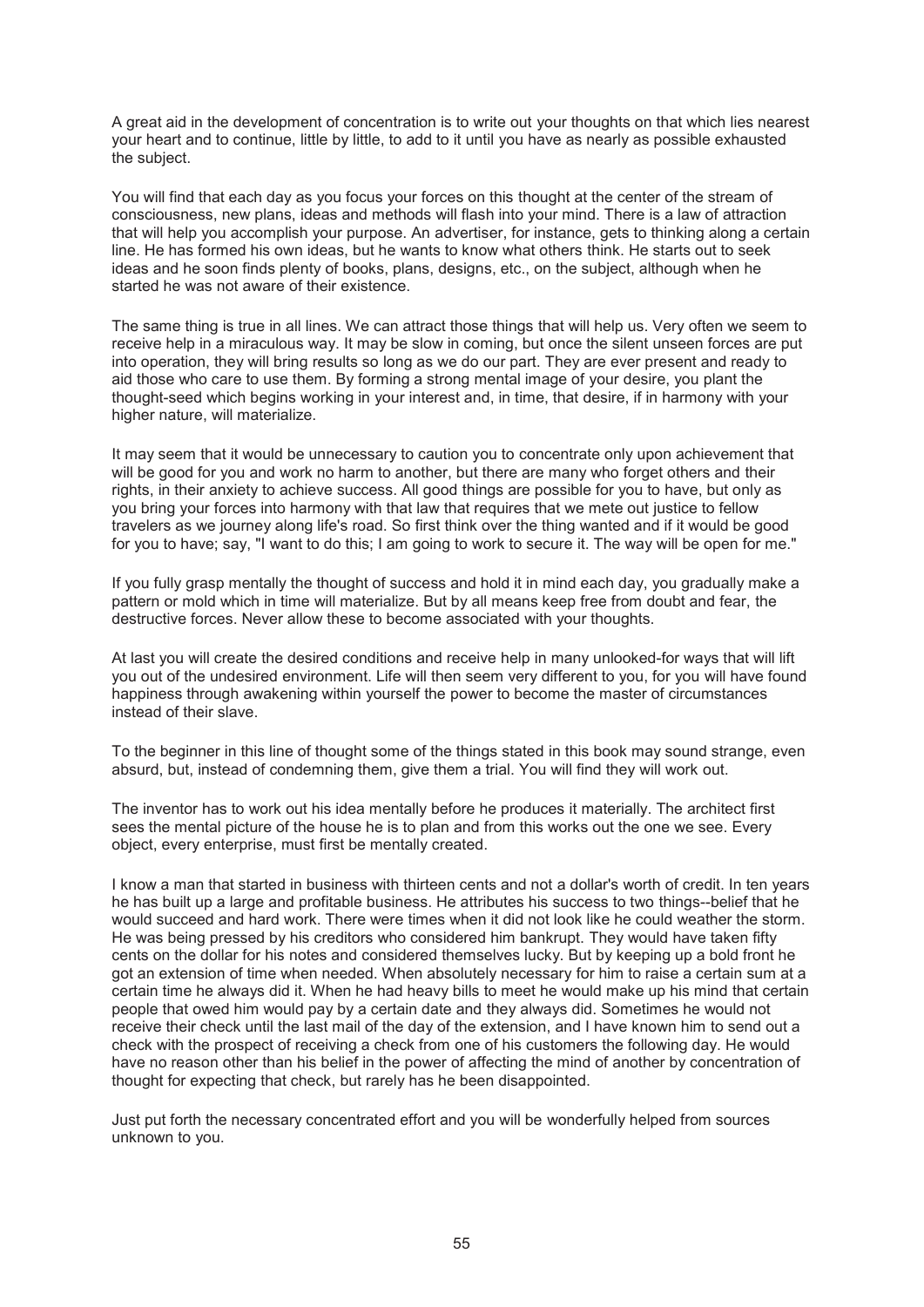Remember the mystical words of Jesus, the Master: "Whatsoever thing ye desire when ye pray, pray as if ye had already received and ye shall have."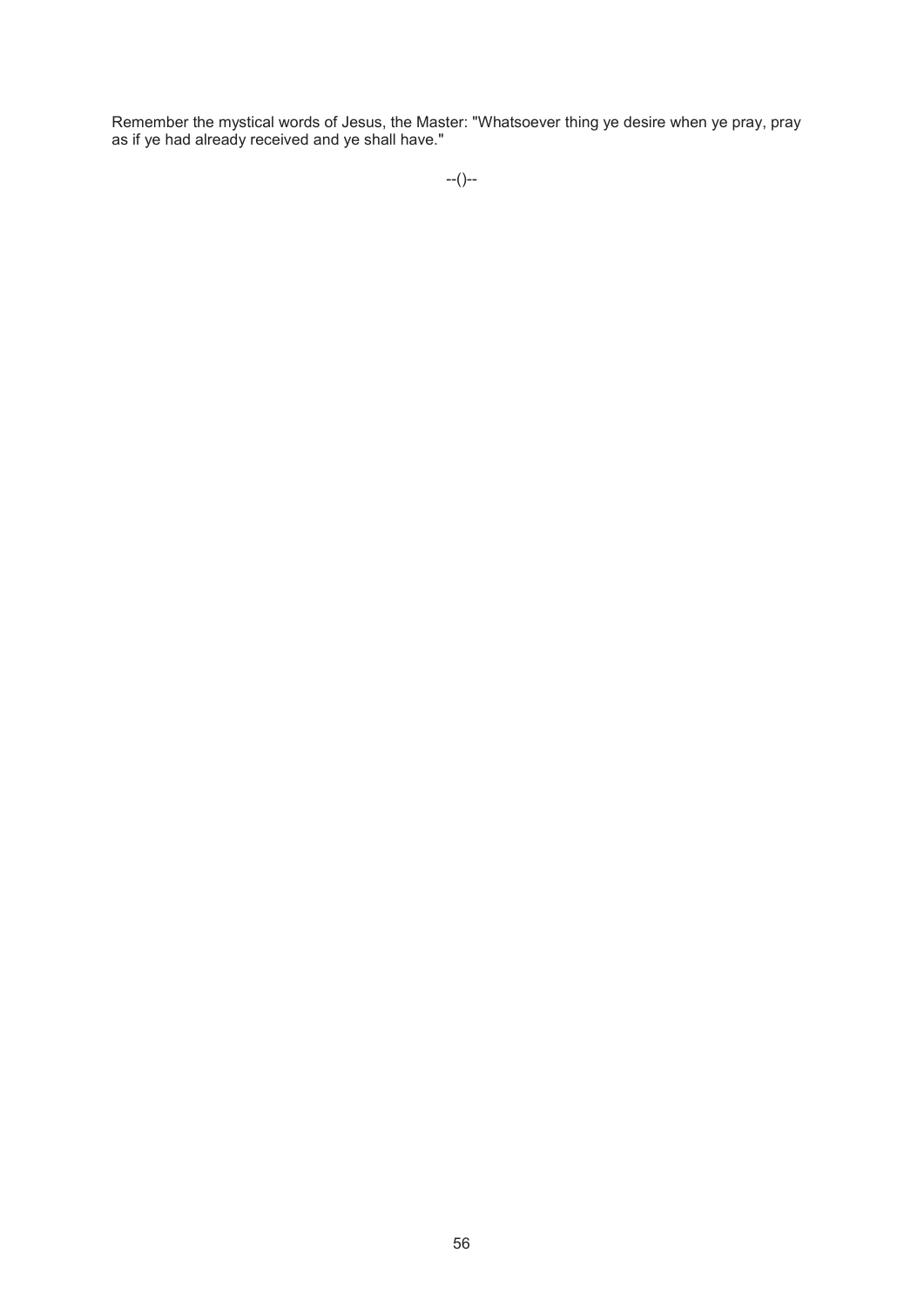#### **Ideals Developed by Concentration**

Through our paltry stir and strife, Glows the wished Ideal, And longing molds in clay, what life Carves in the marble real.  $L$ -Lowell

We often hear people spoken of as idealists. The fact is we are all idealists to a certain extent, and upon the ideals we picture depends our ultimate success. You must have the mental image if you are to produce the material thing. Everything is first created in the mind. When you control your thoughts you become a creator. You receive divine ideas and shape them to your individual needs. All things of this world are to you just what you think they are. Your happiness and success depend upon your ideals.

You are responsible for every condition you go through, either consciously or unconsciously. The next step you take determines the succeeding step. Remember this; it is a valuable lesson. By concentrating on each step as you go along, you can save a lot of waste steps and will be able to choose a straight path instead of a roundabout road.

Concentrate Upon Your Ideals and They Will Become Material Actualities. Through concentration we work out our ideals in physical life. Your future depends upon the ideals you are forming now. Your past ideals are determining your present. Therefore, if you want a bright future, you must begin to prepare for it today.

If persons could only realize that they can only injure themselves, that when they are apparently injuring others they are really injuring themselves, what a different world this would be!

We say a man is as changeable as the weather. What is meant is his ideals change. Every time you change your ideal you think differently. You become like a rudderless boat on an ocean. Therefore realize the importance of holding to your ideal until it becomes a reality.

You get up in the morning determined that nothing will make you lose your temper. This is your ideal of a person of real strength and poise. Something takes place that upsets you completely and you lose your temper. For the time being you forget your ideal. If you had just thought a second of what a well-poised person implies you would not have become angry. You lose your poise when you forget your ideal. Each time we allow our ideals to be shattered we also weaken our will-power. Holding to your ideals develops will-power. Don't forget this.

Why do so many men fail? Because they don't hold to their ideal until it becomes a mental habit. When they concentrate on it to the exclusion of all other things it becomes a reality.

"I am that which I think myself to be."

Ideals are reflected to us from the unseen spirit. The laws of matter and spirit are not the same. One can be broken, but not the other. To the extent that ideals are kept is your future assured.

It was never intended that man should suffer. He has brought it upon himself by disobeying the laws of nature. He knows them so cannot plead ignorance. Why does he break them? Because he does not pay attention to those ideals flashed to him from the Infinite Spirit.

Life is but one continuous unfoldment, and you can be happy every step of the way or miserable, as you please; it all depends upon how we entertain those silent whisperings that come from we know not where. We cannot hear them with mortal ear, but from the silence they come as if they were dreams, not to you or me alone, but to everyone. In this way the grandest thoughts come to us, to use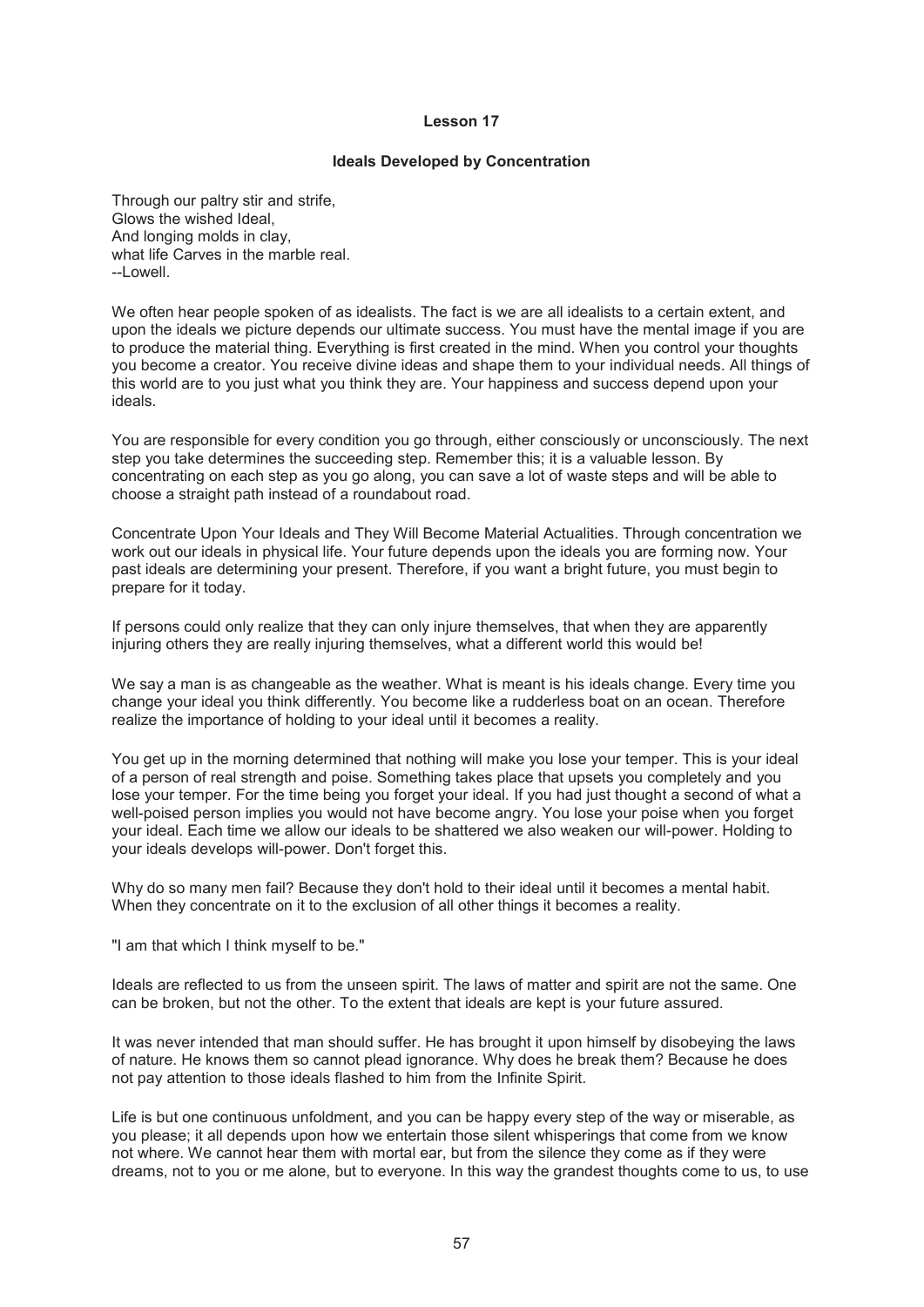or abuse. So search not in treasured volumes for noble thoughts, but within, and bright and glowing vision will come to be realized now and hereafter.

You must give some hours to concentrated, consistent, persistent thought. You must study yourself and your weaknesses.

No man gets over a fence by wishing himself on the other side. He must climb.

No man gets out of the rut of dull, tiresome, monotonous life by merely wishing himself out of the rut. He must climb.

If you are standing still, or going backward, there is something wrong. You are the man to find out what is wrong.

Don't think that you are neglected, or not understood, or not appreciated.

Such thoughts are the thoughts of failure.

Think hard about the fact that men who have got what you envy got it by working for it.

Don't pity yourself, criticise yourself.

You know that the only thing in the world that you have got to count upon is yourself.

 $-(-)$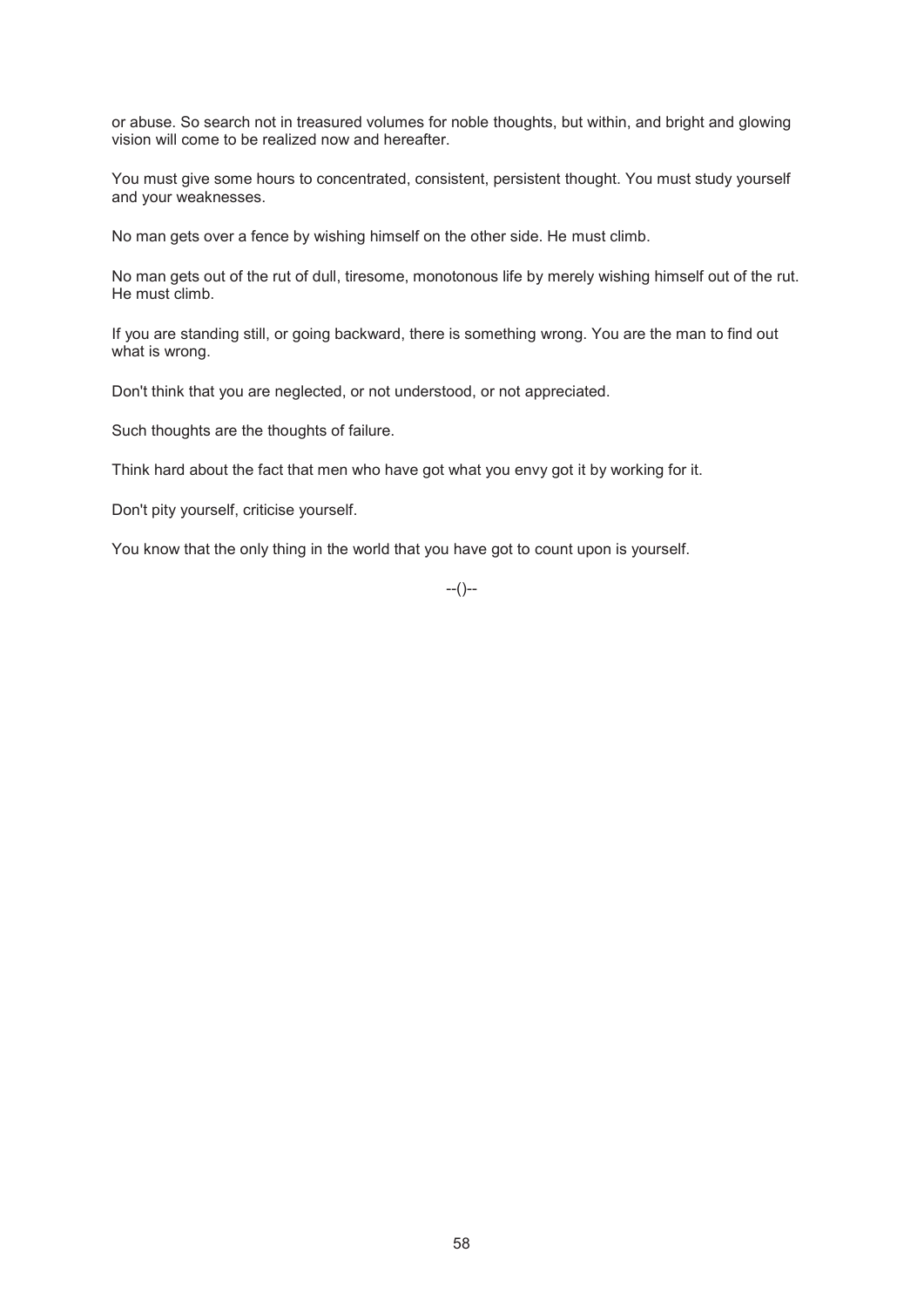#### **Mental Control Through Creation**

I attended a banquet of inventors recently. Each inventor gave a short talk on something he thought would be accomplished in the future. Many very much needed things were spoken of. One inventor spoke of the possibilities of wireless telephone. Distance, he said, would shortly be annihilated. He thought we would soon be able to talk to the man in the submarine forty fathoms below the surface and a thousand miles away. When he got through he asked if there were any that doubted what he said. No one spoke up. This was not a case of tactful politeness, as inventors like to argue, but a case where no one present really doubted that the inventor's vision would, in the future, materialize.

These shrewd men, some real geniuses, all thought we would in time be able to talk to those a thousand miles away without media. Now, if we can make an instrument so wonderful that we can send wireless messages a thousand miles, is there any reason why we should not through mental control transmit messages from one person to another? The wireless message should not be as easy to send as the projected thought.

The day will come when all business will employ highly developed persons to send out influences. These influences will be so dominating that employees will be partly controlled by them and so you will profit more and more by your mental powers and depend on them to draw to you all forces of a helpful nature. You will be constantly sending out suggestions to your employees and friends. They will receive these unconsciously, but in case yours is the stronger personality they will carry them out the same as if you had spoken them.

This is being done even today. A finely organized company secures the combined effort of all its men. They may be each doing a different kind of work, but all work to bring about the very best results. The whole atmosphere is impregnated with a high standard of workmanship. Everyone feels he must do his best. He could not be in such surroundings and be satisfied to do anything but his best work.

A business will succeed only to the extent that the efforts of all are co-ordinated towards one result. At least one person is needed to direct all toward the desired end. The person at the head does not have to exactly outline to the others what steps to take, but he must possess the mental power of control over others.

An up-to-date business letter is not written in a casual, commonplace way today. The writer tries to convey something he thinks the receiver will be interested to know. In this way he awakens a responsive spirit. Sometimes just the addition of a word or two will change a letter of the matter-of-fact style to one that compels a response. It is not always what is actually in a letter, but the spirit which it breathes that brings results. That intangible something that defies analysis is the projected thought of the master that brings back the harvest that it claims.

But we should not always claim success for ourselves only. If you are anxious that some friend or relative should succeed, think of this person as becoming successful. Picture him in the position you would like to see him in. If he has a weakness, desire and command that it be strengthened; think of his shortcomings which belong to his negative nature as being replaced by positive qualities. Take a certain part of the day to send him thoughts of an up-building nature. You can in this way arouse his mental powers into activity, and once aroused, they will assert themselves and claim their own.

We can accomplish a great deal more than many of us are ready to believe by sending to another our direct, positive and controlling suggestions of leadership, but whether a man is a success or not is greatly determined by the way he acts on the suggestions he receives.

We either advance or decline. We never stand still. Every time we accomplish something it gives us ability to do greater things. The bigger the attempt undertaken, the greater the things accomplished in the future. As a business grows, the head of the business also has to grow. He must advance and be ever the guiding influence. By his power to control, he inspires confidence in those associated with him. Often employees are superior to their employers in some qualities, and, if they had studied,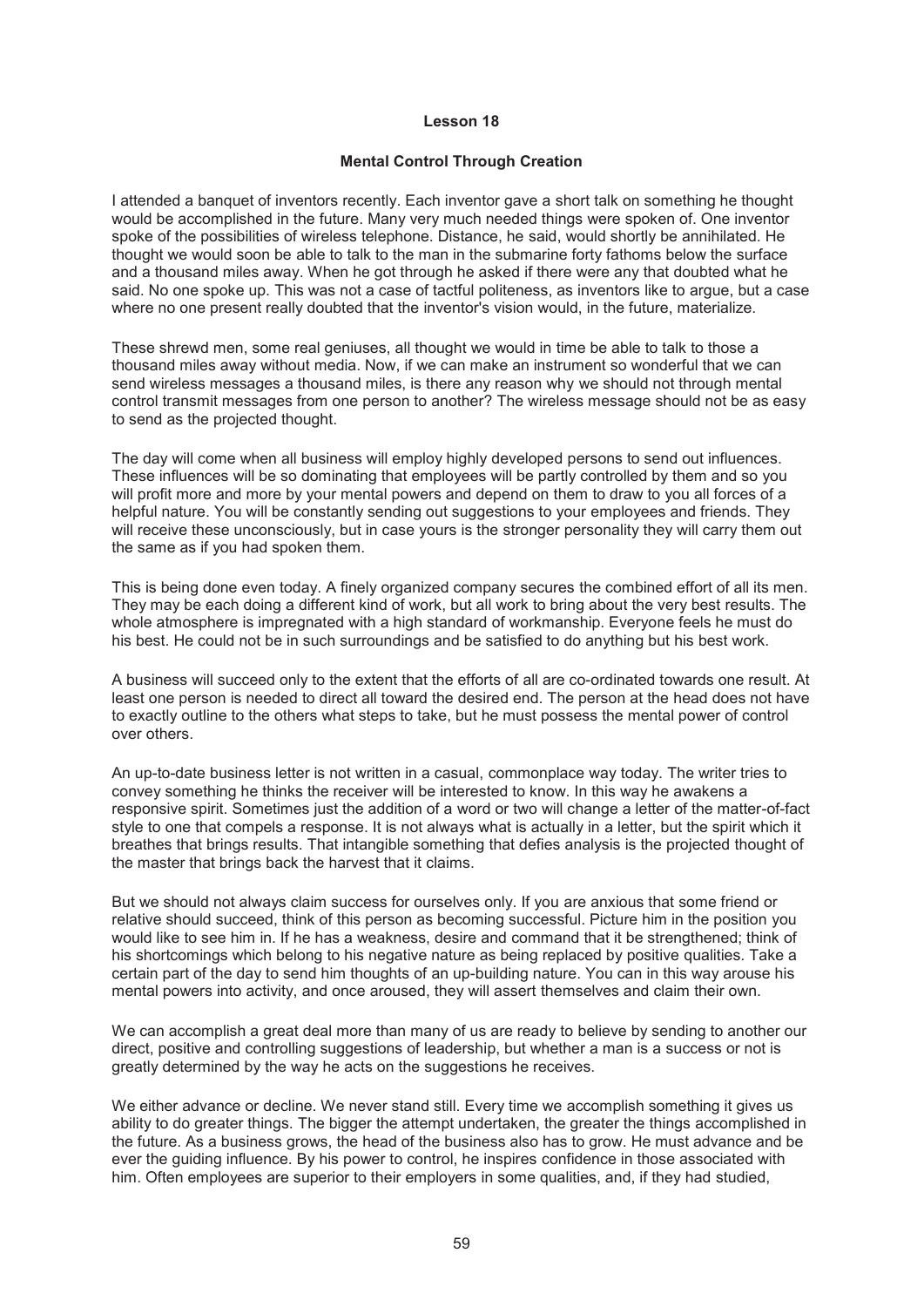instead of neglected their development, they could have been employers of more commanding influence than those whom they serve.

Through your mental power you can generate in another enthusiasm and the spirit of success, which somehow furnishes an impetus to do something worth while.

In concentrated mental control, there is a latent power more potent than physical force. The person becomes aware that the attitude of the mind has a power of controlling, directing and governing other forces. He has been placed in an attitude capable of acquiring that which he desires.

All of us no matter how strong we are, are affected by the mental forces of our environment. There is no one that can remain neutral to influences. The mind cannot be freed from the forces of a place. If the environment of your place of business is not helpful, it will be harmful. That is why a change of position will often do a person a great deal of good.

No person was ever intended to live alone. If you are shut up with only your own thoughts you suffer from mental starvation. The mind becomes narrow; the mental powers weaken. Living alone often causes some of the milder forms of insanity. If children do not play with those their own age, but associate with only older people, they will take on the actions of the older people. The same is true of older persons if they associate with people younger than they are. They take on the spirit of youth. If you wish to retain your youth you need the influences of youth. Like attracts like all over the world.

The thought element plays a great part in our lives. Every business must not only command physical effort but it must also command thought effort. There must be co-ordination of thought. All employers should aim to secure employees that think along similar lines. They will work in fuller sympathy with each other. They will better understand each other. This enables them to help each other, which would be utterly impossible if they were not in sympathy with each other. It is this that goes to make up a perfect organization, which directs and influences them toward the one end. Instead of each person being a separate unit, each one is like a spoke in a big wheel. Each member carries his own load, and he would not think of shirking. Anyone working in such an atmosphere could not help turning out his best work.

All great leaders must be able to inspire this co-operative spirit. They first secure assistance through their mental control. They then make their assistants realize the value of mental control. Soon there is a close bond between them; they are working toward a single purpose. They profit by their combined effort. The result is that they accomplish much.

If your business is conducted in the right spirit, you can instill your thoughts and your ideas into your employees. Your methods and ideas become theirs. They don't know it, but your mental forces are shaping their work. They are just as certain to produce results as any physical force in nature.

The up-to-date business man of the future is going to take pains to get his employees to think and reason better. He will not want them to become depressed or discouraged. There is time that instead of being wasted he will endeavor to have them use in concentrated effort that will be profitable to both employer and employed. There must be more of the spirit of justice enter into the business of the future.

There is a firm I know that will not hire an employee until he has filled out an application blank. No doubt those that fill it out think it is foolishness, but it is not. A capable manager can look over this application blank and pretty nearly tell if this person will fit into his management. The main thing he wants to know is the applicant's capacity for efficient co-operative effort. He wants persons that have faith in themselves. He wants them to realize that when they talk of misfortunes and become blue they are likely to communicate the same depressing influence to others. The up-to-date manager wants to quard against hiring employees who will obstruct his success.

You must realize that every moment spent in thinking of your difficulties of the past, every moment spent in bad company is attracting to you all that is bad; is attracting influences that must be shaken off before you can advance.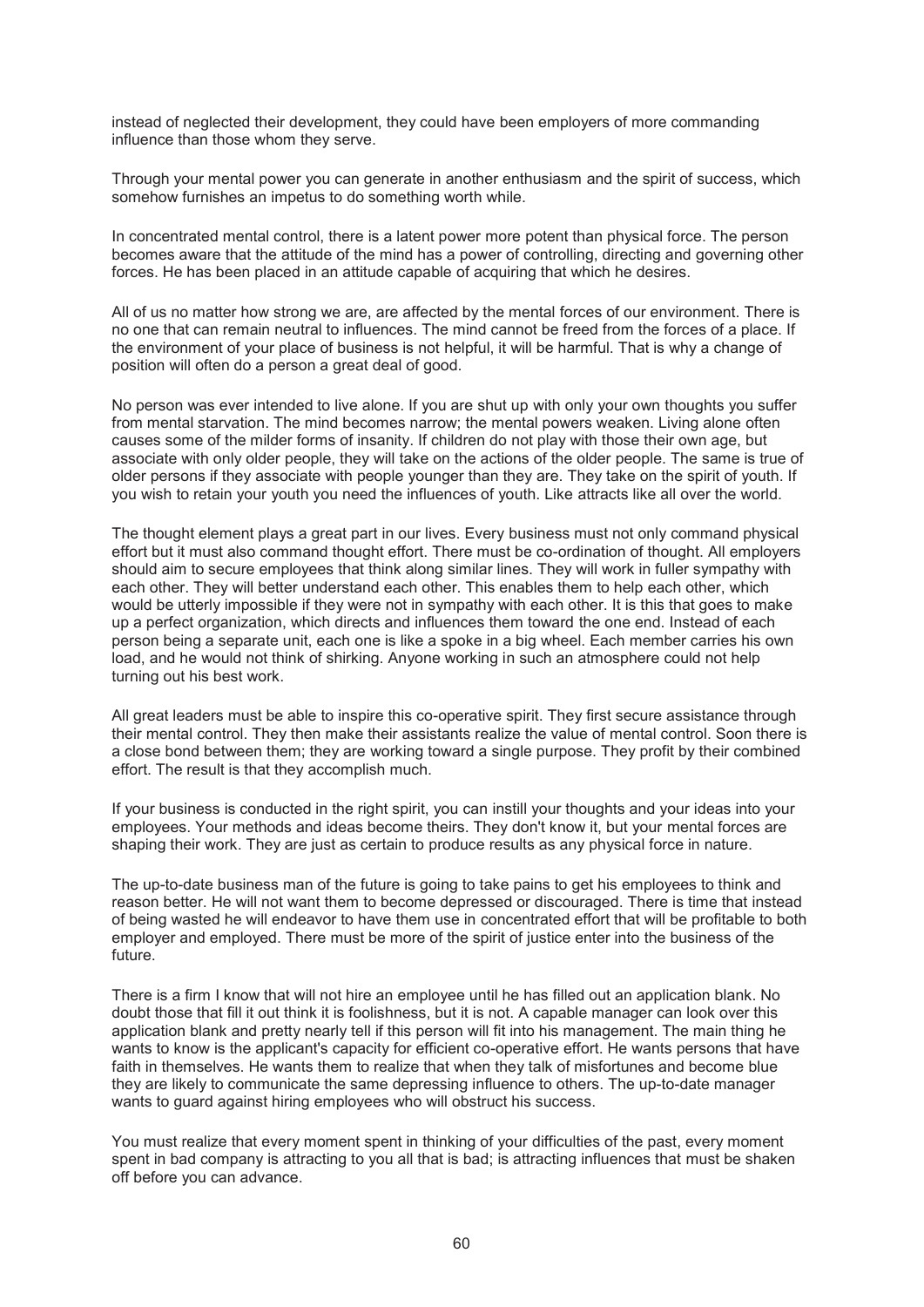Many firms prefer to hire employees that never worked before so that they have nothing to unlearn. They are then not trained, but have no bad business habits to overcome. They are more easily guided and grasp the new methods more effectively because they are not contrary to what they have already learned. They are at once started on the right road, and as they co-operate readily they receive the mental support of the management in learning the methods that have been perfected. This inspires confidence in themselves and they soon become efficient and, finally, skilled workers.

Most big business firms today employ efficiency experts. Each day or week they are in a different department. They earn their money because they familiarize persons with very little business experience with plans that has taken the "expert" years of training and much money to perfect.

The attitude we take has a great deal more to do with our success than most of us realize. We must be able to generate those forces that are helpful. There is a wonderful power in the thought rightly controlled and projected and we must through concentration develop this power to the fullest possible extent.

We are surrounded by many forces of which we know but little at present. Our knowledge of these is to be wonderfully increased. Each year we learn more about these psychic forces which are full of possibilities of which we are not even dimly conscious. We must believe in mental control, learn more about it, and use it, if we want to command these higher powers and forces which will unquestionably direct the lives of countless future generations.

--()--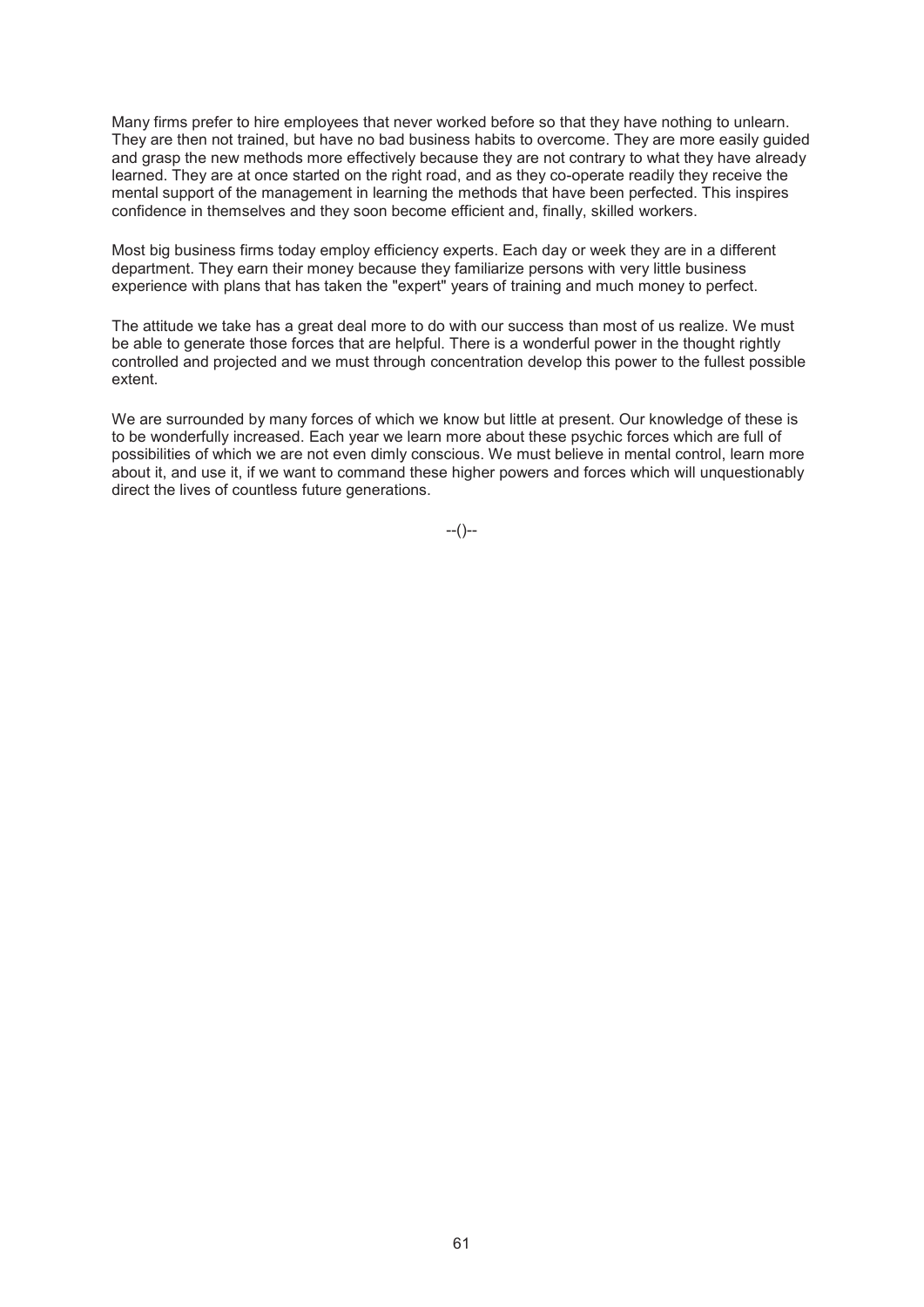#### **A Concentrated Will Development**

New Method. You will find in this chapter a most effective and most practical method of developing the will. You can develop a strong one if you want to. You can make your Will a dynamo to draw to you untold power. Exercises are given which will, if practiced, strengthen your will, just as you would strengthen your muscles by athletic exercises.

In starting to do anything, we must first commence with elementary principles. Simple exercises will be given. It is impossible to estimate the ultimate good to be derived from the mental cultivation that comes through these attempts at concentration. Even the simple exercises are not to be thought useless. "In no respect," writes Doctor Oppenheim, "can a man show a finer quality of will-power than in his own private, intimate life." We are all subjected to certain temptations. The Will decides whether we will be just, or unjust; pure of thought; charitable in opinion; forbearing in overlooking other's shortcomings; whether we live up to our highest standard. Since these are all controlled by the Will, we should find time for plenty of exercises for training of the will in our daily life.

You, of course, realize that your will should be trained. You must also realize that to do this requires effort that you alone can command. No one can call it forth for you.

To be successful in these exercises you must practice them in a spirit of seriousness and earnestness. I can show you how to train your will, but your success depends upon your mastery and application of these methods.

New Methods of Will-Training. Select a quiet room where you will not be interrupted; have a watch to determine the time, and a note-book in which to enter observations. Start each exercise with date and time of day.

# **Exercise 1**

Time decided on. Select some time of the day when most convenient. Sit in a chair and look at the door-knob for ten minutes. Then write down what you experienced. At first it will seem strange and unnatural. You will find it hard to hold one position for ten minutes. But keep as still as you can. The time will seem long for it will probably be the first time you ever sat and did nothing for ten minutes. You will find your thoughts wandering from the door-knob, and you will wonder what there can be in this exercise. Repeat this exercise for six days.

10 P. M. 2nd Day.

Notes. You should be able to sit quieter, and the time should pass more quickly. You will probably feel a little stronger because of gaining a better control of your will. It will brace you up, as you have kept your resolution. 10 P. M. 3rd Day.

Notes. It may be a little harder for you to concentrate on the door-knob as perhaps you had a very busy day and your mind kept trying to revert to what you had been doing during the day. Keep on trying and you will finally succeed in banishing all foreign thoughts. Then you should feel a desire to gain still more control. There is a feeling of power that comes over you when you are able to carry out your will. This exercise will make you feel bigger and it awakens a sense of nobility and manliness. You will say, "I find that I can actually do what I want to and can drive foreign thoughts out. The exercise, I can now see, is valuable."

10 P. M. 4th Day.

Notes. "I found that I could look at the door-knob and concentrate my attention on it at once. Have overcome the tendency to move my legs. No other thoughts try to enter as I have established the fact that I can do what I want to do and do not have to be directed. I feel that I am gaining in mental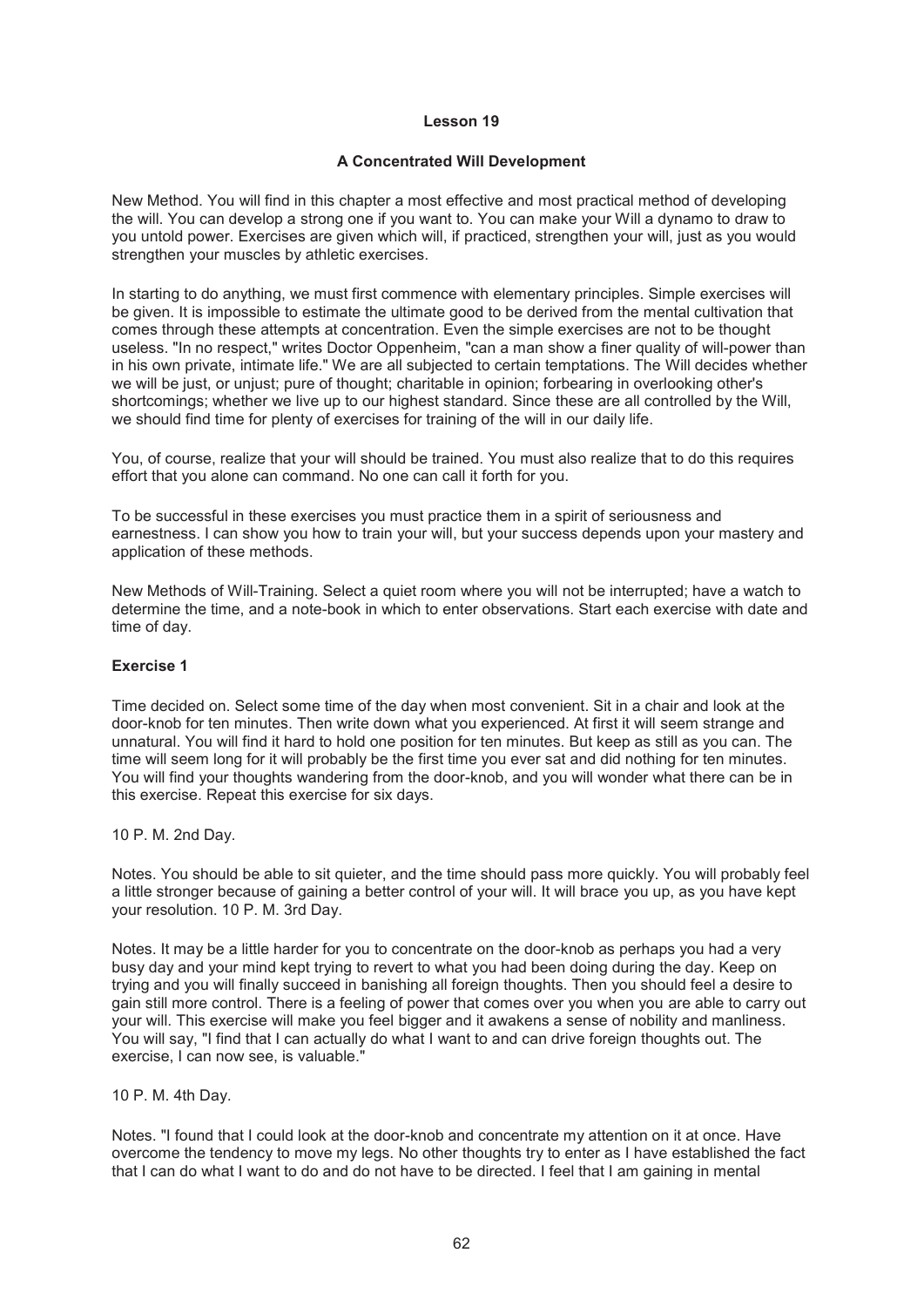strength, I can now see the wonderful value of being the master of my own will-force. I know now if I make a resolution I will keep it. I have more self-confidence and can feel my self-control increasing.

10 P. M. 5th Day.

Notes. "Each day I seem to increase the intensity of my concentration. I feel that I can center my attention on anything I wish.

10 P. M. 6th Day.

Notes. "I can instantly center my whole attention on the door-knob. Feel that I have thoroughly mastered this exercise and that I am ready for another."

You have practiced this exercise enough, but before you start another I want you to write a summary of just how successful you were in controlling the flitting impulses of the mind and will. You will find this an excellent practice. There is nothing more beneficial to the mind than to pay close attention to its own wonderful, subtle activities.

# **Exercise 2**

Secure a package of playing cards. Select some time to do the exercise. Each day at the appointed time, take the pack in one hand and then start laying them down on top of each other just as slowly as you can, with an even motion. Try to get them as even as possible. Each card laid down should completely cover the under one. Do this exercise for six days.

#### 1st Day.

Notes. Task will seem tedious and tiresome. Requires the closest concentration to make each card completely cover the preceding one. You will probably want to lay them down faster. It requires patience to lay them down so slowly, but benefit is lost if not so placed. You will find that at first your motions will be jerky and impetuous. It will require a little practice before you gain an easy control over your hands and arms. You probably have never tried to do anything in such a calm way. It will require the closest attention of your will. But you will find that you are acquiring a calmness you never had before. You are gradually acquiring new powers. You recognize how impulsive and impetuous you have been, and how, by using your will, you can control your temperament.

#### 2nd Day.

Notes. You start laying the cards down slowly. You will find that by practice you can lay them down much faster. But you want to lay them down slowly and therefore you have to watch yourself. The slow, steady movement is wearisome. You have to conquer the desire of wanting to hurry up. Soon you will find that you can go slowly or fast at will.

#### 3rd Day.

Notes. You still find it hard to go slowly. Your will urges you to go faster. This is especially true if you are impulsive, as the impulsive character finds it very difficult to do anything slowly and deliberately. It goes against the "grain." This exercise still is tiresome. But when you do it, it braces you up mentally. You are accomplishing something you do not like to do. It teaches you how to concentrate on disagreeable tasks. Writing these notes down you will find very helpful.

#### 4th Day.

Notes. I find that I am beginning to place the cards in a mathematical way. I find one card is not completely covering another. I am getting a little careless and must be more careful. I command my will to concentrate more. It does not seem so hard to bring it under control.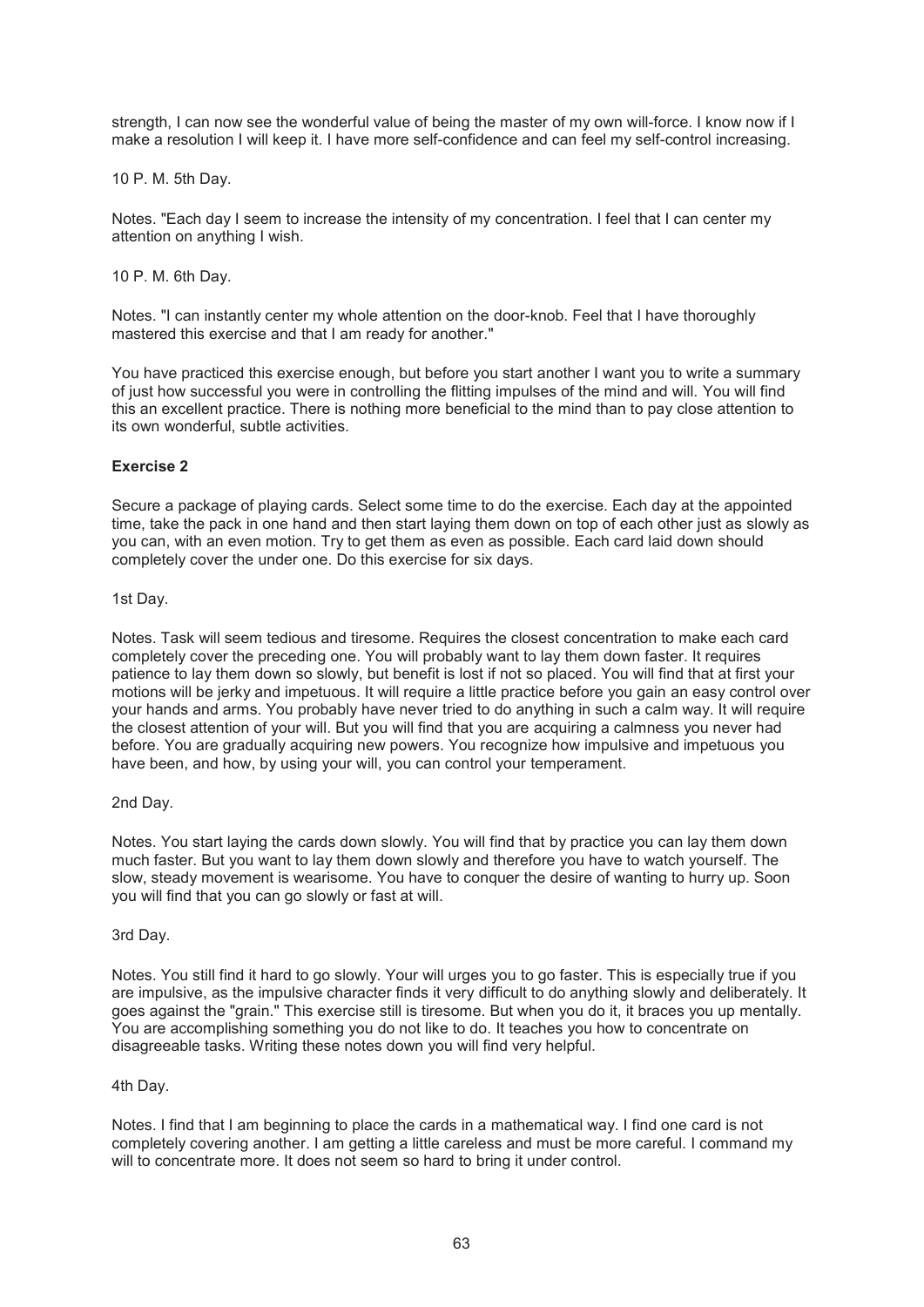#### 5th Day.

Notes. I find that I am overcoming my jerky movements, that I can lay the cards down slowly and steadily. I feel that I am rapidly gaining more poise. I am getting better control over my will each day, and my will completely controls my movements. I begin to look on my will as a great governing power. I would not think of parting with the knowledge of will I have gained. I find it is a good exercise and know it will help me to accomplish my tasks.

#### 6th Day.

Notes. I begin to feel the wonderful possibilities of the will. It gives me strength to think of the power of will. I am able to do so much more and better work now, that I realize that I can control my will action. Whatever my task, my will is concentrated on it. I am to keep my will centered there until the task is finished. The more closely and definitely I determine what I shall do, the more easily the will carries it out. Determination imparts compelling force to the will. It exerts itself more. The will and the end act and react on each other.

#### 7th Day.

Notes. Now try to do everything you do today faster. Don't hurry or become nervous. Just try to do everything faster, but in a steady manner.

You will find that the exercises you have practiced in retardation have steadied your nerves, and thereby made it possible to increase your speed. The will is under your command. Make it carry out resolutions rapidly. This is how you build up your self-control and your self-command. It is then that the human machine acts as its author dictates.

You certainly should now be able to judge of the great benefit that comes from writing out your introspections each day. Of course you will not have the exact experiences given in these examples, but some of these will fit your case. Be careful to study your experiences carefully and make as true a report as you can. Describe your feelings just as they seem to you. Allow your fancies to color your report and it will be worthless. You have pictured conditions as you see them. In a few months, if you again try the same exercises, you will find your report very much better. By these introspections, we learn to know ourselves better and with this knowledge can wonderfully increase our efficiency. As you become used to writing out your report, it will be more accurate. You thus learn how to govern your impulses, activities and weaknesses.

Each person should try to plan exercises that will best fit his needs. If not convenient for you to practice exercises every day, take them twice or three times a week. But carry out any plan you decide to try. If you cannot devote ten minutes a day to the experiments start with five minutes and gradually increase the time. The exercises given are only intended for examples.

Will Training Without Exercise. There are many people that do not want to take the time to practice exercises, so the following instructions for training the will are given to them.

By willing and realizing, the will grows. Therefore the more you will, the more it grows, and builds up power. No matter whether your task is big or small, make it a rule to accomplish it in order to fortify your will. Form the habit of focusing your will in all its strength upon the subject to be achieved. You form in this way the habit of getting a thing done, of carrying out some plan. You acquire the feeling of being able to accomplish that which lies before you, no matter what it is. This gives you confidence and a sense of power that you get in no other way. You know when you make a resolution that you will keep it. You do not tackle new tasks in a half-hearted way, but with a bold, brave spirit. We know that the will is able to carry us over big obstacles. Knowing this despair never claims us for a victim. We have wills and are going to use them with more and more intensity, thus giving us the power to make our resolutions stronger, our actions freer and our lives finer and better.

The education of the will should not be left to chance. It is only definite tasks that will render it energetic, ready, persevering and consistent. The only way it can be done is by self-study and self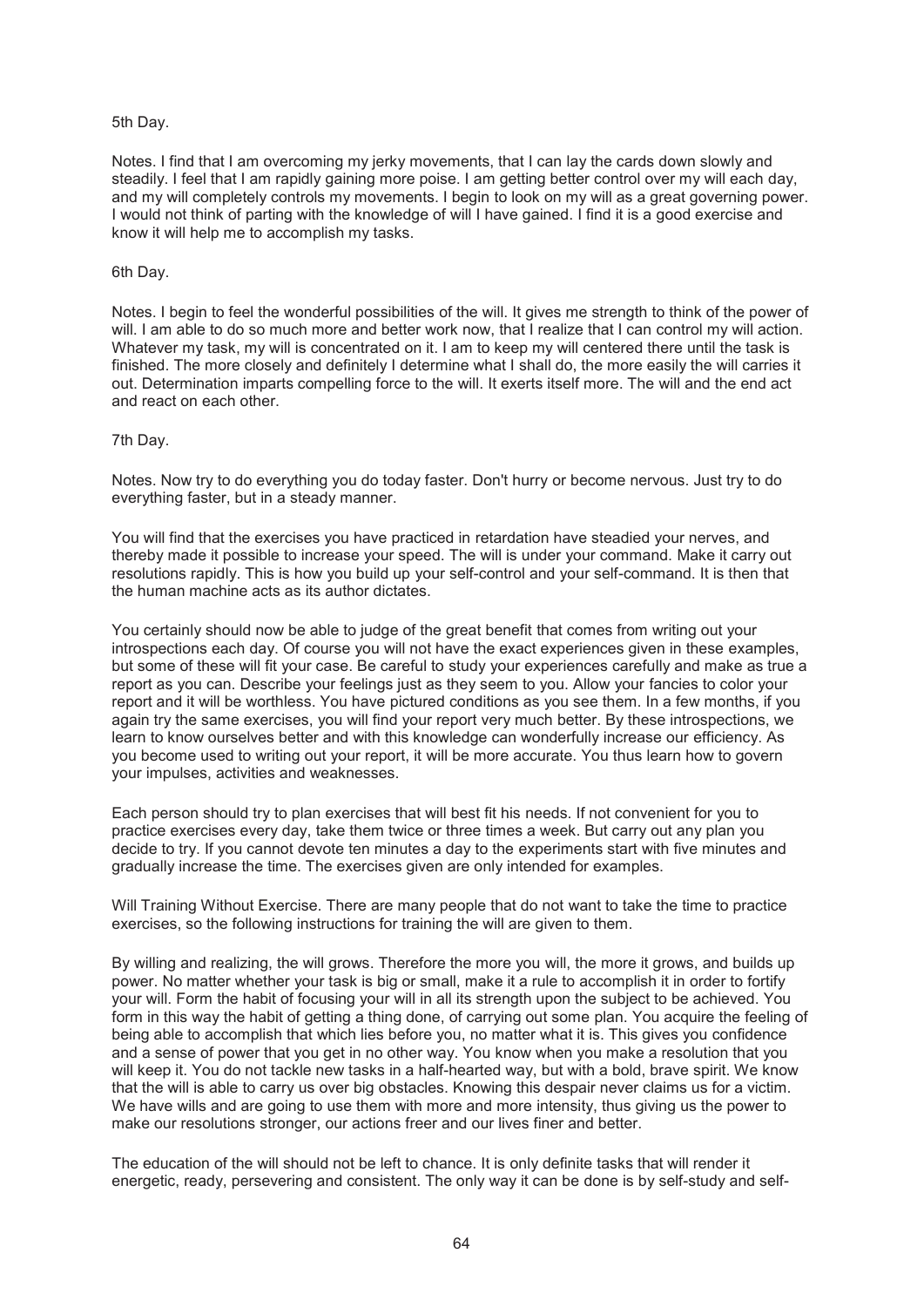discipline. The cost is effort, time and patience, but the returns are valuable. There are no magical processes leading to will development, but the development of your will works wonders for you because it gives you self-mastery, personal power and energy of character.

Concentration of the Will to Win. The adaptability of persons to their business environment is more a matter of determination than anything else. In this age we hear a good deal of talk about a man's aptitudes. Some of his aptitudes, some of his powers, may be developed to a wonderful extent, but he is really an unknown quality until all his latent powers are developed to their highest possible extent. He may be a failure in one line and a big success in another. There are many successful men, that did not succeed well at what they first undertook, but they profited by their efforts in different directions, and this fitted them for higher things, whereas had they refused to adjust themselves to their environment, the tide of progress would have swept them into oblivion.

My one aim in all my works is to try and arouse in the individual the effort and determination to develop his full capacities, his highest possibilities. One thing I want you to realize at the start, that it is not so much ability, as it is the will to do that counts. Ability is very plentiful, but organizing initiative and creative power are not plentiful. It is easy to get employees, but to get someone to train them is harder. Their abilities must be directed to the work they can do. They must be shown how, while at this work, to conserve their energy and they must be taught to work in harmony with others, for most business concerns are dominated by a single personality.

Concentrating on Driving Force Within. We are all conscious, at times, that we have somewhere within us an active driving force that is ever trying to push us onward to better deeds. It is that "force" that makes us feel determined at times to do something worth while. It is not thought, emotion or feeling. This driving force is something distinct from thought or emotion. It is a quality of the soul and therefore it has a consciousness all its own. It is the "I will do" of the will. It is the force that makes the will concentrate. Many have felt this force working within them, driving them on to accomplish their tasks. All great men and women become conscious that this supreme and powerful force is their ally in carrying out great resolutions.

This driving force is within all, but until you reach a certain stage you do not become aware of it. It is most useful to the worthy. It springs up naturally without any thought of training. It comes unprovoked and leaves unnoticed. Just what this force is we do not know, but we do know that it is what intensifies the will in demanding just and harmonious action.

The ordinary human being, merely as merchandise, if he could be sold as a slave, would be worth ten thousand dollars. If somebody gave you a five thousand dollar automobile you would take very good care of it. You wouldn't put sand in the carburetor, or mix water with the gasoline, or drive it furiously over rough roads, or leave it out to freeze at night.

Are you quite sure that you take care of your own body, your own health, your only real property, as well as you would take care of a five thousand dollar automobile if it were given to you?

The man who mixes whiskey with his blood is more foolish than a man would be if he mixed water with gasoline in his car.

You can get another car; you cannot get another body.

The man who misses sleep lives irregularly--bolts his food so that his blood supply is imperfect. That is a foolish man treating himself as he would not treat any other valuable piece of property.

Do you try to talk with men and women who know more than you do, and do you LISTEN rather than try to tell them what you know?

There are a hundred thousand men of fifty, and men of sixty, running along in the old rut, any one of whom could get out of it and be counted among the successful men if only the spark could be found to explode the energy within them now going to waste.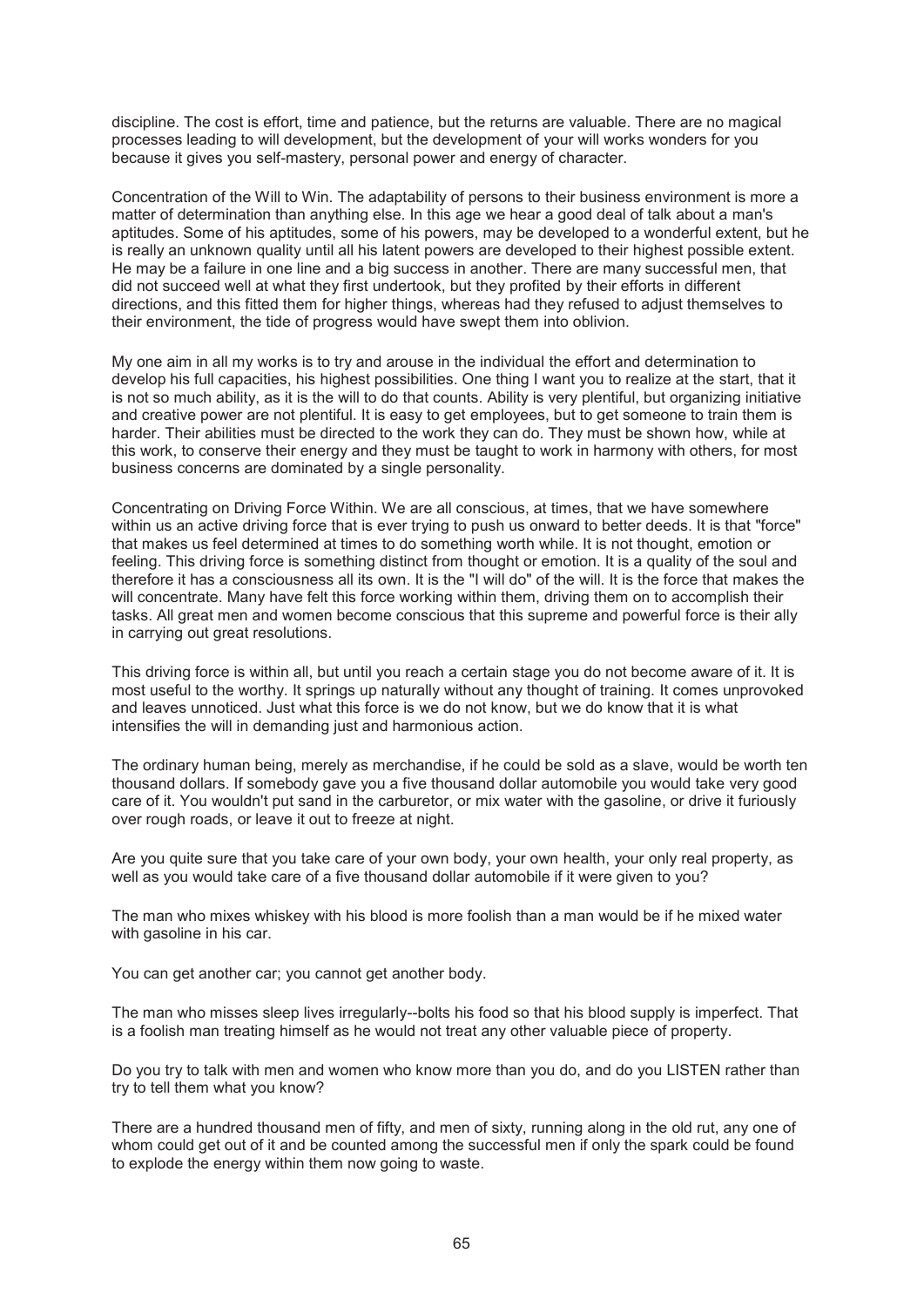Each man must study and solve his own problem.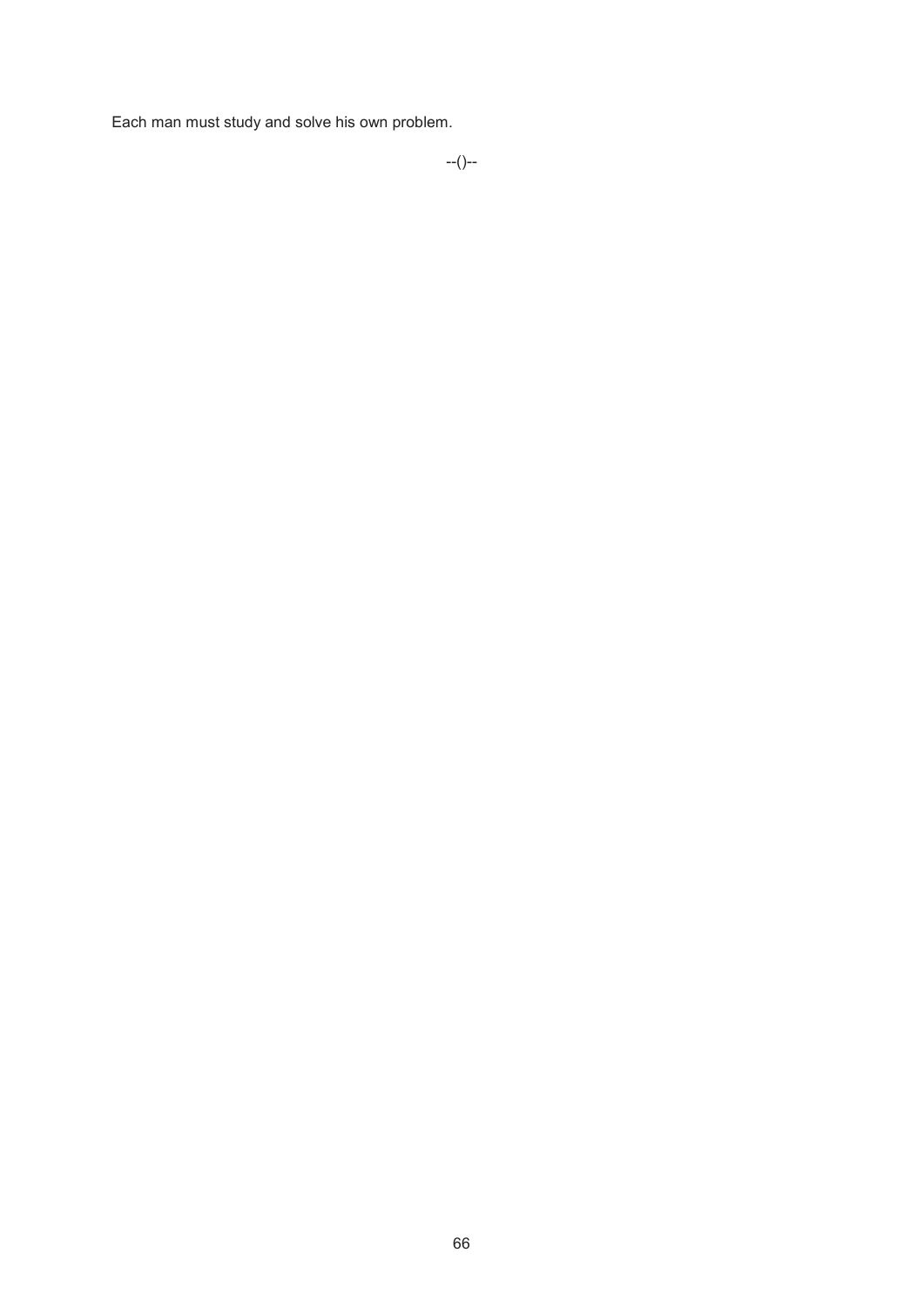#### **Concentration Reviewed**

In bringing this book to a close, I again want to impress you with the inestimable value of concentration, because those that lack this great power or, rather that fail to develop it, will generally suffer from poverty and unhappiness and their life's work will most often be a failure, while those that develop and use it will make the most of life's opportunities,

I have tried to make these lessons practical and I am sure that many will find them so. Of course the mere reading of them will not do you a great deal of good, but, if the exercises are practiced and worked out and applied to your own individual case, you should be able to acquire the habit of concentration in such measure as to greatly improve your work and increase your happiness.

But remember the best instruction can only help you to the extent to which you put it into practice. I have found it an excellent idea to read a book through first, and then re-read it, and when you come to an idea that appeals to you, stop and think about it, then if applicable to you, repeat it over and over, that you will be impressed by it. In this way you can form the habit of picking out all the good things you read and these will have a wonderful influence on your character.

In this closing chapter, I want to impress you to concentrate on what you do, instead of performing most of your work unconsciously or automatically, until you have formed habits that give you the mastery of your work and your life powers and forces.

Very often the hardest part of work is thinking about it. When you get right into it, it does not seem so disagreeable. This is the experience of many when they first commence to learn how to concentrate. So never think it a difficult task, but undertake it with the "I Will Spirit" and you will find that its acquirement will be as easy as its application will be useful.

Read the life of any great man, and you will generally find that the dominant quality that made him successful was the ability to concentrate. Study those that have been failures and you will often find that lack of concentration was the cause.

"One thing at a time, and that done will

Is a good rule as I can tell."

All men are not born with equal powers, but it is the way they are used that counts. "Opportunity knocks at every man's door." Those that are successful hear the knock and grasp the chance. The failures believe that luck and circumstances are against them. They always blame someone else instead of themselves for their lack of success. We get what is coming to us, nothing more or less. Anything within the universe is within your grasp. Just use your latent powers and it is yours. You are aided by both visible and invisible forces when you concentrate on either "to do" or "to be."

Everyone is capable of some concentration, for without it you would be unable to say or do anything. People differ in the power to concentrate because some are unable to Will to hold the thought in mind for the required time. The amount of determination used determines who has the strongest will. No one's is stronger than yours. Think of this whenever you go against a strong opponent.

Never say "I can't concentrate today." You can do it just the minute you say "I will." You can keep your thoughts from straying, just the same as you can control your arms. When once you realize this fact, you can train the will to concentrate on anything you wish. If it wanders, it is your fault. You are not utilizing your will. But, don't blame it on your will and say it is weak. The will is just the same whether you act as if it were weak or as if it were strong. When you act as if your will is strong you say, "I can." When you act as if it were weak you say, "I can't." It requires the same amount of effort, in each case.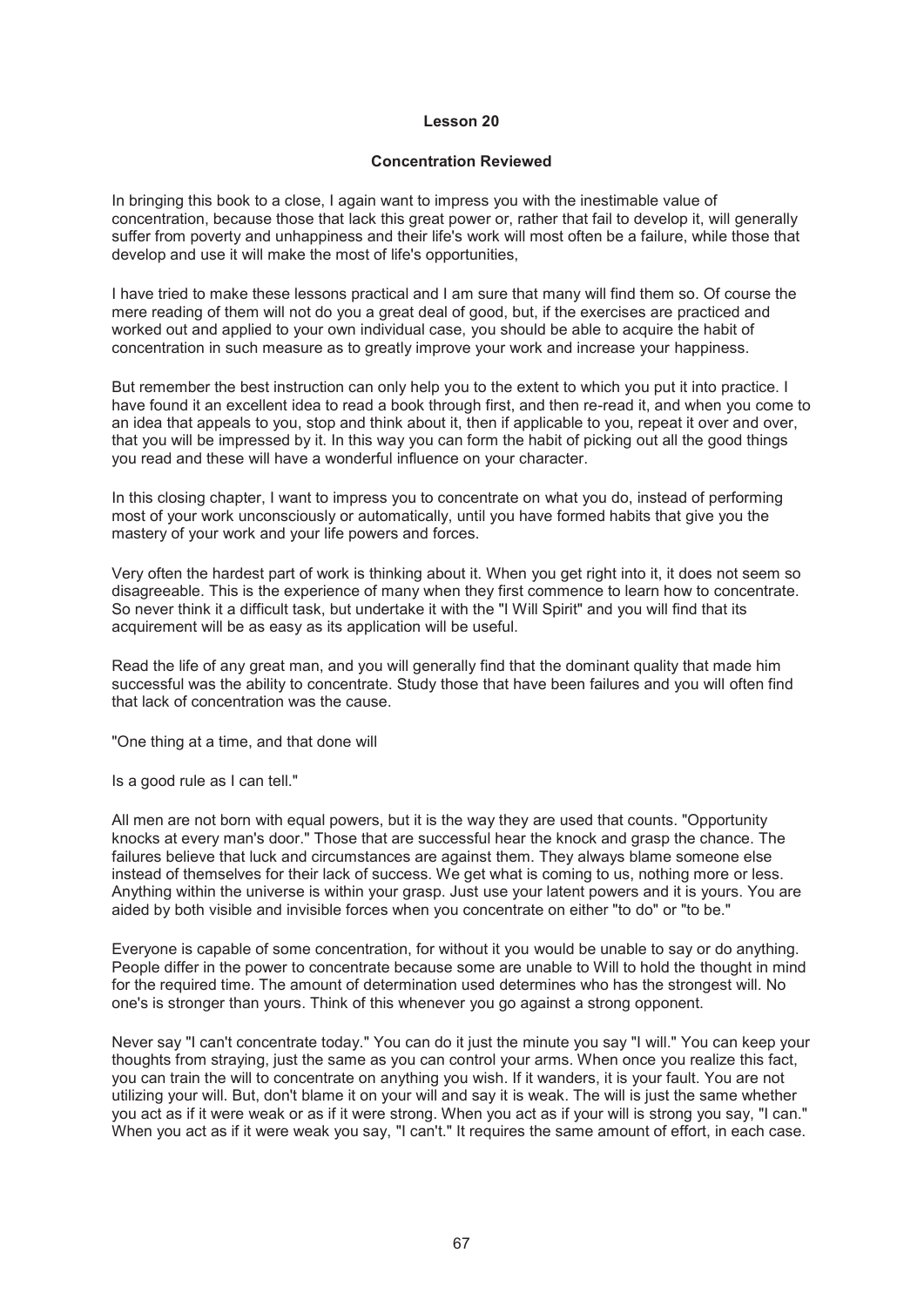Some men get in the habit of thinking "I can't" and they fail. Others think "I can" and succeed. So remember, it is for you to decide whether you will join the army of "I can't" or "I can."

The big mistake with so many is that they don't realize that when they say "I can't," they really say, "I won't try." You can not tell what you can do until you try. "Can't" means you will not try. Never say you cannot concentrate, for, when you do, you are really saying that you refuse to try.

Whenever you feel like saying, "I can't," say instead, "I possess all will and I can use as much as I wish." You only use as much as you have trained yourself to use.

An Experiment to Try. Before going to bed tonight, repeat, "I am going to choose my own thoughts, and to hold them as long as I choose. I am going to shut out all thoughts that weaken or interfere; that make me timid. My Will is as strong as anyone's else. While going to work the next morning, repeat this over. Keep this up for a month and you will find you will have a better opinion of yourself. These are the factors that make you a success. Hold fast to them always.

Concentration is nothing but willing to do a certain thing. All foreign thoughts can be kept out by willing that they stay out. You cannot realize your possibilities until you commence to direct your mind. You then do consciously what you have before done unconsciously. In this way you note mistakes, overcome bad habits and perfect your conduct.

You have at times been in a position that required courage and you were surprised at the amount you showed. Now, when once you arouse yourself, you have this courage all the time and it is not necessary to have a special occasion reveal it to you. My object in so strongly impressing this on your mind is to make you aware that the same courage, the same determination that you show at certain exceptionable times you have at your command at all times. It is a part of your vast resources. Use it often and well, in working out the highest destiny of which you are capable.

Final Concentration Instruction. You now realize that, in order to make your life worthy, useful and happy, you must concentrate. A number of exercises and all the needed instruction has been given. It now remains for you to form the highest ideal that you can in the present and live up to that ideal, and try to raise it. Don't waste your time in foolish reading. Select something that is inspiring, that you may become enrapport with those that think thoughts that are worth while. Their enthusiasm will inspire and enlighten you. Read slowly and concentrate on what you are reading. Let your spirit and the spirit of the author commune, and you will then sense what is between the lines--those great things which words cannot express.

Pay constant attention to one and one thing only for a given time and you will soon be able to concentrate. Hang on to that thought ceaselessly until you have attained your object. When you work, let your mind dwell steadily on your task. Think before you speak and direct your conversation to the subject under discussion. Do not ramble. Talk slowly, steadily and connectedly. Never form the hurry habit, but be deliberate in all you do. Assume static attitudes without moving a finger or an evelid, or any part of your body. Read books that treat of but one continuous subject. Read long articles and recall the thread of the argument. Associate yourself with people who are steady, patient and tireless in their thought, action and work. See how long you can sit still and think on one subject without interruption.

Concentrating on the Higher Self. Father Time keeps going on and on. Every day he rolls around means one less day for you on this planet. Most of us only try to master the external conditions of this world. We think our success and happiness depends on us doing so. These are of course important and I don't want you to think they are not, but I want you to realize that when death comes, only those inherent and acquired qualities and conditions within the mentality--your character, conduct and soul growth--will go with you. If these are what they should be, you need not be afraid of not being successful and happy, for with these qualities you can mold external materials and conditions.

Study yourself. Find Your Strong Points And Make Them Stronger As Well As Your Weak Ones And Strengthen Them. Study yourself carefully and you will see yourself as you really are.